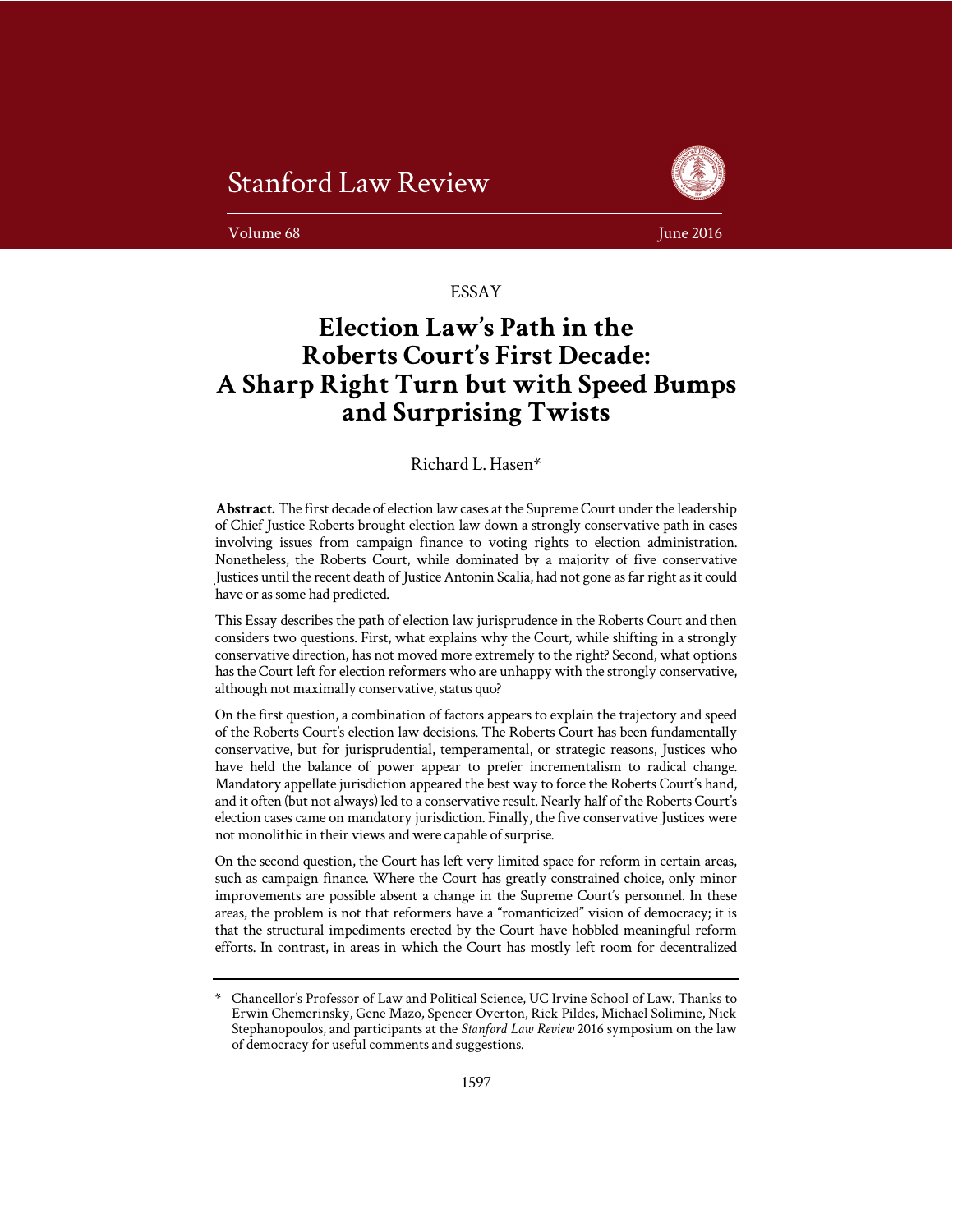election law approaches, such as in the arena of election administration, election fights are becoming both legal and political. Much of the space for reform efforts depends upon the future composition of the Court.

Part I briefly describes the path of election law in the Roberts era across key election law areas including campaign finance, voting rights, and election administration. Part II explains why the Roberts Court has been deeply conservative but not consistently maximalist. Part III considers the space for election reform in the Roberts Court era and beyond.

## **Table of Contents**

| L    |                       |                                                                        |  |
|------|-----------------------|------------------------------------------------------------------------|--|
|      | А.                    |                                                                        |  |
|      | B.                    |                                                                        |  |
|      | C.                    |                                                                        |  |
|      | D.                    |                                                                        |  |
| II.  |                       |                                                                        |  |
|      | А.                    |                                                                        |  |
|      | В.                    | Mandatory Appellate Jurisdiction and Strategic Litigation Choices 1618 |  |
|      | $\mathcal{C}_{\cdot}$ |                                                                        |  |
| III. |                       |                                                                        |  |
|      | А.                    |                                                                        |  |
|      | B.                    |                                                                        |  |
|      | C.                    |                                                                        |  |
|      | D.                    |                                                                        |  |
|      | Ε.                    |                                                                        |  |
|      |                       |                                                                        |  |
|      |                       |                                                                        |  |
|      |                       |                                                                        |  |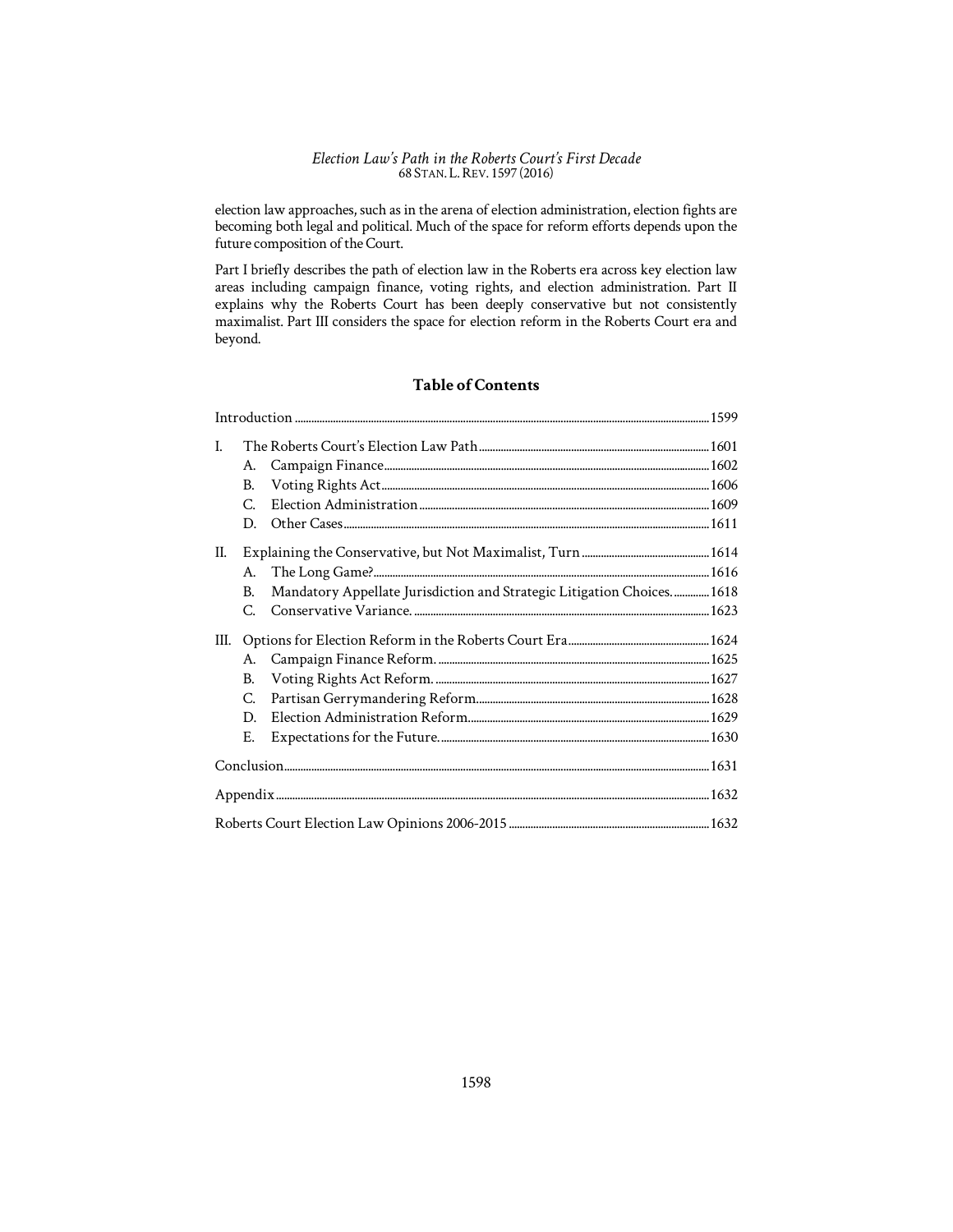## **Introduction**

The first decade of election law cases at the Supreme Court under the leadership of Chief Justice Roberts brought election law down a strong conservative path. *Citizens United v. FEC1* 1 freed corporate money in U.S. candidate elections and opened up a deregulatory era increasingly dominated by nominally independent "Super PACs" and other outside groups.<sup>2</sup> *Shelby*  County v. Holder<sup>3</sup> eviscerated the congressional regime codified in section 5 of the Voting Rights Act, under which Congress required states and localities with a history of racial discrimination in voting to obtain federal permission before making a change in voting rules by proving that the change would not make minority voters worse off. In the case's wake, previously covered jurisdictions have adopted a number of election changes, $4$  which no doubt have made minority voters worse off. In *Crawford v. Marion County Election Board*, the Court gave the green light to state voter identification laws, $<sup>5</sup>$  despite a lack</sup> of evidence that such laws are necessary to deter fraud or instill voter confidence.6 Republican states have increasingly tightened voting rules in Crawford's wake.<sup>7</sup>

Nonetheless, the Roberts Court, while dominated by a majority of five conservative Justices until the recent death of conservative Justice Antonin Scalia, $8$  had not gone as far right as it could have or as I, among others, had predicted.9 In the campaign finance arena, the Court refused to take cases to strike down the ban on direct corporate contributions to candidates or to reopen the ability of political parties to take large "soft money" contributions.10 It did not eliminate individual contribution limits, even as Super PACs and other campaign groups undermined them.<sup>11</sup> In the voting

- 4. *See* DANIEL HAYS LOWENSTEIN ET AL., ELECTION LAW: CASES AND MATERIALS 63 (5th ed. Supp. 2015).
- 5. 553 U.S. 181, 185, 189 (2008) (plurality opinion).
- 6. *See id.* at 224 (Souter, J., dissenting) (suggesting state concerns about voter fraud "can claim modest weight at best").
- 7. See Richard L. Hasen, *Race or Party?: How Courts Should Think About Republican Efforts to Make It Harder to Vote in North Carolina and Elsewhere*, 127 HARV. L.REV. F. 58 (2014).
- 8. Adam Liptak, *Antonin Scalia, Justice on the Supreme Court, Dies at 79*, N.Y. TIMES (Feb. 13, 2016), http://nyti.ms/20vxbrH.
- 9. Richard L. Hasen, *No Exit?*: The Roberts Court and the Future of Election Law, 57 S.C. L. REV. 669, 672 (2006).

<sup>1. 558</sup> U.S. 310 (2010).

<sup>2.</sup> *See* RICHARD L. HASEN, PLUTOCRATS UNITED: CAMPAIGN MONEY, THE SUPREME COURT, AND THE DISTORTION OF AMERICAN ELECTIONS 33-34 (2016).

<sup>3. 133</sup> S. Ct. 2612 (2013).

<sup>10.</sup> *See infra* Part I.A.

<sup>11.</sup> *Id.*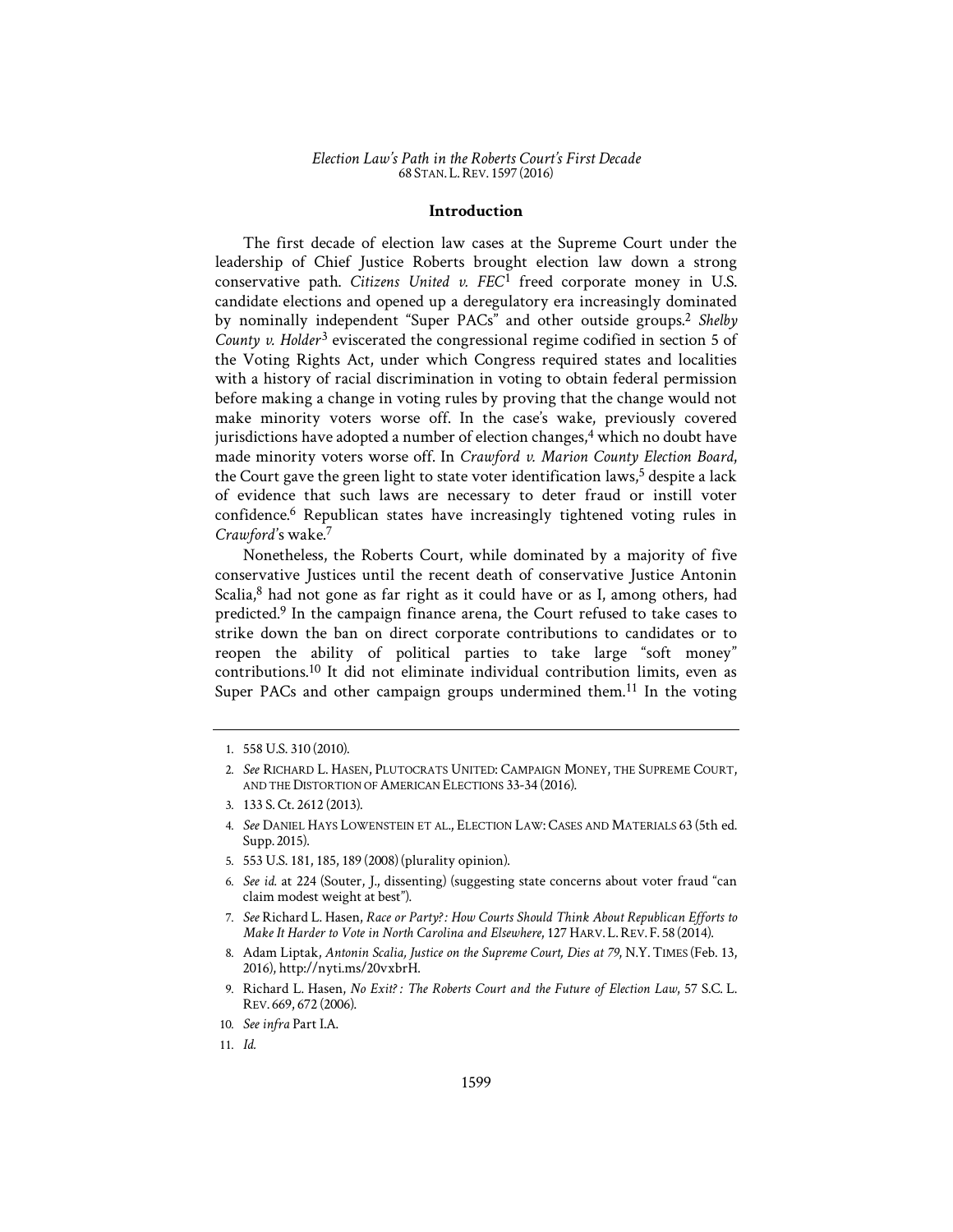rights arena, the Court declined cases that would further limit the scope of, or find unconstitutional, section 2 of the Voting Rights Act, a key remaining protection for minority voters, and it revived the racial gerrymandering cause of action in a way that can help minority plaintiffs fight Republican gerrymanders.12 Most recently, the Court surprisingly rejected the opportunity to use the Elections Clause to kill independent commission-based congressional redistricting and other electoral reforms,13 and it upheld against First Amendment challenge a rule barring judicial candidates from personally soliciting campaign contributions.<sup>14</sup>

In this Essay, I describe the path of election law jurisprudence in the Roberts Court and then consider two questions. First, why has the Court, while shifting in a strongly conservative direction, not moved more extremely to the right?15 Second, what options has the Court left election reformers who are unhappy with the strongly conservative, although not maximally conservative, status quo?16

On the first question, a combination of factors appears to explain the trajectory and speed of the Roberts Court's election law decisions. The Roberts Court, with its five-Justice bloc of Chief Justice John Roberts and Justices Samuel Alito, Anthony Kennedy, Antonin Scalia, and Clarence Thomas, was fundamentally conservative, but for jurisprudential, temperamental, or strategic reasons, the Justices holding the balance of power appeared to prefer incrementalism to radical change. Mandatory appellate jurisdiction appeared the best way to force the Roberts Court's hand, and it often, but not always, led to a conservative result. Nearly half of the Roberts Court's election cases came on mandatory jurisdiction.17 Progressives meanwhile limited the number of cases they presented for the Court's review to avoid adverse precedent.<sup>18</sup> Finally, the five conservative Justices were not monolithic in their views and were capable of surprise, as evidenced by a recent Arizona redistricting decision, in which Justice Kennedy joined with the Court's liberals,<sup>19</sup> and a recent judicial elections case, in which Chief Justice Roberts joined with the Court's liberals.20

14. Williams-Yulee v. Fla. Bar, 135 S. Ct. 1656, 1662 (2015); *see infra* Part I.D.

- 16. *See infra* Part III.
- 17. *See infra* Appendix.
- 18. Richard L. Hasen, *The Supreme Court's Shrinking Election Law Docket, 2001-2010*1'*: A Legacy of* Bush v. Gore *or Fear of the Roberts Court?*, 10 ELECTION L.J. 325, 326 (2011).
- 19. Ariz. State Legislature v. Ariz. Indep. Redistricting Comm'n, 135 S. Ct. 2652 (2015).
- 20. Williams-Yulee v. Fla. Bar, 135 S. Ct. 1656 (2015).

<sup>12.</sup> *See infra* Part I.B.

<sup>13.</sup> Ariz. State Legislature v. Ariz. Indep. Redistricting Comm'n, 135 S. Ct. 2652, 2659 (2015).

<sup>15.</sup> *See infra* Part II.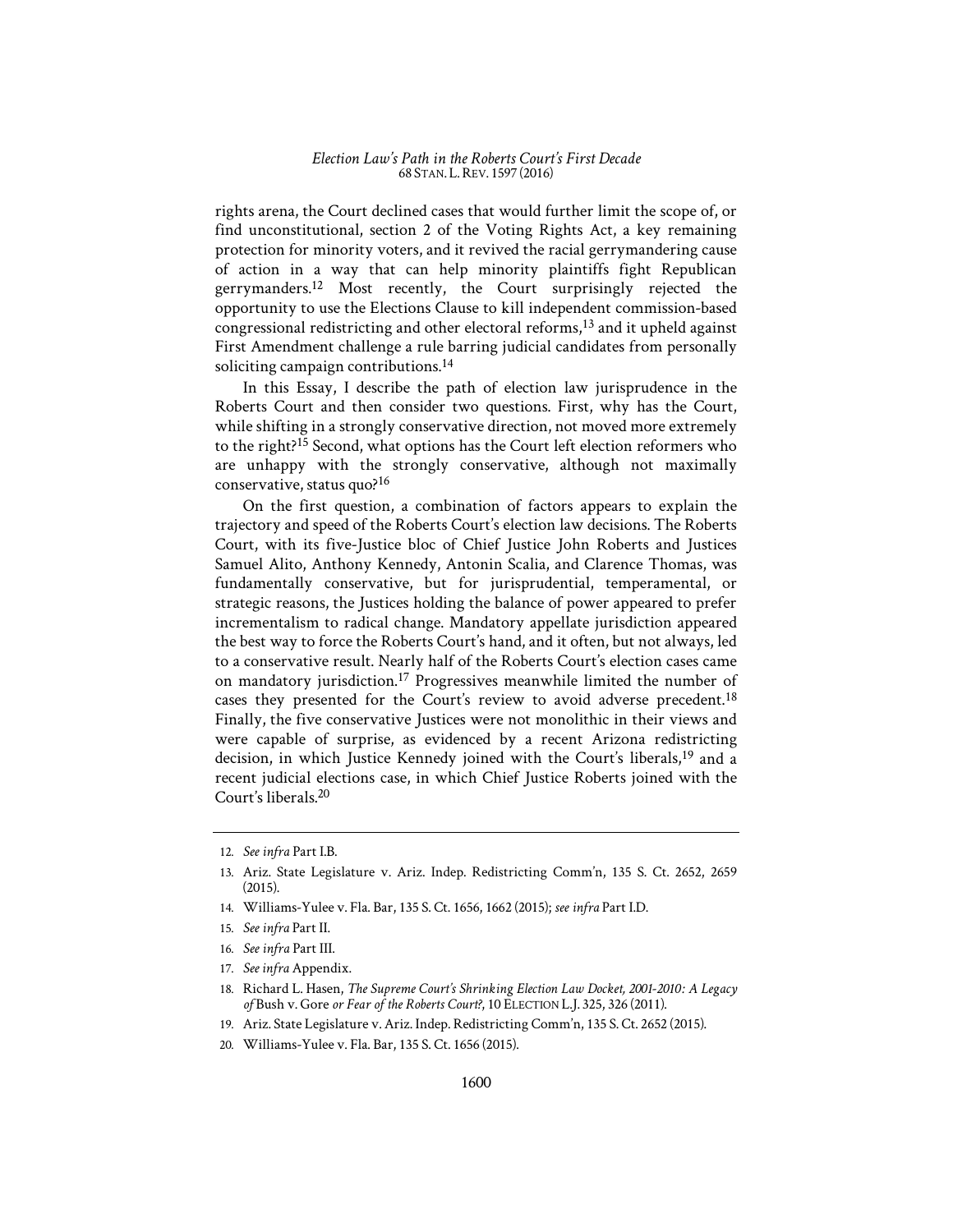On the second question, the Court has left very limited space for reform in certain areas, such as campaign finance. Where the Court has greatly constrained choice, only minor improvements are possible absent a change in the Supreme Court's personnel. In these areas, the problem is not that reformers have a "romanticized" vision of democracy; it is that the structural impediments erected by the Court have hobbled meaningful reform efforts. In contrast, in areas where the Court has mostly left room for decentralized election law approaches, such as in the arena of election administration, election fights are becoming both legal and political. Polarization and decentralization have led to the emergence of "red state election law" and "blue state election law," with voting restrictions increasingly enacted in many Republican-leaning states but not Democratic-leaning states or states with mixed control.

Part I briefly describes the path of election law in the Roberts era across key election law areas including campaign finance, voting rights, and election administration. Part II explains why the Roberts Court was deeply conservative but not consistently maximalist. Part III considers the space for election reform in the Roberts Court era and beyond.

## **I. The Roberts Court's Election Law Path**

The Supreme Court moved far to the right in key election law areas from 2005, when Chief Justice Roberts joined, $21$  and more significantly, from 2006, when Justice Samuel Alito replaced former swing Justice Sandra Day O'Connor,22 until Justice Scalia's death in 2016. Indeed, the Court's decisions in the campaign finance case of *Citizens United1* 23 and the Voting Rights Act case of Shelby County<sup>24</sup> are among the most prominent and controversial decisions of the first decade of the Roberts Court across all areas of law, not just election law.25 Nonetheless, the Court during this period notably turned down

- 23. Citizens United v. FEC, 558 U.S. 310 (2010).
- 24. Shelby Cty. v. Holder, 133 S. Ct. 2612 (2013).

*footnote continued on next page* 

<sup>21.</sup> Chief Justice Roberts took his judicial oath on September 29, 2005. *Members of the Supreme Court of the United States*, SUP. CT. U.S., http://www.supremecourt.gov/about /members\_text.aspx (last visited June 6, 2016).

<sup>22.</sup> Justice Alito took his judicial oath on January 31, 2006, and Justice O'Connor's retirement was effective the same day. *Id.*

<sup>25.</sup> *See* Constitutional Accountability Ctr., Roberts at 10: A Look at the First Decade of John Roberts's Tenure as Chief Justice 5 (2015), http://theusconstitution.org/sites /default/files/briefs/Roberts-at-10-A-Look-at-the-First-Decade.pdf (noting *Citizens United* and *Shelby County* as two examples of how Chief Justice Roberts has "voted to move the law to the right"). The Center also provided its own overview of the Roberts Court's first decade in the area of campaign finance and voting rights. *See* David H. Gans, Constitutional Accountability Ctr., Roberts at 10: Campaign Finance and Voting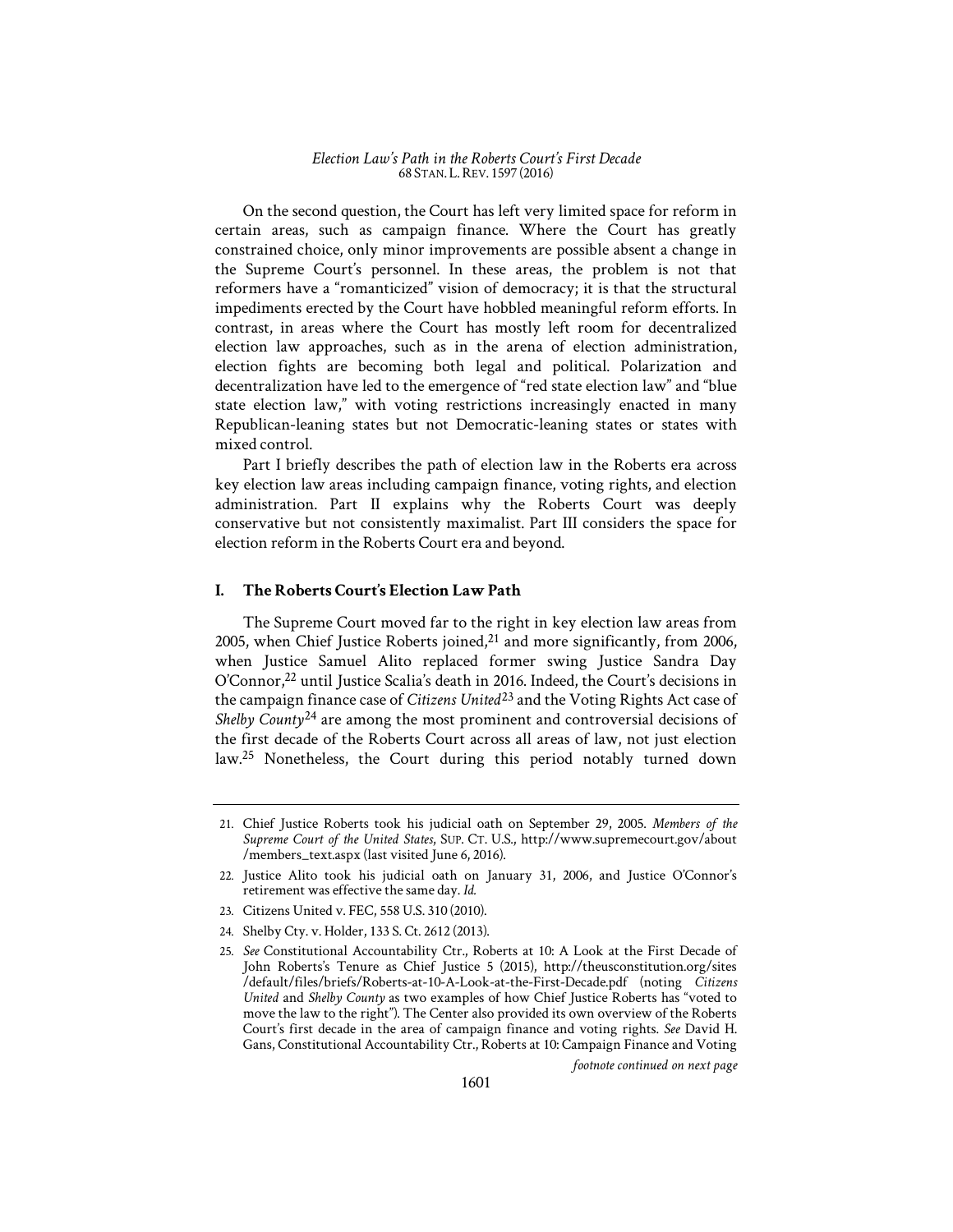opportunities to move election law jurisprudence even further to the right, and in a few recent cases the Court has reached what most observers consider to be more liberal results.

This Part describes the Roberts Court's election law jurisprudence through the death of Justice Scalia, including the thirty election law cases with a written opinion from 2006 to 2015, $26$  with mention of the three additional cases decided in the October 2015 Supreme Court Term.27

A. Campaign Finance

Before John Roberts replaced Chief Justice William Rehnquist and Samuel Alito replaced Justice Sandra Day O'Connor, the Supreme Court went through its period of greatest deference to campaign finance regulation, as illustrated by four cases I dubbed the "New Deference Quartet."28 The Court in *Shrink*  Missouri upheld extremely low Missouri campaign finance limits,<sup>29</sup> enunciating a standard making it quite easy for courts to reject First Amendment challenges to campaign finance laws.<sup>30</sup> It upheld limits on political party contributions to candidates in *Colorado II*. 31 It rejected a challenge to the total ban on corporate contributions to candidates in *FEC v. Beaumont*. 32 Perhaps most significantly, the Court in *McConnell v. FEC* upheld the key provisions of the Bipartisan Campaign Reform Act<sup>33</sup> (BCRA or McCain-Feingold), including provisions barring corporations and labor unions from spending non-PAC treasury funds on "issue ads" in federal elections<sup>34</sup> and barring political parties from collecting unlimited "soft money."35

Rights (2015), http://theusconstitution.org/sites/default/files/briefs/Roberts-at-10 -Easier-to-Donate-Harder-to-Vote.pdf.

27. *See* Wittman v. Personhuballah, 136 S. Ct. 1732 (2016); Harris v. Ariz. Indep. Redistricting Comm'n, 136 S. Ct. 1301 (2016); Evenwel v. Abbott, 136 S. Ct. 1120 (2016).

- 29. Nixon v. Shrink Mo. Gov't PAC, 528 U.S. 377, 382, 384-85 (2000).
- 30. Richard L. Hasen, Shrink Missouri*, Campaign Finance, and "The Thing That Wouldn't*  Leave,"17 CONST. COMMENT. 483, 484 (2000).
- 31. FEC v. Colo. Republican Fed. Campaign Comm. (*Colorado II1*), 533 U.S. 431, 437 (2001).
- 32. 539 U.S. 146, 149 (2003).
- 33. Pub. L. No. 107-155, 116 Stat. 81 (2002) (codified in scattered sections of 2, 18, 28, 36, and 47 U.S.C.).
- 34. 540 U.S. 93, 190, 194, 206 (2003).

<sup>26.</sup> The list of cases appears in the Appendix. The first case listed, *Wisconsin Right to Life, Inc. v. FEC*, 546 U.S. 410 (2006) (per curiam), was decided after Chief Justice Roberts joined the Court but before Justice Alito replaced Justice O'Connor.

<sup>28.</sup> Richard L. Hasen, *Rethinking the Unconstitutionality of Contribution and Expenditure Limits in Ballot Measure Campaigns*, 78 S. CAL. L. REV. 885, 891 (2005); *see also* Richard L. Hasen, Buckley *Is Dead, Long Live Buckley: The New Campaign Finance Incoherence of* McConnell v. Federal Election Commission, 153 U. PA. L.REV. 31, 42-46 (2004).

<sup>35.</sup> *Id.* at 156.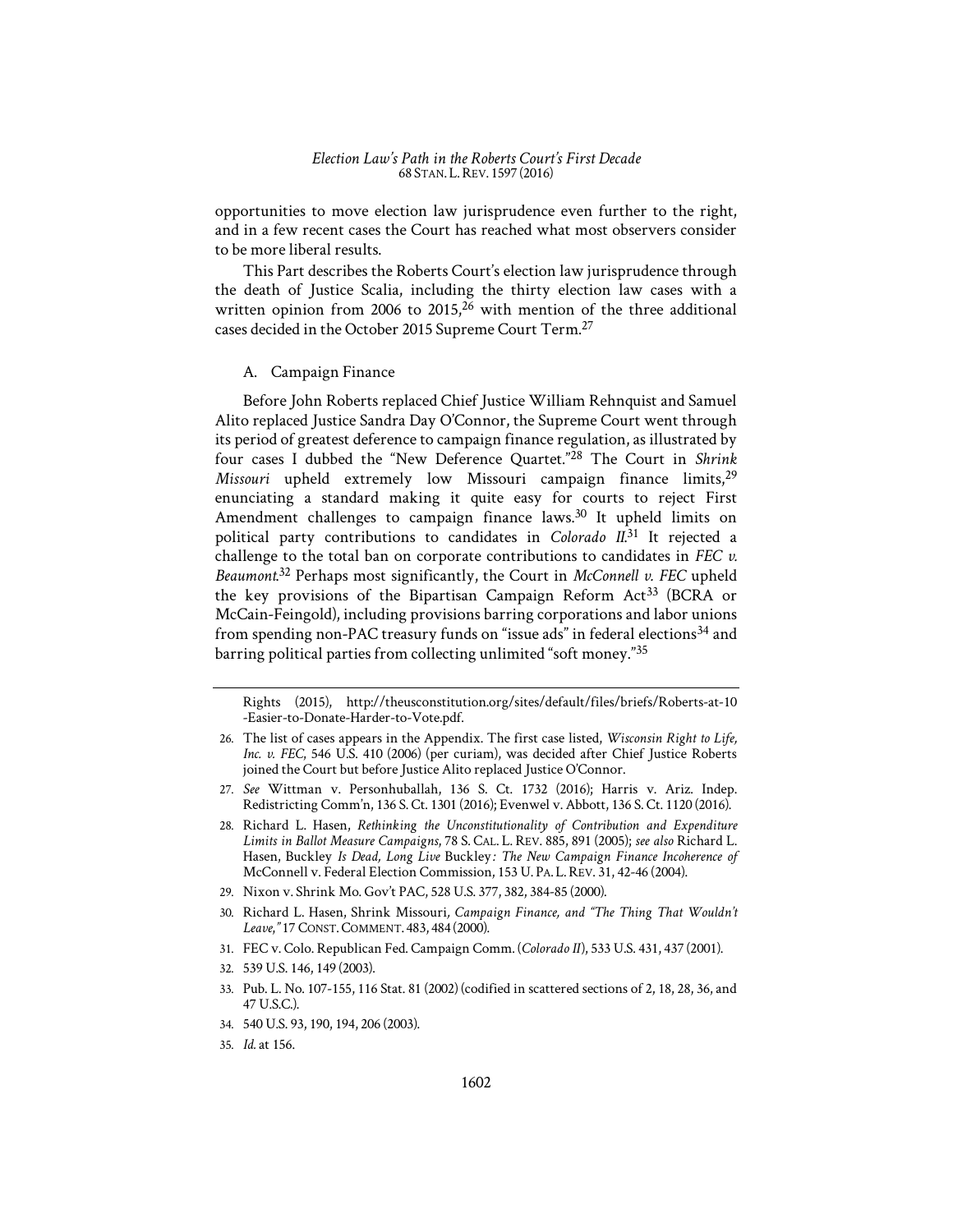The campaign finance landscape changed dramatically with the emergence of the Roberts Court, turning a Court that usually voted in favor of campaign limits by a 5-4 vote into one usually voting against such limits by a 5-4 vote. The move toward deregulation began rather slowly, with the Court first punting on an as-applied challenge to McCain-Feingold in *Wisconsin Right to Life, Inc. v. FEC* (*WRTL I1*) 36 and issuing a fractured decision in *Randall v. Sorrell*, striking down Vermont's very low campaign contribution limits as a First Amendment violation.<sup>37</sup> *Randall* has not led to a flood of contribution limits being struck down as unconstitutionally low,<sup>38</sup> showing the limited reach of its decision.

Things then shifted dramatically. In *FEC v. Wisconsin Right to Life, Inc.*  (*WRTL II1*), Chief Justice Roberts, joined by Justice Alito, wrote a controlling opinion that undermined the corporate and union campaign spending limits of McCain-Feingold through a strict interpretation of the statute,  $39$  in a move Justice Scalia called "faux judicial restraint" because it failed to straightforwardly hold the statute unconstitutional.40 Within two years, however, the restraint was gone, and the Court in a 5-4 opinion in *Citizens United* simply struck that portion of McCain-Feingold as a First Amendment violation.41 In the process, the Court overruled both *Austin v. Michigan State Chamber of Commerce*, a 1990 case that had upheld corporate and labor union spending limits dating back to the 1940s,<sup>42</sup> and that part of *McConnell* upholding BCRA's limits on corporate and union "issue advocacy" spending.<sup>43</sup> The *Citizens United* opinion spawned follow-on lawsuits and FEC proceedings,44 which prompted the growth of "Super PACs," groups nominally

39. FEC v. Wis. Right to Life, Inc. (*WRTL II1*), 551 U.S. 449, 469-70 (2007) (plurality opinion).

- 41. Citizens United v. FEC, 558 U.S. 310, 318-19, 365 (2010).
- 42. 494 U.S. 652, 654-55 (1990); HASEN, *supra* note 2, at 18.
- 43. *Citizens United*, 558 U.S. at 318-19, 365.

*footnote continued on next page* 

<sup>36. 546</sup> U.S. 410, 412 (2006) (per curiam).

<sup>37. 548</sup> U.S. 230, 236 (2006) (plurality opinion); *id.* at 264 (Kennedy, J., concurring in the judgment); *id.* at 265 (Thomas, J., concurring in the judgment).

<sup>38.</sup> *See, e.g.*, Thalheimer v. City of San Diego, 706 F. Supp. 2d 1065, 1072, 1074 (S.D. Cal. 2010) (denying preliminary injunction in a case challenging the city's \$500 individual contribution limit). As a matter of disclosure, I was one of the attorneys representing the City of San Diego in this challenge.

<sup>40.</sup> *Id.* at 499 n.7 (Scalia, J., concurring in part and concurring in the judgment); *see also*  Richard L. Hasen, *Beyond Incoherence*1'*: The Roberts Court's Deregulatory Turn in* FEC v. Wisconsin Right to Life, 92 MINN. L. REV. 1064, 1065-66 (2008) (discussing *WRTL* opinions).

<sup>44.</sup> *See, e.g.*, SpeechNow.org v. FEC, 599 F.3d 686 (D.C. Cir. 2010) (en banc); Matthew S. Petersen, Fed. Election Comm'n, Advisory Opinion 2010-09, at 3 (2010), http://saos.nictusa.com/aodocs/AO%202010-09.pdf; Matthew S. Petersen, Fed. Election Comm'n, Advisory Opinion 2010-11, at 3 (2010), http://saos.nictusa.com/aodocs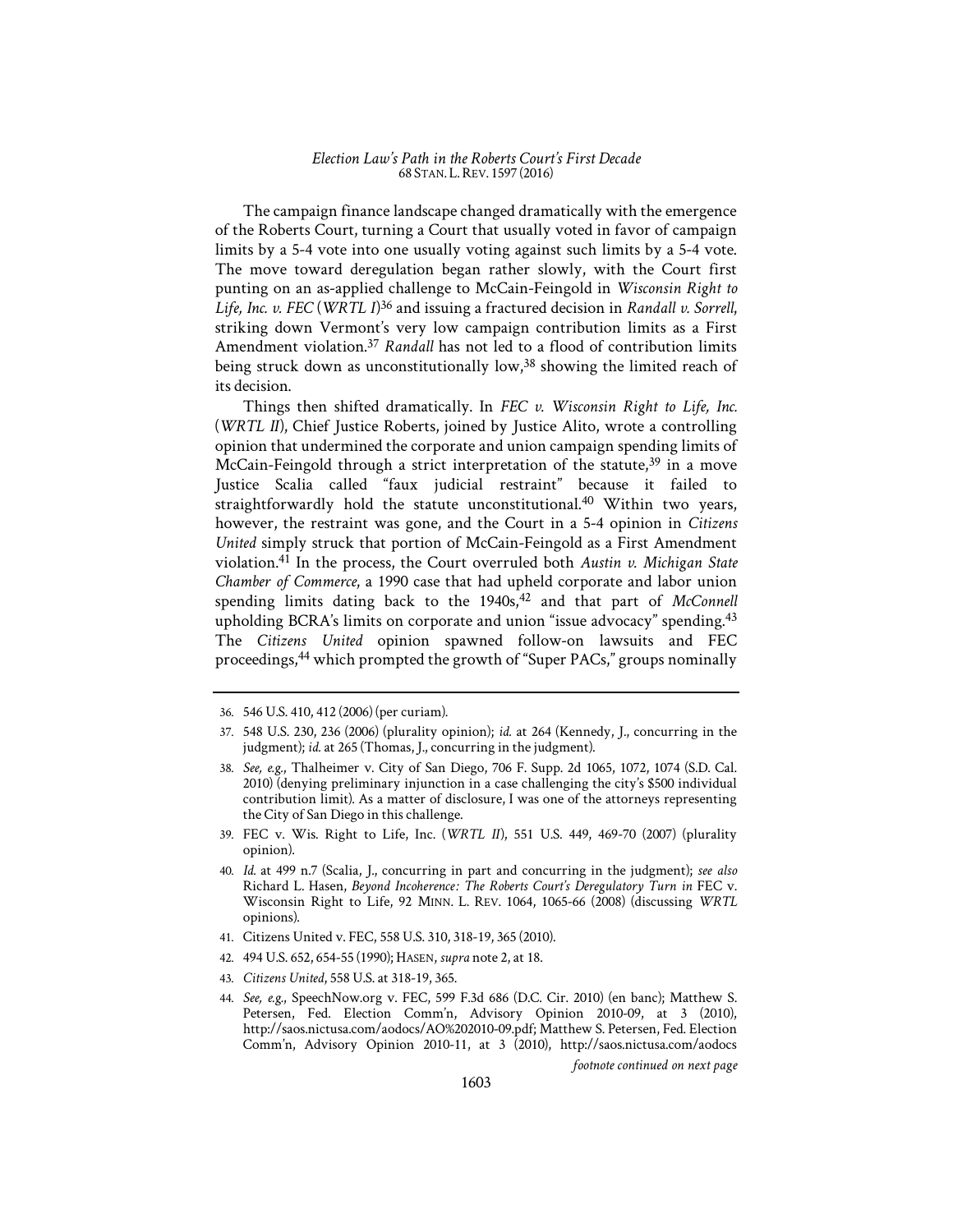independent of candidates but cooperating to the fullest extent allowed by law and perhaps beyond and funded with huge contributions from billionaires and others.45

The Court has done more to deregulate the campaign finance system. In *Davis v. FEC*, it struck down another McCain-Feingold provision that allowed candidates running against wealthy individuals who are self-funding to receive increased contributions.46 Similarly, in *Arizona Free Enterprise Club's Freedom Club PAC v. Bennett*, the Court struck down Arizona's public financing program that provided extra matching funds for candidates running against wealthy individuals or large outside spending.<sup>47</sup> In both cases, the Court held that the law violated the First Amendment because it was motivated by an attempt to level the playing field—an interest in political equality the Court rejected in both *Buckley v. Valeo*48 and *Citizens United*. <sup>49</sup> *Arizona* marked the first time the Court applied strict scrutiny to judge a public financing provision in a campaign finance law.50

Most recently, in *McCutcheon v. FEC*, the Court struck down an aggregate (or total) limit on the amount that an individual could contribute to federal candidates, parties, and committees in a two-year period.<sup>51</sup> In the course of so holding, the Court made it easier to bring challenges to other campaign contribution limits, with the Chief Justice seeming to lay the groundwork for a renewed challenge to McCain-Feingold's soft money rules.<sup>52</sup>

Despite these rulings, which have significantly deregulated the campaign finance system, the Court did not go as far as it had been asked to go. In both *Doe v. Reed* and *Citizens United*, the Court rejected broad challenges to campaign disclosure rules.<sup>53</sup> A Court majority endorsed disclosure as a more narrowly tailored way of dealing with the risk of corruption, as well as a means of

- 46. 554 U.S. 724, 729, 744 (2008).
- 47. 131 S. Ct. 2806, 2813 (2011).
- 48. 424 U.S. 1, 48-49 (1976) (per curiam).
- 49. 558 U.S. 310, 349-50 (2010) (citing *Buckley*, 424 U.S. at 48-49).
- 50. *See Ariz. Free Enter.*, 131 S. Ct. at 2817. The only other Supreme Court case considering the constitutionality of a public financing plan was *Buckley*, in which the Court did not apply strict scrutiny. 424 U.S. at 95-96 (per curiam) (testing constitutionality of public financing plan against a "sufficiently important government interests" standard).
- 51. 134 S. Ct. 1434, 1442 (2014) (plurality opinion).
- 52. *See* HASEN, *supra* note 2, at 35-36; *see also infra* notes 171-76 and accompanying text (noting new soft money challenges).
- 53. Doe v. Reed, 561 U.S. 186, 191 (2010) (rejecting, on an 8-1 vote, a facial challenge to a Washington law requiring public disclosure of names of persons signing a referendum petition); *Citizens United*, 558 U.S. at 371 (rejecting, on an 8-1 vote, a challenge to various disclosure provisions of BCRA).

<sup>/</sup>AO%202010-11.pdf; *see also* HASEN, *supra* note 2, at 33-34 (recounting developments after *Citizens United*).

<sup>45.</sup> *See* HASEN, *supra* note 2, at 33-34.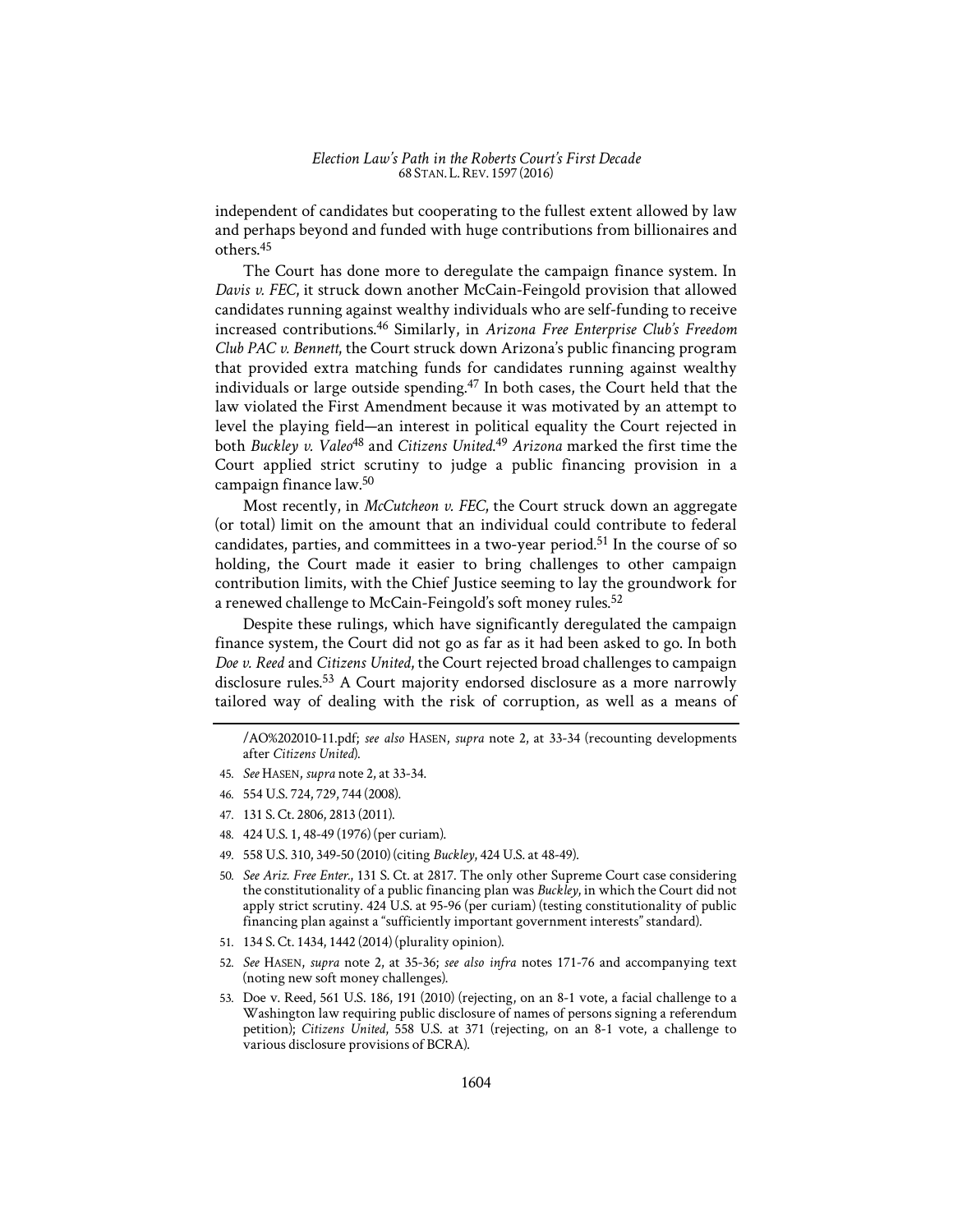providing information to voters. Only Justice Thomas and, to some extent, Justice Alito have resisted the reliance on disclosure,<sup>54</sup> although the Court's liberals see disclosure as a supplement to, not a substitute for, campaign limits.

The Court twice turned away<sup>55</sup> attempts to overrule *FEC v. Beaumont*, a pre-Roberts Court case upholding the federal ban on corporate contributions to candidates.56 Challengers had argued with some force that the logic of at least the *Austin*-based rationale used in *Beaumont* had been undermined by *Citizens United* and other cases.57 The Court also turned away an attempt to circumvent *McConnell's* upholding of McCain-Feingold's soft money ban, with three Justices (Kennedy, Scalia, and Thomas) voting to hear the case.<sup>58</sup> It also sidestepped Senator McConnell's argument in the *McCutcheon* case to apply strict scrutiny to review the constitutionality of campaign contribution limits.59 Contribution limits under *McCutcheon* continue to get lesser "exacting scrutiny" review,60 although the Court in *McCutcheon* redefined such scrutiny to be more rigorous than before.<sup>61</sup>

- 55. *See* Iowa Right to Life Comm., Inc. v. Tooker, 717 F.3d 576 (8th Cir. 2013), *cert. denied*, 134 S. Ct. 1787 (2014); United States v. Danielczyk, 683 F.3d 611 (4th Cir. 2012), *cert. denied*, 133 S. Ct. 1459 (2013).
- 56. 539 U.S. 146, 149 (2003).
- 57. *See* Minn. Concerned Citizens for Life, Inc. v. Swanson, 692 F.3d 864, 879 n.12 (8th Cir. 2012) (en banc) (stating that *Beaumont's* "precedential value is on shaky ground").
- 58. Republican Nat'l Comm. v. FEC, 698 F. Supp. 2d 150 (D.D.C.), *aff*1*'d*, 561 U.S. 1040 (2010). The case raised an as-applied challenge to the soft money provisions of BCRA and did not ask for the soft money part of *McConnell* to be formally overruled. *Id.* at 153. Justices Kennedy, Scalia, and Thomas stated that they would have noted probable jurisdiction and set the case for oral argument. *Republican Nat'l Comm.*, 561 U.S. at 1040; *see also In re* Cao, 619 F.3d 410, 414 (5th Cir. 2010) (rejecting certain challenges to BCRA political party limitations), *cert. denied sub nom.* Cao v. FEC, 131 S. Ct. 1718 (2011).
- 59. Brief of Senator Mitch McConnell as *Amicus Curiae* Supporting Appellants at 4, McCutcheon v. FEC, 134 S. Ct. 1434 (2014) (No. 12-536), 2013 WL 2102849 (arguing for strict scrutiny review of contribution limits).
- 60. *McCutcheon*, 134 S. Ct. at 1444-46 (declining to consider whether to apply strict scrutiny to review of contribution limits).
- 61. *See* HASEN, *supra* note 2, at 35-36; Richard L. Hasen, *Die Another Day*, SLATE (Apr. 2, 2014, 1:13 PM), http://www.slate.com/articles/news\_and\_politics/jurisprudence/2014 /04/the\_subtle\_awfulness\_of\_the\_mccutcheon\_v\_fec\_campaign\_finance\_decision\_t he.html.

<sup>54.</sup> *See Citizens United*, 558 U.S. at 480-85 (Thomas, J., concurring in part and dissenting in part) (dissenting on disclosure issues); *Doe*, 561 U.S. at 212 (Alito, J., concurring) ("In this case—both through analogy and through their own experiences—plaintiffs have a strong case that they are entitled to as-applied relief, and they will be able to pursue such relief before the District Court.").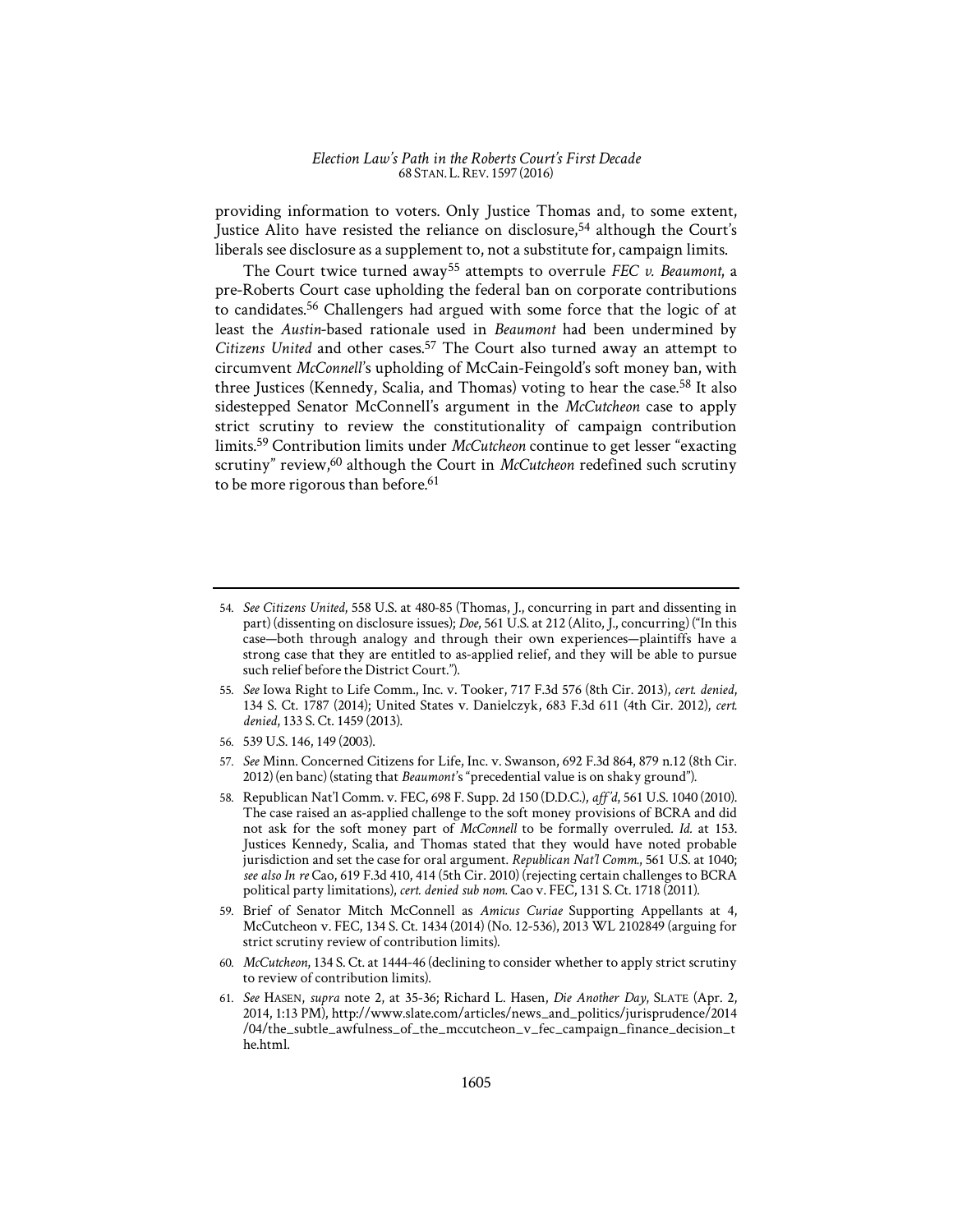#### B. Voting Rights Act

Without a doubt, the Roberts Court's most significant voting rights opinion is its 2013 decision in Shelby County v. Holder<sup>62</sup> striking down the Voting Rights Act's preclearance regime under which Congress required jurisdictions with a history of racial discrimination in voting to get federal approval before making changes in their voting rules and procedures.<sup>63</sup> Before *Shelby County*, the Supreme Court since the 1960s had upheld preclearance three times as an appropriate exercise of congressional power given the history of racial discrimination in voting in the covered jurisdictions.64 In a 2009 Roberts Court case, *Northwest Austin Municipality Utility District Number One v. Holder* (*NAMUDNO*), the Court strongly hinted that the preclearance regime was no longer constitutional because the coverage formula contained in section 4 of the Act was not based upon evidence of current intentional discrimination by covered states.<sup>65</sup> *Shelby Count*y piggybacked on *NAMUDNO*  to strike section 4's coverage formula as exceeding congressional power, rendering section 5 inoperable unless Congress enacted a new (and constitutional) coverage formula.66

*Shelby County* had an immediate impact on politics in previously covered jurisdictions. Texas put into action its very strict voter identification law, which had been blocked by both the U.S. Department of Justice and a threejudge federal court in Washington, D.C. under the preclearance provisions.<sup>67</sup> North Carolina, partially covered by the Act, passed what appears to be the largest set of voting restrictions in a single law since the passage of the 1965 Voting Rights Act.68 Both Texas and North Carolina's voting changes are currently the subject of litigation under the Constitution and section 2 of the Voting Rights Act.<sup>69</sup>

- 64. *See* Lopez v. Monterey Cty., 525 U.S. 266, 282, 284-85 (1999); City of Rome v. United States, 446 U.S. 156, 187 (1980); South Carolina v. Katzenbach, 383 U.S. 301, 308, 314 (1966).
- 65. 557 U.S. 193, 204 (2009).
- 66. *Shelby Cty.*, 133 S. Ct. at 2631.
- 67. Texas v. Holder, 888 F. Supp. 2d 113, 114-15 (D.D.C. 2012), *vacated and remanded*, 133 S. Ct. 2886 (2013).
- 68. Hasen, *supra* note 7, at 60-61.
- 69. *See* Veasey v. Perry, 71 F. Supp. 3d 627, 707 (S.D. Tex.) (granting injunction), *stayed*, 769 F.3d 890 (5th Cir.), *motion to vacate stay denied*, 135 S. Ct. 9 (2014); N.C. State Conference of the NAACP v. McCrory, No. 1:13cv658, 2016 WL 1650774, at \*1 (M.D.N.C. Apr. 25, 2016), *appeal filed sub nom.* United States v. North Carolina, No. 16-1529 (4th Cir. May 9,

*footnote continued on next page* 

<sup>62. 133</sup> S. Ct. 2612 (2013).

<sup>63.</sup> Technically speaking, the Court struck down the section 4 coverage formula, which rendered section 5 inoperable unless and until Congress enacts a new (and constitutional) coverage formula. For an explanation of why this was a kind of false minimalism, see Richard L. Hasen, Shelby County *and the Illusion of Minimalism*, 22 WM.& MARY BILL RIGHTS J. 713, 713-14 (2014).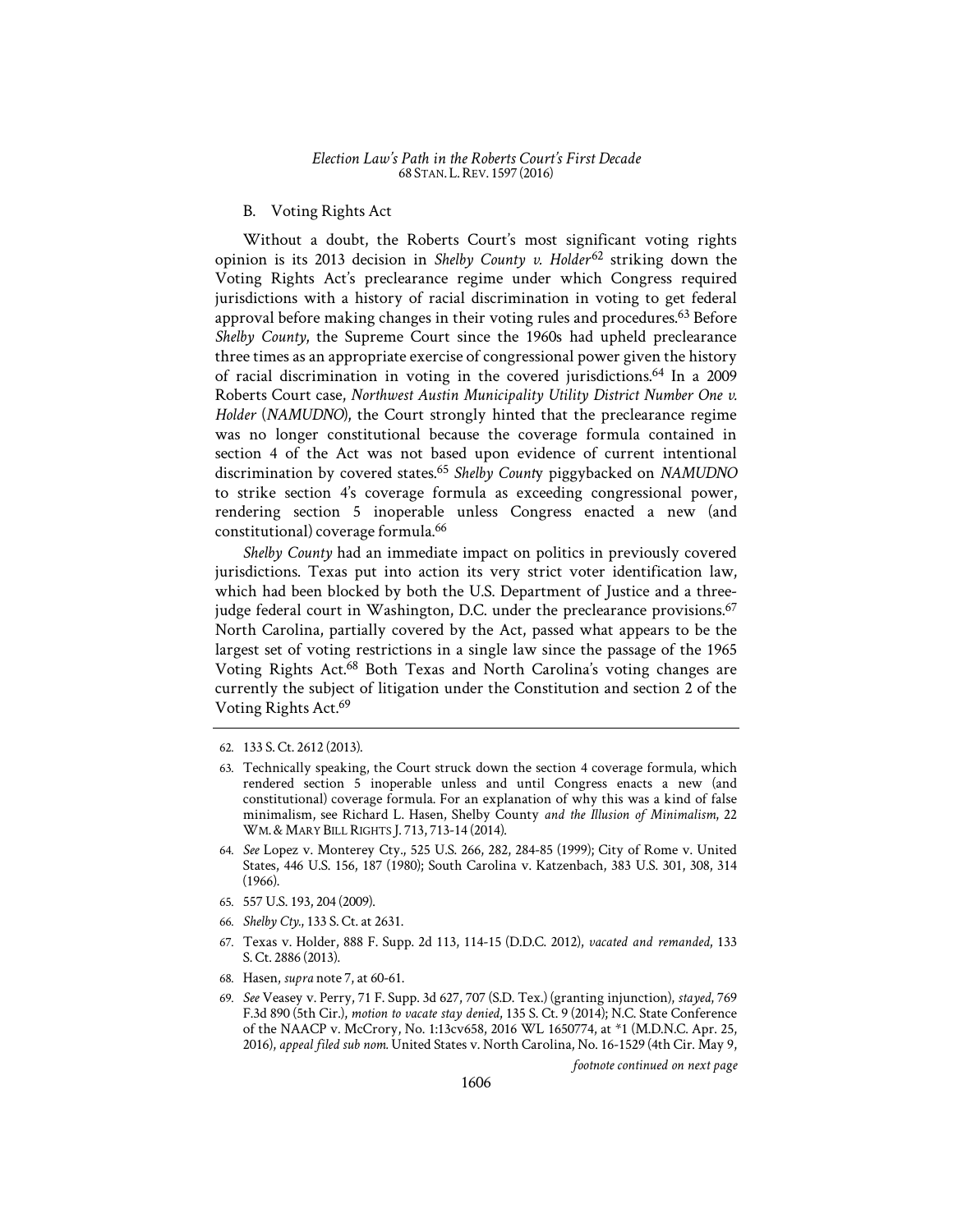*Shelby County* was an audacious 5-4 opinion that provoked a strong dissent from Justice Ginsburg for the four dissenters,<sup>70</sup> but it was not the only case limiting the protections of the Voting Rights Act. In *Bartlett v. Strickland*, the Court rejected arguments from voting rights advocates to read section 2 of the Act to mandate the drawing of minority voter crossover districts.<sup>71</sup> Further, in *League of United Latin American Citizens v. Perry* (*LULAC*), the Court appeared to change the standards for drawing minority-opportunity districts under section 2 of the Voting Rights Act.72 Under *LULAC*, it is not enough for minority plaintiffs to show that one can draw a district with enough minority voters so that they may elect a representative of their choice; it is also necessary to show that minority voters who would be put in a district have enough in common on a socioeconomic basis that it makes sense to group these voters together.73 While this cultural compactness holding helped minority plaintiffs in *LULAC*  by reversing a Texas Republican gerrymander, it is not clear that this standard will help minority voters generally in section 2 lawsuits. Under this rule, jurisdictions cannot be compelled to create minority opportunity districts when the minority voters who would be in them have disparate socioeconomic backgrounds.

The Supreme Court also let Texas continue to use its controversial voter identification law in the 2014 elections, even though the trial court found that the state enacted the law with a racially discriminatory intent and that the law caused a racially discriminatory effect in violation of both the Constitution and section 2 of the Voting Rights Act.<sup>74</sup> However, the Court may have been reacting more to the timing of the case—with the district court judge changing the rules just before the 2014 early voting period was about to start and after

- 70. *See* 133 S. Ct. at 2632-52 (Ginsburg, J., dissenting).
- 71. 556 U.S. 1, 23 (2009) (plurality opinion).
- 72. 548 U.S. 399, 441-42 (2006) (holding that Texas could not maintain compliance with section 2 of the Voting Rights Act after breaking up a Latino opportunity district "by creating an entirely new district that combined two groups of Latinos, hundreds of miles apart, that represent different communities of interest").
- 73. *See id.* at 424-25, 432-34, 441-42.
- 74. *Veasey*, 71 F. Supp. 3d at 702-03.

<sup>2016);</sup> Richard L. Hasen, *The Voting Wars Heat Up*, SLATE (Sept. 29, 2014, 10:30 AM), http://www.slate.com/articles/news\_and\_politics/jurisprudence/2014/09/voting\_res trictions\_may\_reach\_the\_supreme\_court\_from\_ohio\_wisconsin\_north.html; *see also*  Press Release, U.S. Dep't of Justice, Justice Department to File Lawsuit Against the State of North Carolina to Stop Discriminatory Changes to Voting Law (Sept. 30, 2013), http://www.justice.gov/opa/pr/justice-department-file-lawsuit-against-state -north-carolina-stop-discriminatory-changes; Press Release, U.S. Dep't of Justice, Justice Department to File New Lawsuit Against State of Texas over Voter I.D. Law (Aug. 22, 2013), http://www.justice.gov/opa/pr/justice-department-file-new-lawsuit -against-state-texas-over-voter-id-law.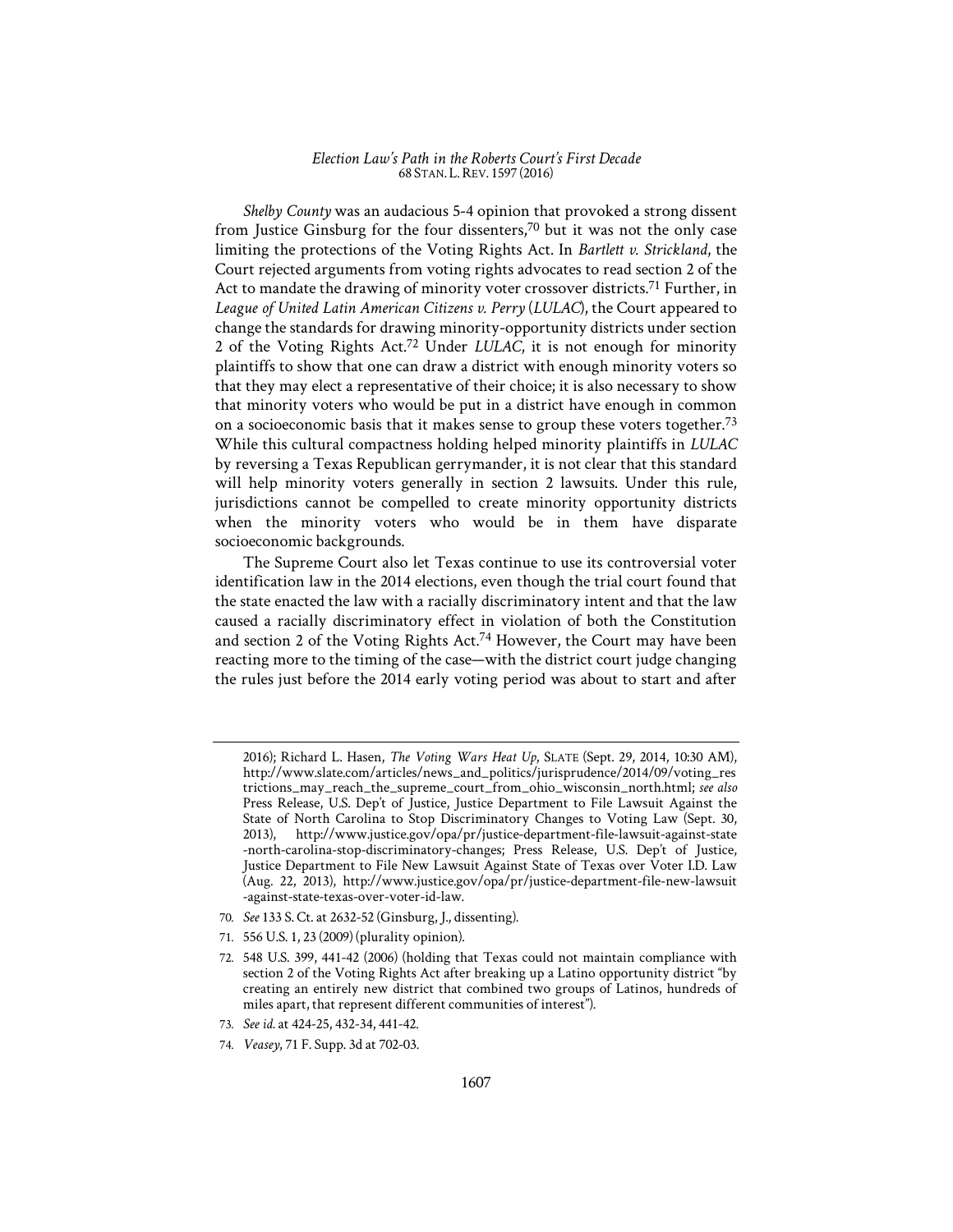Texas had already implemented its voter identification law in elections—than to the merits of the case.75

As in the campaign finance area, the Roberts Court's voting rights decisions show a sharp turn to the right, but its decisions could have been more extreme. The Court refused to entertain arguments that section 2 of the Voting Rights Act was unconstitutional, preferring instead to adopt narrower interpretations of the Act that avoided the constitutional questions.76 It denied certiorari in a case challenging the creation of majority-minority districts under the California Voting Rights Act, a challenge that, if successful, could have called into question the constitutionality of section 2.<sup>77</sup> The Court also declined to hear a section 2 challenge to Wisconsin's voter identification law, despite the fact that the court of appeals divided 5-5 on the key issues in the case and the influential Judge Richard Posner wrote an impassioned dissent from the refusal of the Seventh Circuit to rehear an emergency appeal in the case.78 Given the Supreme Court's conservative orientation, if it had heard the case it could very well have affirmed the Seventh Circuit's holding that Wisconsin's restrictive voter identification law did not violate section 2 and extended a narrow reading of section 2 nationwide.

Further, in last Term's *Alabama Legislative Black Caucus v. Alabama* case, Justice Kennedy joined with the four liberal Justices on the Court in allowing minority plaintiffs to raise a "racial gerrymandering" claim to defeat a Republican attempt to pack black Democrats into fewer districts.<sup>79</sup> The cause of action before the Supreme Court was not one for vote dilution. Instead, it

- 77. Sanchez v. City of Modesto, 51 Cal. Rptr. 3d 821, 825-26 (Ct. App. 2006), *cert. denied*, 552 U.S. 974 (2007).
- 78. Frank v. Walker, 17 F. Supp. 3d 837, 863, 879 (E.D. Wis.) (holding that Wisconsin's voter identification law violated section 2 of the Voting Rights Act and the U.S. Constitution's Equal Protection Clause and enjoining the law's use in elections), *rev'd*, 768 F.3d 744 (7th Cir.), *reh'g en banc denied by an equally divided court*, 773 F.3d 783 (7th Cir. 2014), *cert. denied*, 135 S. Ct. 1551 (2015); *see also Frank*, 773 F.3d at 783 (Posner, J., dissenting from denial of rehearing en banc).

<sup>75.</sup> For an analysis of the Court's decision to allow the voter ID law to remain in place and of Justice Ginsburg's dissent, see Richard L. Hasen, *Reining in the* Purcell *Principle*, FLA. ST.U. L.REV. (forthcoming June 2016), http://papers.ssrn.com/abstract\_id=2545676.

<sup>76.</sup> *See, e.g.*, Nw. Austin Mun. Util. Dist. No. One (*NAMUDNO*) v. Holder, 557 U.S. 193, 197 (2009) (engaging in a contorted act of statutory interpretation to avoid the question of the Voting Rights Act's constitutionality); *Bartlett*, 556 U.S. at 21 (plurality opinion) (adopting a narrow interpretation of section 2 of the Voting Rights Act to avoid serious constitutional question with scope of statute); *LULAC*, 548 U.S. at 445-46 (plurality opinion) (same). *Bartlett* was a plurality opinion rather than a majority opinion because Justices Scalia and Thomas took the position that section 2 does not allow any vote dilution claims. *See Bartlett*, 556 U.S. at 26 (Thomas, J., concurring in the judgment); *see also LULAC*, 548 U.S. at 512 (Scalia, J., concurring in the judgment in part and dissenting in part) (rejecting, joined by Justice Thomas, application of section 2 to vote dilution claims).

<sup>79. 135</sup> S. Ct. 1257, 1274 (2015).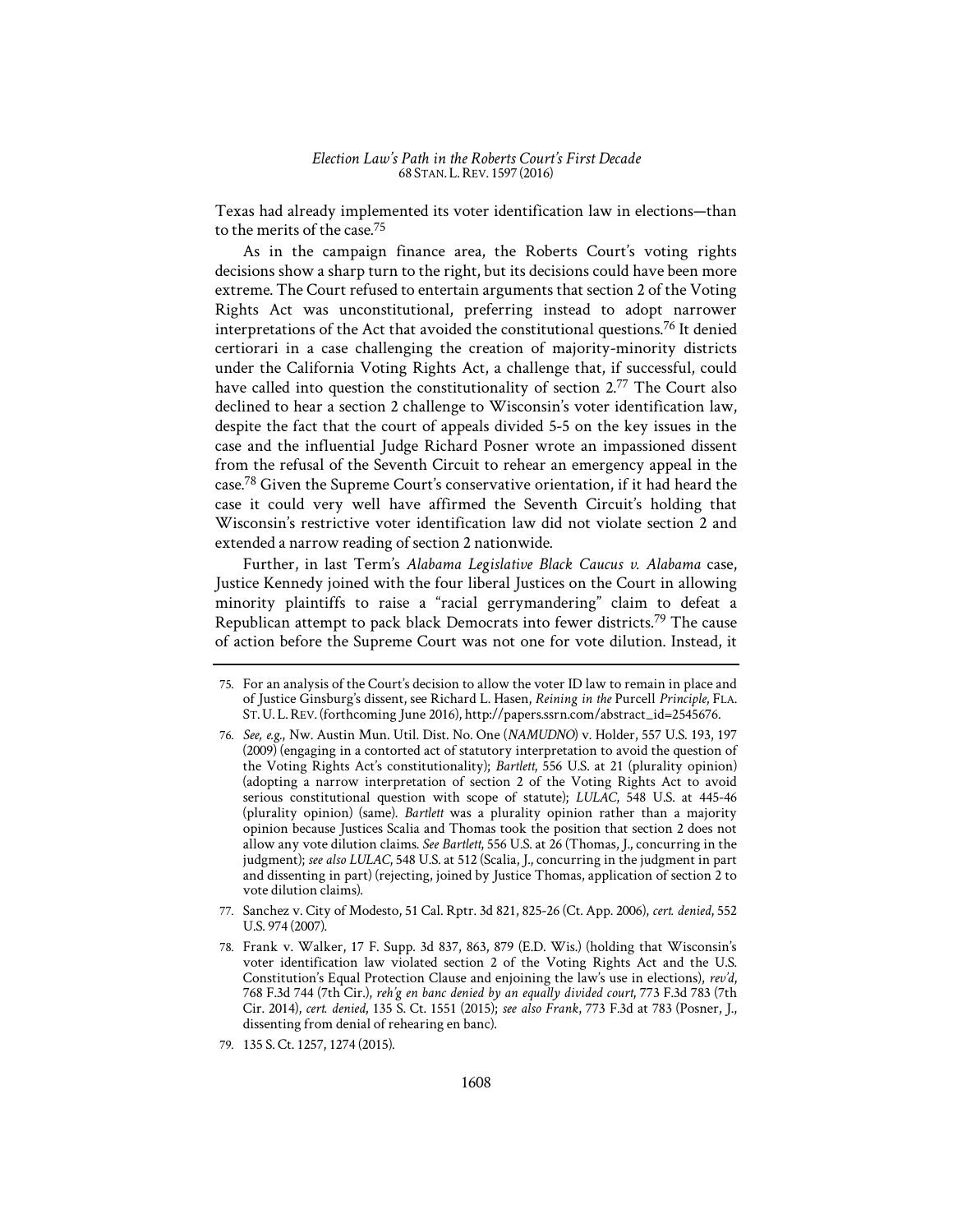was a racial gerrymandering claim alleging an unconstitutional use of race as the "predominant" factor in redistricting.<sup>80</sup> This claim had been used in the 1990s to attack the creation of minority opportunity districts but was now being used by Democrats and minority plaintiffs.<sup>81</sup> The case should moderately improve the chances for challenging some Republican gerrymanders.<sup>82</sup>

## C. Election Administration

The Roberts Court issued two opinions related to voter identification laws: Purcell v. Gonzalez<sup>83</sup> and *Crawford v. Marion County Election Board*.<sup>84</sup> In *Purcell*, the Court allowed Arizona to use its new voter identification law while a case against its legality was pending in federal district court.<sup>85</sup> The Court reversed a Ninth Circuit stay in a short and somewhat inscrutable per curiam opinion that has come to stand for the principle that courts should not impose emergency orders in the period just before an election.<sup>86</sup> In the course of discussion, however, the Court indicated (without providing empirical support) that voter identification laws can promote public confidence and ensure that turnout will not decline due to fears of illegal votes diluting legal ones.87

The Court took a deeper look at voter identification laws in the 2008 *Crawford* case challenging Indiana's new law, which at the time was one of the strictest in the nation. On a 6-3 vote, the Court rejected a facial challenge to the law, finding that most voters would not be burdened by the requirement and that the potential for preventing voter fraud and promoting public confidence was enough of a reason to justify the requirement,  $88$  even absent proof of a major problem with impersonation fraud. The six Justices in the majority divided into distinct groups, however. Chief Justice Roberts and Justices Stevens and Kennedy left the door open for as-applied challenges as to those

- 82. For a critical look, see *id.* at 384.
- 83. 549 U.S. 1 (2006) (per curiam).
- 84. 553 U.S. 181 (2008).
- 85. 549 U.S. at 5-6 (per curiam).
- 86. *See id.* at 3, 5.
- 87. *Id.* at 4. For more on the timing question, see Hasen, *supra* note 75 (manuscript at 14- 18). For a critique of the *Purcell* analysis, see Richard L. Hasen, *The Untimely Death of*  Bush v. Gore, 60 STAN. L. REV. 1, 35-36 (2007). *See also* Stephen Ansolabehere & Nathaniel Persily, *Vote Fraud in the Eye of the Beholder: The Role of Public Opinion in the Challenge to Voter Identification Requirements*, 121 HARV. L. REV. 1737, 1750-51 (2008) (finding that voter confidence in the electoral process is not correlated with the presence or absence of a voter identification law in the state).
- 88. *Crawford*, 553 U.S. at 191, 197, 200-02 (plurality opinion).

<sup>80.</sup> *Id.* at 1262.

<sup>81.</sup> *See* Richard L. Hasen, *Racial Gerrymandering's Questionable Revival*, 67 ALA. L. REV. 365, 365-66, 367-78 (2015) (describing evolution of racial gerrymandering cause of action).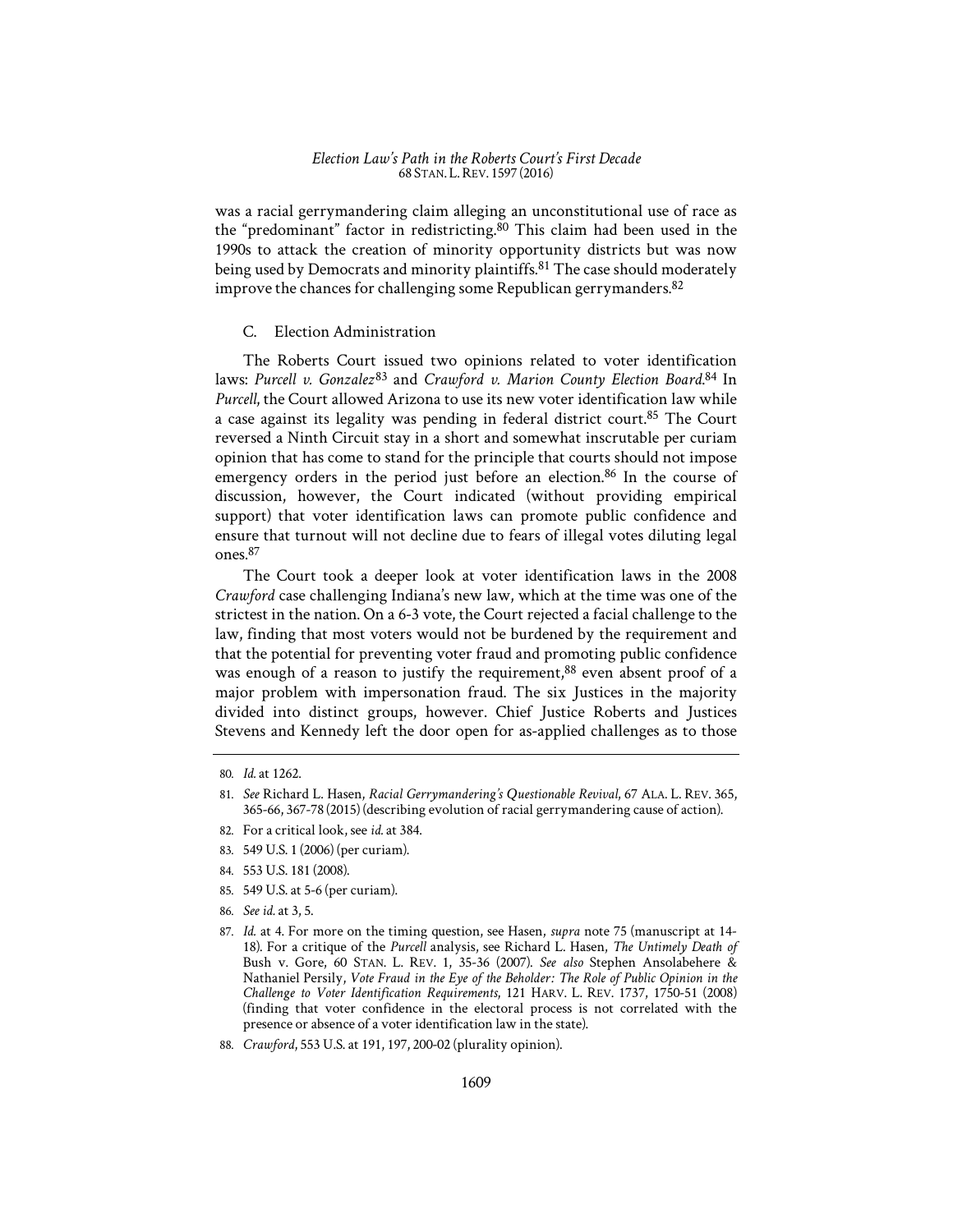voters facing serious impediments in securing a form of voter identification the state accepted as adequate, <sup>89</sup> while Justices Alito, Scalia, and Thomas believed the law was valid as applied to all voters in the state, even against those for whom the law would be a major burden.<sup>90</sup>

In the wake of the *Crawford* ruling, an increasing number of states—all with Republican-dominated legislatures—enacted new voter identification laws even stricter than the one upheld in *Crawford*. 91 With the constitutional claims mostly foreclosed by *Crawford*, challengers raised new arguments under state constitutions and section 2 of the Voting Rights Act. Both sets of arguments initially had some success, and the section 2 claims have been litigated in a few cases.<sup>92</sup> As noted in Part I.B, the Court passed over its first opportunity, out of Wisconsin, to consider the scope of section 2 in this context.93 Earlier, however, the Court put the Wisconsin law on hold for the 2014 election, given strong arguments that there was not enough time for Wisconsin officials to put the new identification requirement into effect without disenfranchising many Wisconsin voters. It was the mirror image of the situation in Texas, where the Court let the voter identification law already in place stay in place.94

The Court also mostly punted on other significant election law administration cases that came before it. In 2008, it rejected a challenge by the Ohio Republican Party to the Ohio Secretary of State's refusal to match voter registration information with the state's motor vehicle database.<sup>95</sup> The Ohio Republican Party argued that the requirement was set forth by the Help America Vote Act of 2002 (HAVA),<sup>96</sup> but the Court in a per curiam opinion determined that the party likely did not have standing to raise a HAVA violation claim.97

- 94. *See supra* notes 74, 78 and accompanying text.
- 95. Brunner v. Ohio Republican Party, 555 U.S. 5, 5-6 (2008) (per curiam).
- 96. Pub. L. No. 107-252, 116 Stat. 1666 (codified as amended at 42 U.S.C. §§ 15301-545 (2014)).
- 97. *Brunner*, 555 U.S. at 5-6 (per curiam).

<sup>89.</sup> *Id.* at 202-03.

<sup>90.</sup> *Id.* at 204 (Scalia, J., concurring in the judgment). Justin Levitt contrasts the two approaches as the difference between an on/off light switch and a dimmer switch. Justin Levitt, *Crawford—More Rhetorical Bark than Legal Bite?*, BRENNAN CTR. FOR JUST. (May 2, 2008), http://www.brennancenter.org/blog/archives/crawford\_more \_rhetorical\_bark\_than\_legal\_bite.

<sup>91.</sup> *See* Richard L. Hasen, *The 2012 Voting Wars, Judicial Backstops, and the Resurrection of*  Bush v. Gore, 81 GEO.WASH. L.REV. 1865, 1872 (2013).

<sup>92.</sup> For a look at how courts have decided, and should decide, such challenges, see Daniel P. Tokaji, *Applying Section 2 to the New Vote Denial*, 50 HARV. C.R.-C.L. L. REV. 439, 473-89 (2015). *See generally* Hasen, *supra* note 91 (describing election administration litigation in the 2012 election cycle).

<sup>93.</sup> *See supra* Part I.B.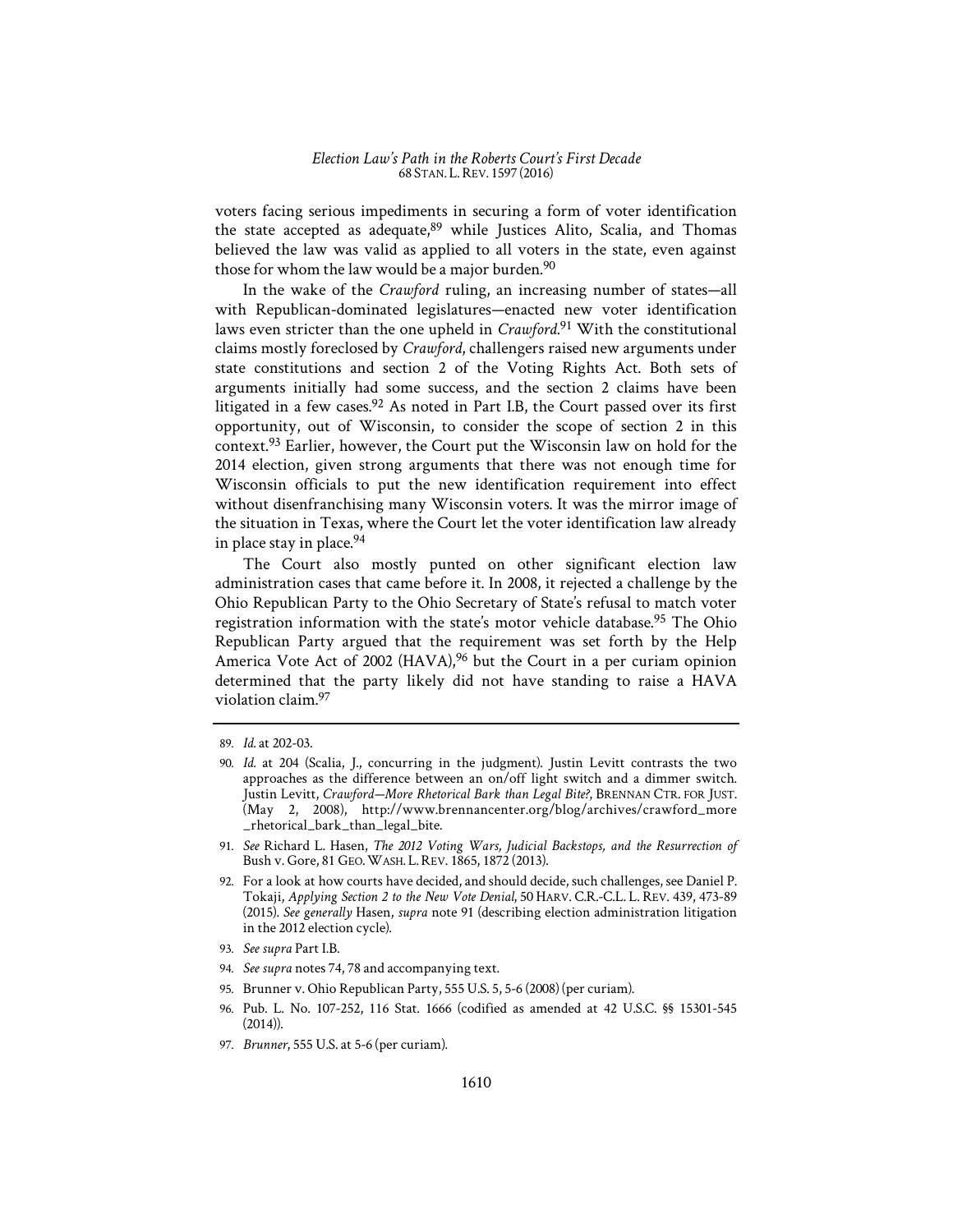The Court refused to intervene in a 2012 election case from Ohio in which a federal district court and the Sixth Circuit reversed Ohio's modest cutback in early voting.<sup>98</sup> These lower courts had adopted a very pro-plaintiff reading of the Equal Protection Clause and one that the Court would have been unlikely to adopt should it have reached the issue.<sup>99</sup> In the 2014 election, the lower courts again stopped a legislative rollback of Ohio's early voting schedule, but this time the Supreme Court reversed the Sixth Circuit and allowed Ohio's rollback without comment.100

#### D. Other Cases

Although campaign finance, voting rights, and election administration disputes made up the bulk of the Roberts Court's election law cases, the Court also decided other cases on issues including judicial elections, political party primaries, and redistricting.

Two of the most notable election law cases in the "other" category both involved judicial elections, and both reached results in which four conservative Justices dissented. In *Caperton v. A.T. Massey Coal Co.*, Justice Kennedy wrote an opinion joined by the four liberals in holding that under the Due Process Clause, a West Virginia Supreme Court justice had to recuse himself from considering a case involving a person who had contributed \$3 million to an independent group supporting that justice's election to office.<sup>101</sup> The opinion's understanding of the role independent spending can play in elections and at least the appearance of undue influence over the elected official who benefited from the spending was in considerable tension with the role of money Justice Kennedy later described in *Citizens United*. In *Citizens United*, the Court rejected the idea that the use of campaign money independent of candidates could be limited to prevent anyone from having disproportionate influence, while in *Caperton*, the Court held that the large contributions to an

<sup>98.</sup> Obama for Am. v. Husted, 888 F. Supp. 2d 897, 899 (S.D. Ohio), *aff*1'*'d*, 697 F.3d 423 (6th Cir.), *stay denied*, 133 S. Ct. 497 (2012).

<sup>99.</sup> *See* Hasen, *supra* note 91, at 1880-87 (describing litigation and critiquing lower court jurisprudential theories); Adam Liptak, *Justices Clear the Way for Early Voting in Ohio*, N.Y. TIMES (Oct. 16, 2012), http://nyti.ms/R300eX.

<sup>100.</sup> Ohio State Conference of the NAACP v. Husted, 43 F. Supp. 3d 808, 852-53 (S.D. Ohio) (granting preliminary injunction), *aff*1'*'d*, 768 F.3d 524 (6th Cir.), *stay granted*, 135 S. Ct. 42 (2014). The case then settled, but new plaintiffs have filed suit challenging the rollback and other election law changes. Darrel Rowland, *Federal Lawsuit Filed Against Ohio's Voting System*, COLUMBUS DISPATCH (May 11, 2015, 7:30 PM), http://www.dispatch.com/content/stories/local/2015/05/11/0511-hillary-lawsuit .html.

<sup>101. 556</sup> U.S. 868, 872 (2009).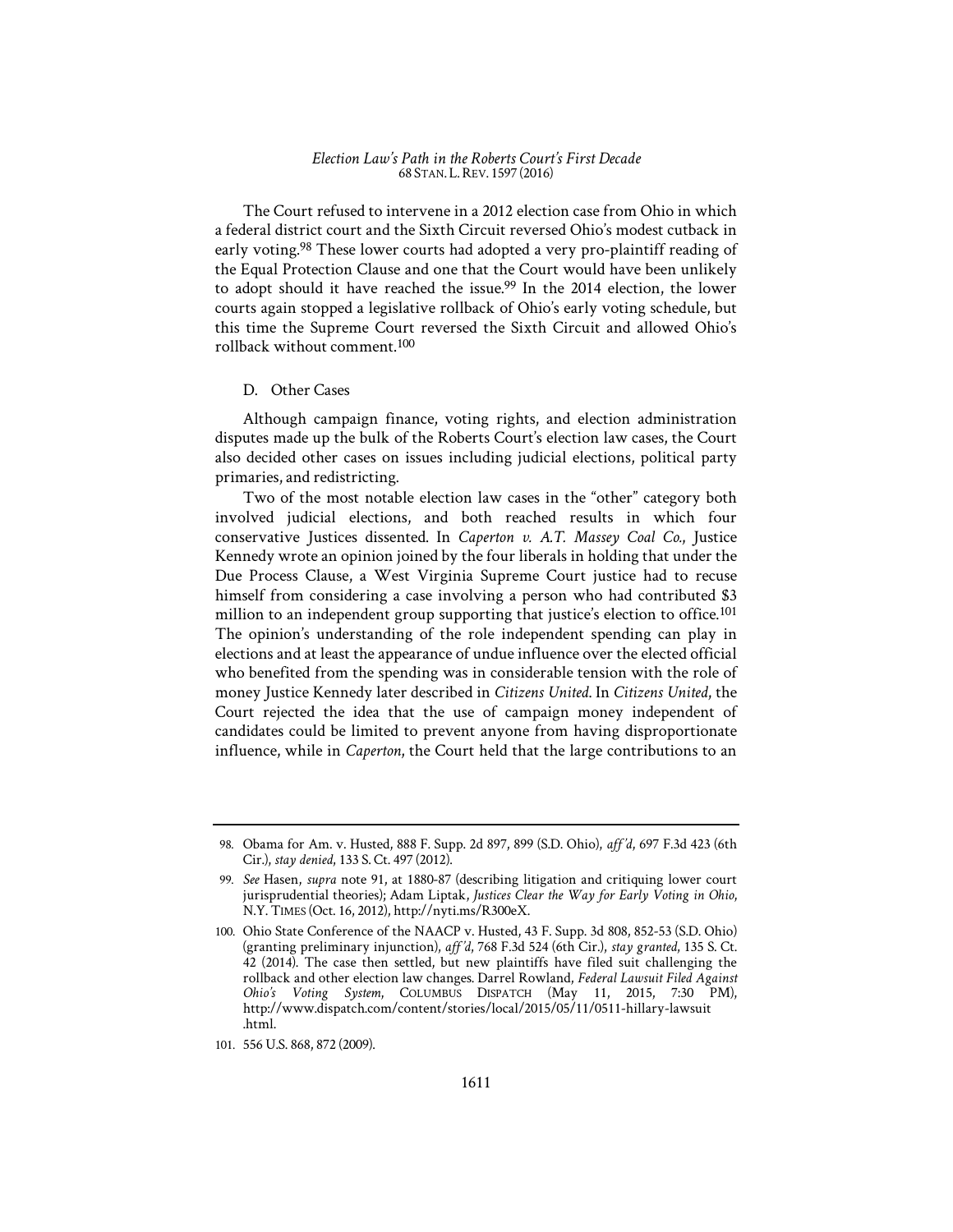independent group benefitting a justice created disproportionate influence over the justice and merited recusal.102

In *Williams-Yulee v. Florida Bar*, Chief Justice Roberts wrote an opinion joined by the four liberals that rejected a First Amendment challenge to a Florida judicial canon barring judicial candidates from personally soliciting campaign contributions.103 Although the Court applied strict scrutiny to the provision, it held that the law survived. Chief Justice Roberts notably explained that "narrow<sup>[]</sup> tailor[ing]" did not require "perfect<sup>[]</sup> tailor[ing]," even under strict scrutiny.<sup>104</sup> This opinion, too, was in considerable tension with the Court's approach to campaign restrictions in *Citizens United* as well as with a pre-Roberts case, *Republican Party of Minnesota v. White*, which seemed to reject special speech rules for judicial elections as inconsistent with the First Amendment.<sup>105</sup> In *Caperton*, Chief Justice Roberts wrote a bitter dissent;<sup>106</sup> in *Williams-Yulee*, Justice Kennedy wrote a strong dissent.107 The rest of the Justices were consistent. The four liberals voted with the majority in both cases, and the three remaining conservatives dissented.

The Roberts Court decided another case involving judicial elections, *New York State Board of Elections v. Lopez Torres*, rejecting a challenge to New York's byzantine system for nominating judicial candidates in partisan primaries.108 A successful challenge could have made those elections more competitive, but the Court rejected the idea that voters possess a right to competitive elections.<sup>109</sup>

- 103. 135 S. Ct. 1656, 1672 (2015).
- 104. *Id.* at 1671 (quoting Burson v. Freeman, 504 U.S. 191, 209 (1992) (plurality opinion)).
- 105. *White*, 536 U.S. 765, 788 (2002).
- 106. *See* 556 U.S. at 890 (Roberts, C.J., dissenting).
- 107. *See* 135 S. Ct. at 1682 (Kennedy, J., dissenting).
- 108. 552 U.S. 196, 209 (2008).
- 109. Consider the Court's statement in *Lopez Torres*:

The reason one-party rule is entrenched may be (and usually is) that voters approve of the positions and candidates that the party regularly puts forward. It is no function of the First Amendment to require revision of those positions or candidates. The States can, within limits (that is, short of violating the parties' freedom of association), discourage party monopoly—for example, by refusing to show party endorsement on the election ballot. But the Constitution provides no authority for federal courts to prescribe such a course. The First Amendment creates an open marketplace where ideas, most especially political ideas, may compete without government interference. It does not call on the federal courts to manage the market by preventing too many buyers from settling upon a single product.

*Id.* at 208 (citation omitted). This statement is fairly seen as a rejection of the "politics as markets" approach of Samuel Issacharoff and Richard Pildes, which calls upon courts to decide election law cases by promoting political competition. *See* Samuel Issacharoff & Richard H. Pildes, *Politics as Markets*1'*: Partisan Lockups of the Democratic Process*, 50 STAN. L. REV. 643, 648 (1998). For some critiques of the structural approach, see RICHARD L. HASEN, THE SUPREME COURT AND ELECTION LAW:JUDGING EQUALITY FROM *BAKER V. CARR* TO *BUSH V. GORE* 138-56 (2003); Bruce E. Cain, *Garrett's Temptation*, 85 VA.

*footnote continued on next page* 

<sup>102.</sup> For a critique and comparison of the two cases, see Richard L. Hasen, Citizens United *and the Illusion of Coherence*, 109 MICH. L.REV. 581, 611-15 (2011).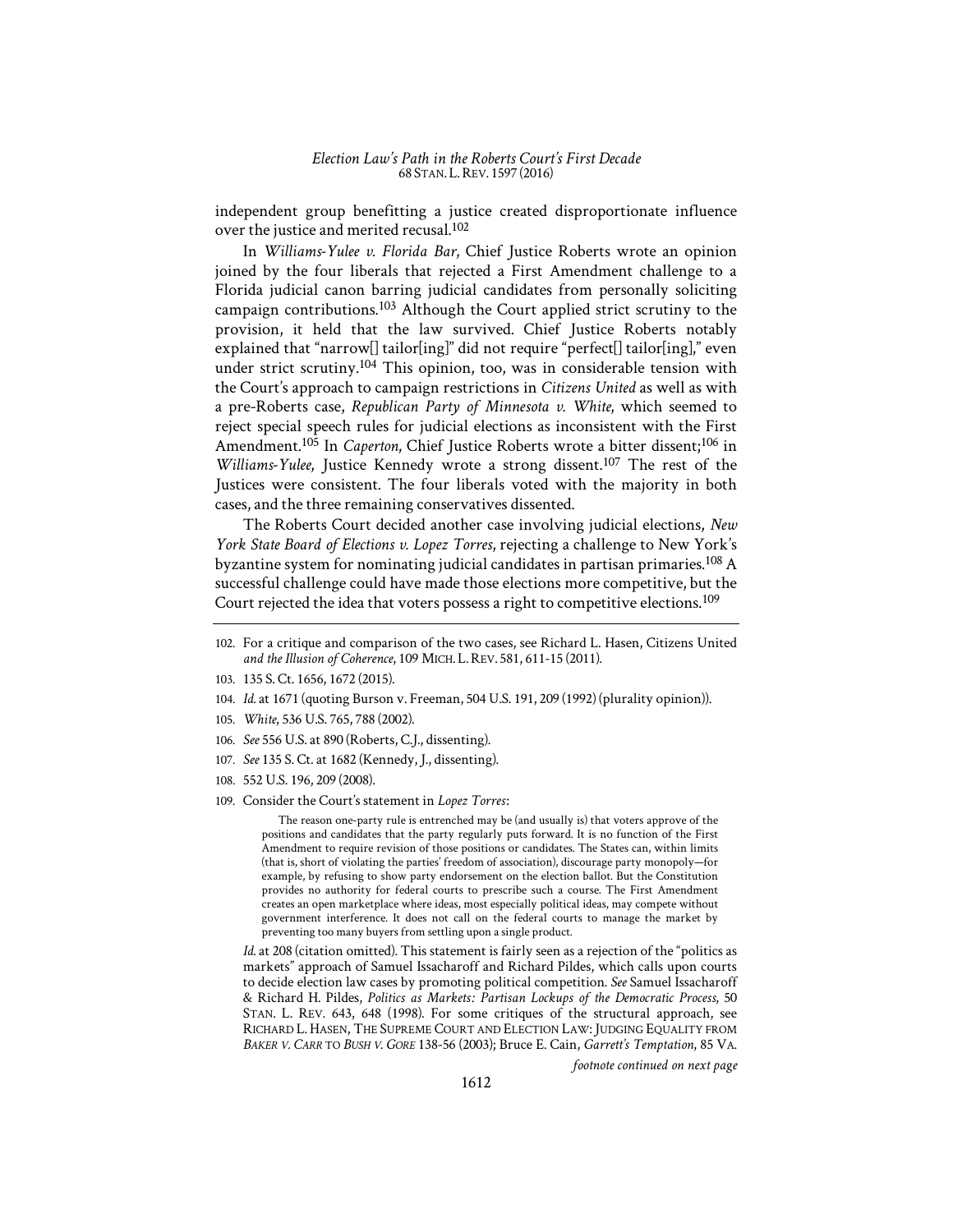In *Washington State Grange v. Washington State Republican Party*, the Court allowed the state of Washington to use a top-two primary, which included information on the party preference of candidates on the ballot, so long as no evidence suggested that voters were confused by the ballot into thinking they were actually participating in a partisan primary.<sup>110</sup> It was a significant cutback on the pre-Roberts case of *California Democratic Party v. Jones*. 111 In *Jones*, the Court struck down a similar form of "blanket primary" as violating the First Amendment associational rights of the parties.<sup>112</sup> *Washington State Grange* blessed a method that Washington State had used to achieve much of what the "blanket primary" was meant to accomplish but without running into the constitutional problems the Court identified in *Jones*.

In *Tennant v. Jefferson County Commission*, the Court loosened the strict mathematical equality it had required states to use to draw congressional districts.<sup>113</sup> And, in a case decided after the ten-year period of this study, *Evenwel v. Abbott*, the Court unanimously rejected an argument that the Constitution required drawing districts with total voters rather than total population.114 In *Evenwel*, the Court may have pulled back on *Tennant*, with the Court stating: "States must draw congressional districts with populations as close to perfect equality as possible."115

As we will see,<sup>116</sup> *Evenwel* was a case heard initially by a three-judge district court, with direct appeal to the Supreme Court. In *Shapiro v. McManus*, the Court clarified the standards for determining when a federal district court must convene a three-judge court to hear a redistricting challenge.<sup>117</sup>

Finally, in *Arizona State Legislature v. Arizona Independent Redistricting Commission*, Justice Kennedy joined with the Court's four liberals to reject a challenge to congressional redistricting conducted with an independent

- 110. 552 U.S. 442, 444, 458-59 (2008).
- 111. 530 U.S. 567 (2000).
- 112. *Id.* at 577.
- 113. 133 S. Ct. 3, 7-8 (2012) (per curiam).
- 114. 136 S. Ct. 1120, 1123 (2016).
- 115. *Id.* at 1124.
- 116. *See infra* Part II (discussing the role of mandatory appellate jurisdiction in Supreme Court election law docket formation).
- 117. 136 S. Ct. 450, 454-55 (2015) (holding that statutorily appropriate claims must be heard by a three-judge court unless frivolous).

L. REV. 1589, 1600-03 (1999); Richard L. Hasen, *The "Political Market" Metaphor and Election Law*1'*: A Comment on Issacharoff and Pildes*, 50 STAN. L. REV. 719, 724-28 (1998); and Daniel H. Lowenstein, *The Supreme Court Has No Theory of Politics—And Be Thankful for Small Favors*, *in* THE U.S. SUPREME COURT AND THE ELECTORAL PROCESS 283, 296-301 (David K. Ryden ed., 2d ed. 2002). *See generally* Nathaniel Persily, *In Defense of Foxes Guarding Henhouses*1'*: The Case for Judicial Acquiescence to Incumbent-Protecting Gerrymanders*, 116 HARV. L. REV. 649 (2002) (expressing skepticism of court intervention to promote political competition in redistricting).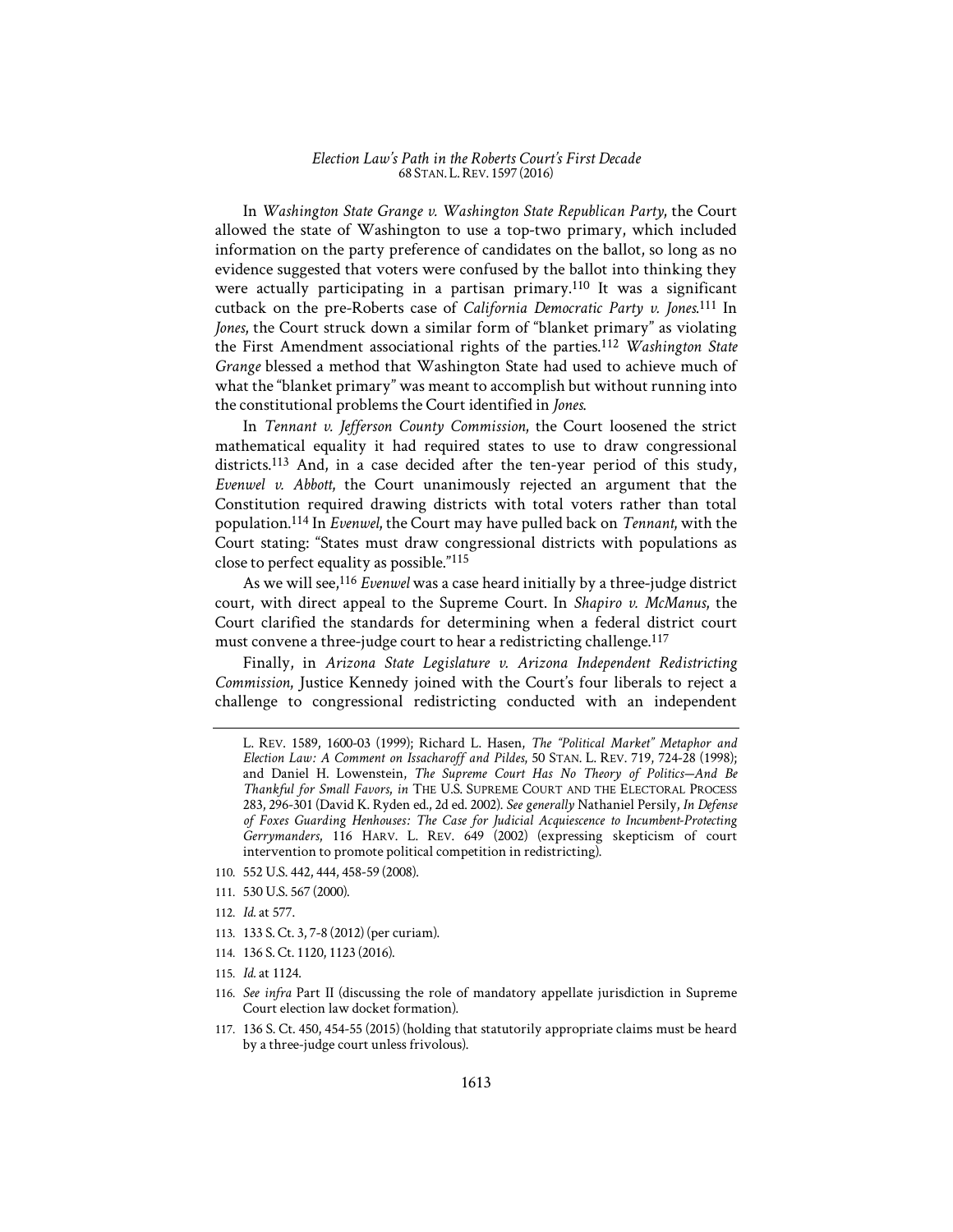commission pursuant to a voter initiative taking that power away from the state legislature.118 The Arizona legislature argued that the Elections Clause vests only in state legislatures (subject to congressional override) the power to redistrict.<sup>119</sup> The Court, in an opinion written by Justice Ginsburg (over a strenuous dissent by Chief Justice Roberts<sup>120</sup>), read the term "Legislature" in the Elections Clause more broadly to include the lawmaking process of a state.121 Had the Court sided with the dissenters, it would have doomed not only independent redistricting commissions conducting legislative redistricting, but also initiatives and state constitutional amendments concerning election rules that bypassed the state legislature to become effective.

## **II. Explaining the Conservative, but Not Maximalist, Turn**

In 2006, at the start of the Roberts Court era, I surveyed the state of election law and made predictions about what the shift from Chief Justice Rehnquist and Justice O'Connor to Chief Justice Roberts and Justice Alito would likely mean to the Court across key areas of election law. I prognosticated as follows:

Making predictions is always dangerous, and the conclusions I reach should be taken in the tentative spirit in which they are made. My best guess is that a decade from now, we may well face a set of election law rules that differ a great deal from today's rules. It may be that in 2016, individuals, corporations, and unions will be free to give as much money as they want to any candidate or group, subject to the filing of disclosure reports. The federal government's ability to protect the voting rights of minority groups that historically have been the victims of state discrimination may be curtailed by the inability of Congress to require any jurisdictions to submit their voting changes for preclearance and by an emasculated reading of Section 2 of the Voting Rights Act. The ability of states to manipulate election rules for partisan gain may present the greatest danger as the Court exits from that corner of the political thicket. For those who look to courts for the promotion of political equality, the signs are not encouraging.<sup>122</sup>

In retrospect, I was mostly on the mark, although things did not turn out quite as badly (from my perspective) as I predicted. While individuals, labor unions, and corporations are now free to give as much money as they want to independent groups, they are still limited in how much they can give directly to candidates and political parties.123 While the Court indeed gutted the

<sup>118. 135</sup> S. Ct. 2652, 2658, 2668 (2015).

<sup>119.</sup> *Id.* at 2659.

<sup>120.</sup> *See id.* at 2677 (Roberts, C.J., dissenting).

<sup>121.</sup> *Id.* at 2668 (majority opinion).

<sup>122.</sup> Hasen, *supra* note 9, at 687.

<sup>123.</sup> *See supra* Part I.A.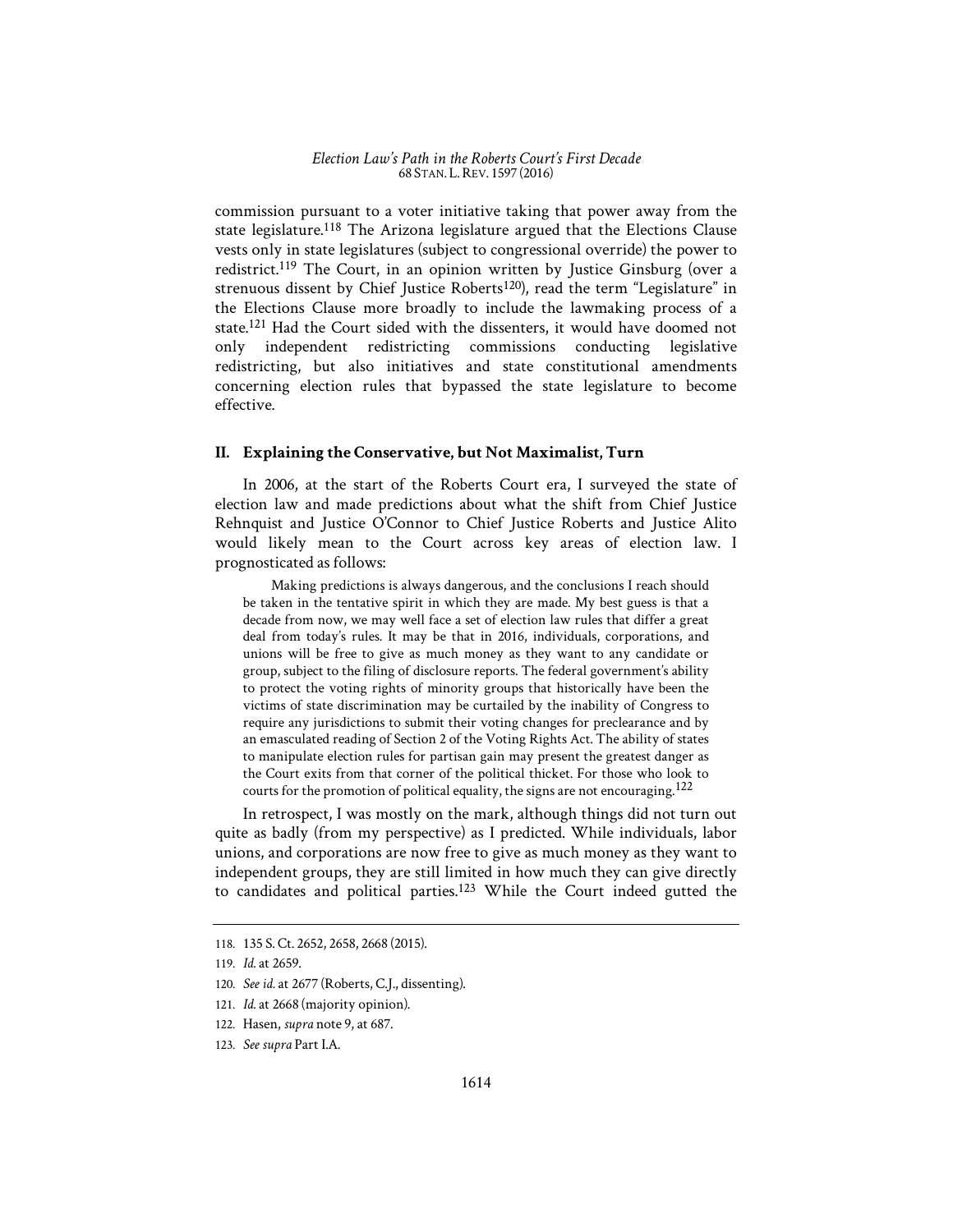preclearance regime of section 5 of the Voting Rights Act and has read section 2 of the Act narrowly, it has not so eviscerated section 2 as to render it useless in redistricting cases.<sup>124</sup> Indeed, section 2 still requires that states and localities maintain minority opportunity districts under some conditions.125 And while the Court has allowed partisan manipulation of election rules, such as the imposition of voter identification provisions for partisan gain,126 it has not completely left the arena. In the area of partisan gerrymandering, for example, the Court (thanks to Justice Kennedy) continues to hold out hope for coming up with a manageable standard for judging the impermissible consideration of partisanship.127 In the meantime, the Arizona redistricting case frees up states to try redistricting commissions or other measures such as state constitutional amendment to try to rein in the greatest partisan excesses.<sup>128</sup>

What explains why the conservative Roberts Court up until Justice Scalia's death issued some terrible opinions from the progressive perspective, including *Citizens United*, *McCutcheon*, *Shelby County*, and *Crawford*, but did not go even further by killing contribution limits to candidates, holding unconstitutional or killing through chary interpretation section 2 of the

127. As the Court noted just this last Term in the Arizona redistricting case:

This case concerns an endeavor by Arizona voters to address the problem of partisan gerrymandering—the drawing of legislative district lines to subordinate adherents of one political party and entrench a rival party in power. "[P]artisan gerrymanders," this Court has recognized, "[are incompatible] with democratic principles."

Even so, the Court in *Vieth* did not grant relief on the plaintiffs' partisan gerrymander claim. The plurality held the matter nonjusticiable. Justice KENNEDY found no standard workable in that case, but left open the possibility that a suitable standard might be identified in later litigation.

Ariz. State Legislature v. Ariz. Indep. Redistricting Comm'n, 135 S. Ct. 2652, 2658 (2015) (alterations in original) (citations omitted) (quoting Vieth v. Jubelirer*,* 541 U.S. 267, 292 (2004) (plurality opinion)).

128. The Florida Supreme Court, relying on *Arizona*, recently rejected an Elections Clause challenge to a voter initiative as applied to congressional districts requiring the Florida legislature to avoid intentional partisan manipulation in drawing legislative districts. League of Women Voters v. Detzner, 172 So. 3d 363, 370 n.2 (Fla. 2015) ("We reject the Legislature's federal constitutional challenge to the Fair Districts Amendment. The Supreme Court's recent opinion in *Arizona* confirms that neither the 'Elections Clause' of the United States Constitution nor federal law prohibits the people of a state, through the citizen initiative process, from directing the way in which its congressional district boundaries are drawn. As the Supreme Court explained, '[b]anning lawmaking by initiative to direct a State's method of apportioning congressional districts' would 'stymie attempts to curb partisan gerrymandering, by which the majority in the legislature draws district lines to their party's advantage." (alteration in original) (citations omitted) (quoting *Ariz. State Legislature*, 135 S. Ct. at 2676)).

<sup>124.</sup> *See supra* Part I.B.

<sup>125.</sup> League of United Latin Am. Citizens (LULAC) v. Perry, 548 U.S. 399, 425-26 (2006) (setting forth standards).

<sup>126.</sup> *See supra* Part I.C.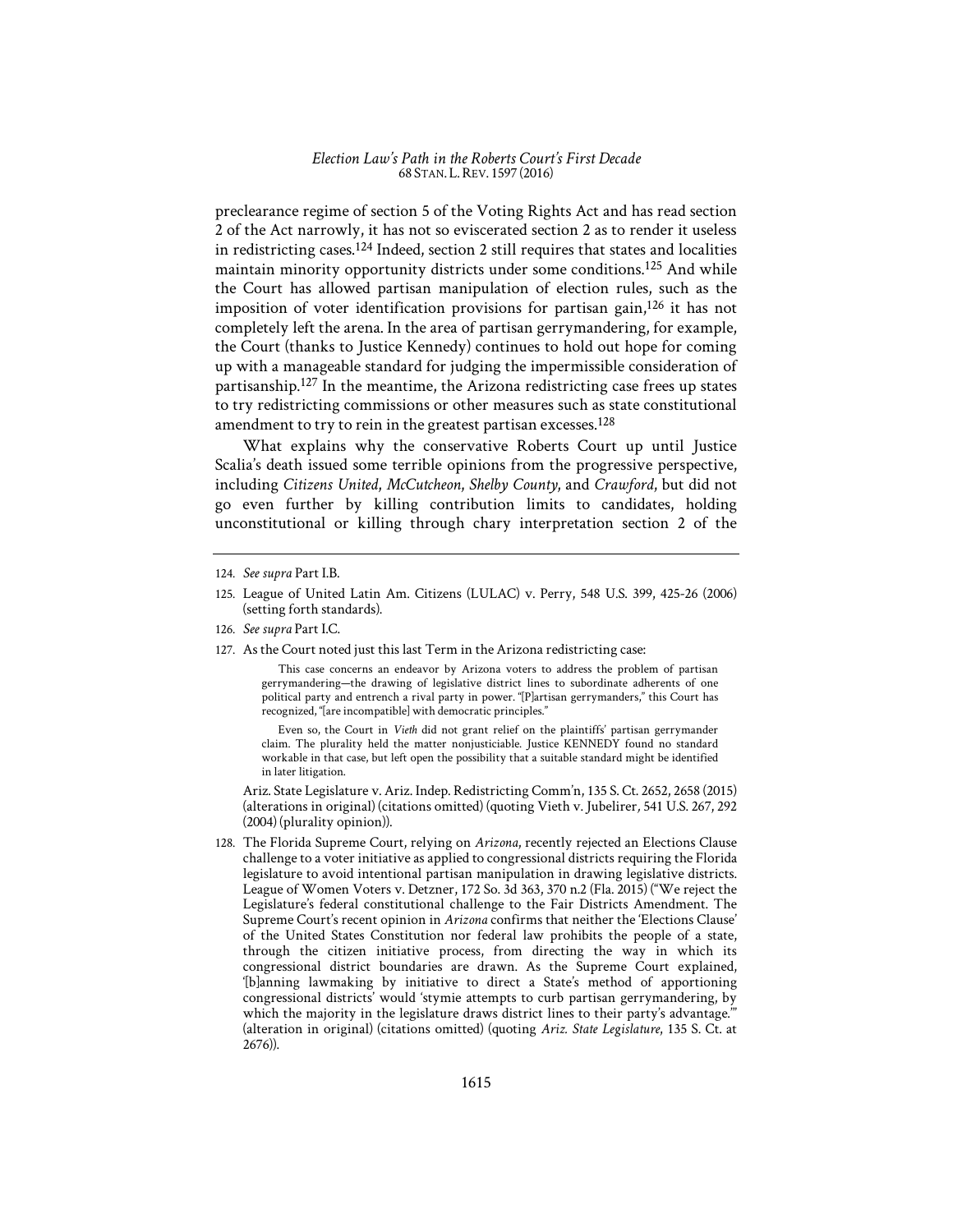Voting Rights Act, and more? And why did it carve out special rules allowing for some regulation of judicial elections and reserve some space for continued policing (or at least exploration of means to police) partisan gerrymandering claims? There appears to be no single answer for the speed bumps and twists in the Court's sharp right turn, but based on the limited information we have with no access to Court correspondence or to the Justices' private thoughts three factors appear as likely explanations.

### A. The Long Game?

A Justice plays the "long game" by not moving the law in his or her preferred direction immediately, but acting strategically to put his or her preferences into the law over a series of cases and years. The long game may help preserve the legitimacy of the Court by purporting to show the Court moving slowly, minimally, and in line with gradual changes in precedent.

Before the Court decided *Citizens United*, Chief Justice Roberts wrote a controlling opinion, joined by Justice Alito, in *WRTL II* that seriously undermined the McCain-Feingold campaign finance law without actually ruling the law unconstitutional.129 It was this opinion, which avoided a straight-out declaration of unconstitutionality, that prompted Justice Scalia's "faux judicial restraint is judicial obfuscation" comment.<sup>130</sup> Even in the drafting of *Citizens United*, the Court did not immediately overrule *Austin* and the relevant portion of *McConnell*, which upheld corporate and labor union spending limits.131 Instead, at the end of the October 2009 Term, after briefing and oral argument, the Court ordered a new round of briefing and argument on the overruling question the following September.<sup>132</sup>

Before the Court on a 5-4 vote struck down the coverage formula for the preclearance provision of the Voting Rights Act in *Shelby County*, 133 it issued an 8-1 decision in *NAMUDNO* raising deep constitutional doubts about whether Congress exceeded its powers in extending preclearance.<sup>134</sup>

Such actions signal that at least some of the Justices are not in a rush to overrule past precedent or at least do not want to appear to be in a rush. The reasons for waiting may be jurisprudential, temperamental, or strategic. *WRTL II* and *NAMUDNO* represent at least the appearance of judicial minimalism, of trying to decide less, and of giving political actors a chance to

134. Nw. Austin Mun. Util. Dist. No. One v. Holder, 557 U.S. 193, 202-03 (2009).

<sup>129. 551</sup> U.S. 449, 478-79 (2007) (plurality opinion) (adopting a very broad test for exempting corporate campaign spending from McCain-Feingold spending limitations).

<sup>130.</sup> *Id.* at 499 n.7 (Scalia, J., concurring in part and concurring in the judgment).

<sup>131.</sup> *See* HASEN, *supra* note 2, at 110.

<sup>132.</sup> *See id.* at 107-13 (reviewing history of *Citizens United* arguments and decision).

<sup>133.</sup> Shelby Cty. v. Holder, 133 S. Ct. 2612, 2631 (2013).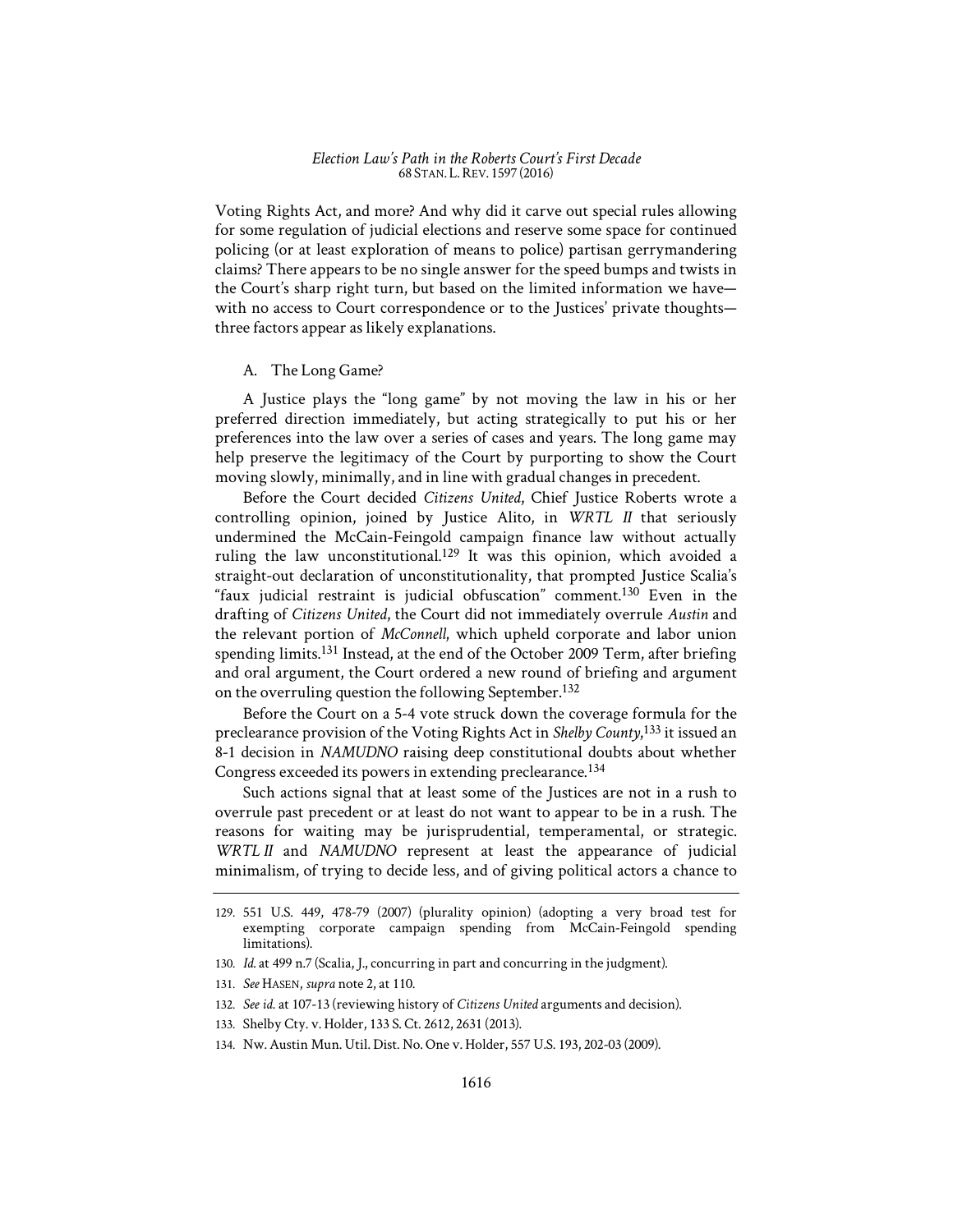respond.135 Whether the Chief Justice crafted these rulings out of a genuine desire to decide less or to preserve the Court's legitimacy is difficult to say. We do know from some leaked deliberations surrounding *Citizens United* that the Court initially was prepared to overturn *Austin* and part of *McConnell* without that issue being fully briefed, and Justice Souter wrote a draft dissent blasting the Justices for deciding the issue without briefing.136 The Court then ordered additional briefing and reached the same result.137 With Justice Souter retiring in the interim, Justice Stevens incorporated much of Justice Souter's draft dissent into his own—so much so that Stevens initially had a footnote in his dissent thanking Souter for his contributions to the dissent (a footnote that apparently his colleagues persuaded him to remove).138 Was the additional briefing just window dressing, or did one or more of the Justices in the *Citizens United* majority believe the briefing actually was necessary to decide the issue? The window dressing idea is consistent with the long game, as it maintains the legitimacy of the Court while moving the law in the Justices' preferred direction.

Despite the (eventual) aggressiveness in *Citizens United* and then in *McCutcheon*, the Court has passed on some other opportunities to strike remaining campaign finance limits. It could have granted certiorari in the Republican National Committee's (RNC) renewed challenge to the soft money rules, but Justices Kennedy, Scalia, and Thomas could not get a fourth vote from Roberts or Alito.<sup>139</sup> Perhaps Chief Justice Roberts and Justice Alito were reluctant because the case was framed as an as-applied challenge rather than a straightforward call to overturn the soft money portion of *McConnell*; perhaps not.140 The Court's refusal twice to consider overturning the *Beaumont* case upholding a bar on corporate contributions to candidates and its refusal to adopt strict scrutiny for review of campaign contribution limits in *McCutcheon* suggest a slower approach.<sup>141</sup> But outward aggressiveness may be unnecessary. The Court has already caused the existing campaign finance system to slowly implode. Ultimately we may well get to a deregulated system, but we are

- 139. *See supra* note 58 and accompanying text.
- 140. *See supra* note 58 (describing as-applied challenge in an earlier soft money case).
- 141. *See supra* Part I.A.

<sup>135.</sup> For an exploration of the possible motives, see Richard L. Hasen, *Constitutional Avoidance and Anti-Avoidance by the Roberts Court*, 2009 SUP. CT.REV. 181, 195-222.

<sup>136.</sup> *See* HASEN,*supra* note 2, at 110.

<sup>137.</sup> *Id.* 

<sup>138.</sup> MARCIA COYLE, THE ROBERTS COURT: THE STRUGGLE FOR THE CONSTITUTION 272 (2013); *see also* Adam Liptak, *Justice Stevens Suggests Solution for 'Giant Step in the Wrong Direction*,*'* N.Y. TIMES (Apr. 21, 2014), http://nyti.ms/1lttKOP; Jeffrey Toobin, *Money Unlimited*1'*: How Chief Justice John Roberts Orchestrated the Citizens United Decision*, NEW YORKER (May 21, 2012), http://www.newyorker.com/magazine/2012/05/21/money -unlimited.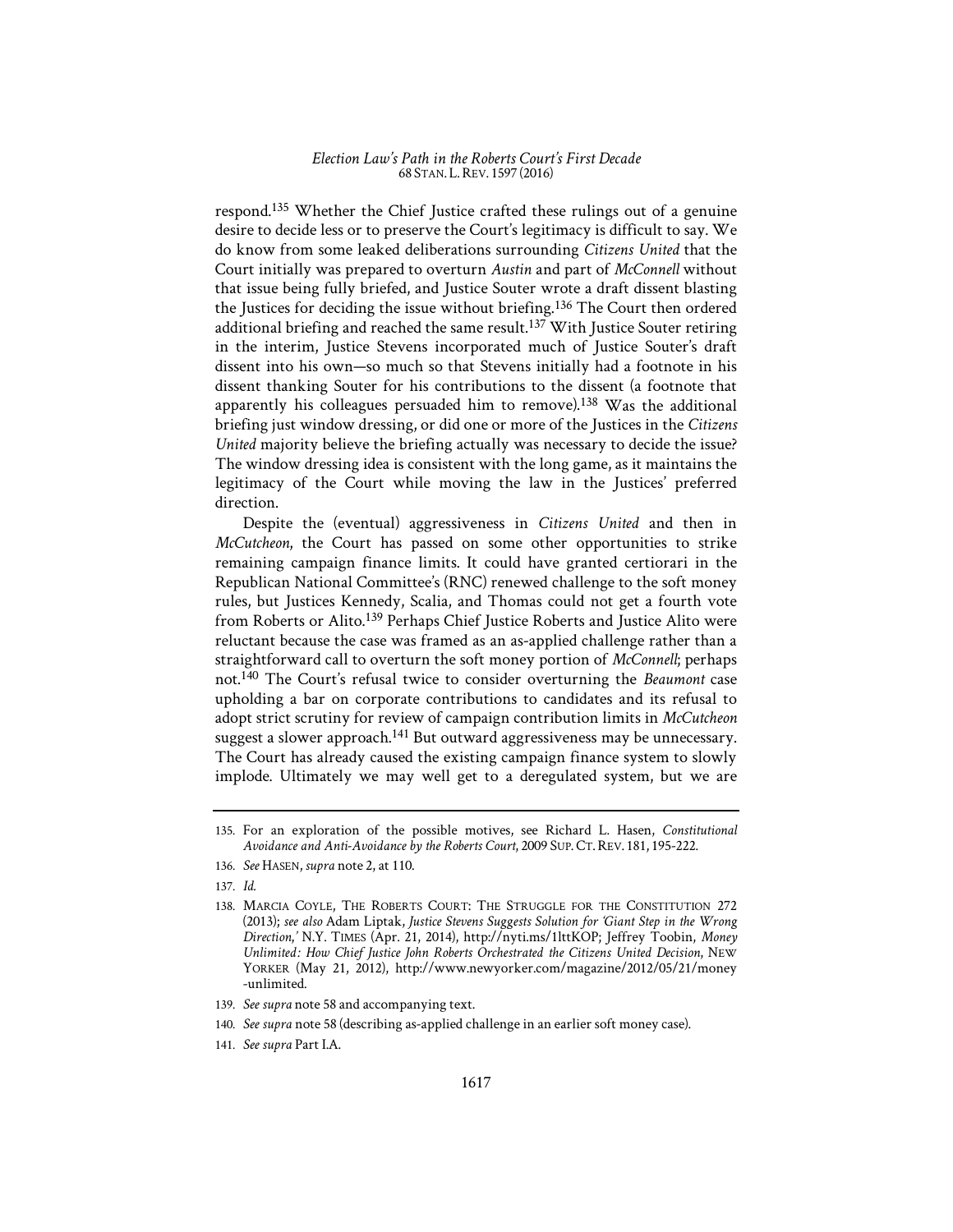watching things move more slowly than if the Court acted more directly, and in a way in which the Court's fingerprints are not fully on the evidence.

Elsewhere I have suggested that Chief Justice Roberts has been willing to play the long game,142 seeing no need to rush in moving the law in his preferred direction so as to preserve the Court's political capital and legitimacy. Justice Alito has played this game too, inviting litigants to file briefs raising issues, signaling an overruling, and queuing up issues for a future case.143 The calculation may turn out to be incorrect with a potential shift in the balance of power on the Court should a Democratic president appoint a replacement for Justice Scalia, and it might be that the Court soon will be poised to move in a liberal direction. These Justices who seemed to have all the time in the world now have seen their time run out, or at least put on hold until there are other personnel changes on the Court.<sup>144</sup>

B. Mandatory Appellate Jurisdiction and Strategic Litigation Choices.

If the majority of the Court does lean conservatively on election law issues but at least a few Justices see a benefit in moving slowly, then the speed and direction of the Court's election law precedent may depend on which cases get to the Court and how they get there. Savvy players know this, and liberal and conservative litigants adopted different strategies when the Court had a five-Justice conservative majority.

As I demonstrated in an earlier article, liberal litigants during the Roberts Court era mostly tried to keep election law cases out of the Supreme Court, out of fear that the Court would be likely to make things worse.<sup>145</sup> The few times liberals pursued a different strategy, it backfired. Consider *Randall v. Sorrell*, where the successful campaign finance reformers defending Vermont's campaign finance law in the Second Circuit supported Supreme Court review.146 Those reformers hoped that the Court would use the case to overrule that portion of *Buckley v. Valeo*147 holding that campaign spending limits violate the First Amendment.148 The Court in *Randall* not only rejected

- 145. Hasen, *supra* note 18, at 330-32.
- 146. 548 U.S. 230, 239-40 (2006) (plurality opinion).
- 147. 424 U.S. 1, 57-59 (1976) (per curiam); *see also Randall*, 548 U.S. at 242-43 (plurality opinion).
- 148. Rick Hasen, *Supreme Court Election Law Preview*, ELECTION L. BLOG (Sept. 26, 2005, 1:50 PM), http://electionlawblog.org/archives/004068.html ("You can find six amicus briefs

*footnote continued on next page* 

<sup>142.</sup> Richard L. Hasen, Opinion, *The Chief Justice's Long Game*, N.Y. TIMES (June 26, 2013), http://nyti.ms/12iDzI3.

<sup>143.</sup> See Richard L. Hasen, *Anticipatory Overrulings, Invitations, Time Bombs, and Inadvertence: How Supreme Court Justices Move the Law*, 61 EMORY L.J. 779, 796 (2012).

<sup>144.</sup> Richard L. Hasen, Opinion, *Why the Most Urgent Civil Rights Cause of Our Time Is the Supreme Court Itself*, TPM (Sept. 28, 2015, 6:00 AM EDT), http://talkingpointsmemo .com/cafe/supreme-court-greatest-civil-rights-cause.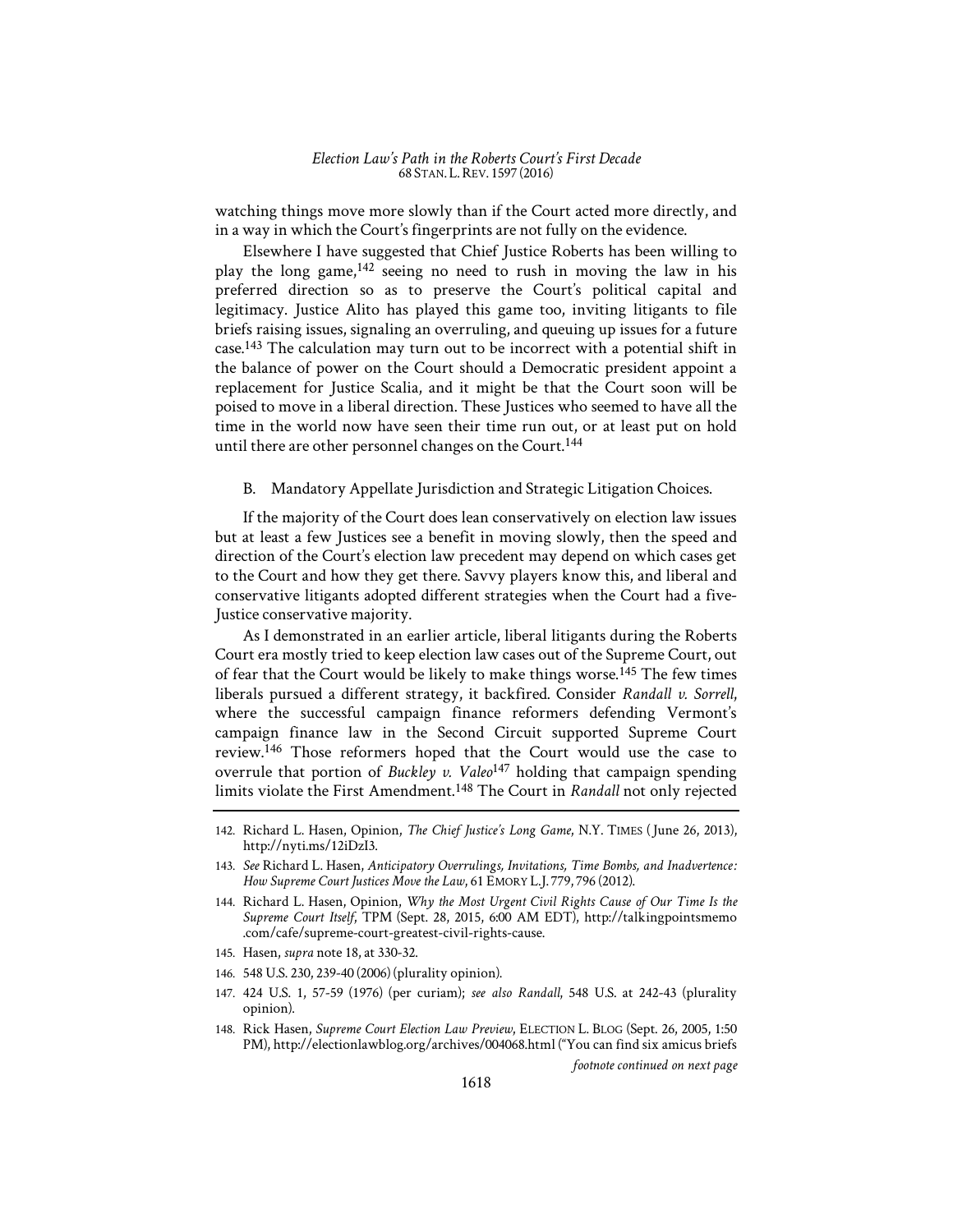the challenge to *Buckley's* holding on spending limits;<sup>149</sup> it recognized a contribution limitation as unconstitutionally low for the first time.150

Similarly, in *Crawford*, 151 opponents of state voter identification laws (including me152) urged the Supreme Court to take the case to overturn a Seventh Circuit opinion by Judge Posner belittling the voting rights claims of the challengers.153 The Court took the case and gave a national green light to voter identification laws, taking a bad Seventh Circuit precedent and making it national.154 A few years later, Judge Posner changed his mind about these laws155 and wrote a dissent from the Seventh Circuit's decision not to consider en banc a panel decision to uphold Wisconsin's voter identification law.156 Indeed, it was quite controversial when the challengers to Wisconsin's law sought Supreme Court review in 2014. The Court denied review, much to the relief of many on the progressive side who feared the Court could nationalize bad Seventh Circuit precedent on the scope of section 2 vote denial claims.157

Some voting rights supporters are hoping for the Supreme Court to eventually rule against Texas's strict voter identification law, where a lower

- 149. *Randall*, 548 U.S. at 244 (plurality opinion) (refusing to overrule *Buckley's* holding on spending limits).
- 150. *See id.* at 262.
- 151. Crawford v. Marion Cty. Election Bd., 553 U.S. 181 (2008).
- 152. Richard L. Hasen, *A Voting Test for the High Court*, WASH. POST (Sept. 19, 2007), http://www.washingtonpost.com/wp-dyn/content/article/2007/09/18 /AR2007091801572.html.
- 153. Crawford v. Marion Cty. Election Bd., 472 F.3d 949, 950, 952, 954 (7th Cir. 2007).
- 154. *Crawford*, 553 U.S. at 204.
- 155. John Schwartz, *Judge in Landmark Case Disavows Support for Voter ID*, N.Y. TIMES (Oct. 15, 2013), http://www.nyti.ms/18jSPaK. He has since moved away from that claim, saying only that he is sure he "may" have been wrong. Richard A. Posner, *I Did Not 'Recant' on Voter ID Laws*, NEW REPUBLIC (Oct. 27, 2013), http://www.newrepublic.com /article/115363/richard-posner-i-did-not-recant-my-opinion-voter-id.
- 156. Frank v. Walker, 773 F.3d 783, 783 (7th Cir. 2014) (Posner, J., dissenting from denial of rehearing en banc).
- 157. Frank v. Walker, 17 F. Supp. 3d 837, 862-63, 879 (E.D. Wis. 2014) (holding that Wisconsin's voter identification law violated Voting Rights Act section 2 and the U.S. Constitution's Equal Protection Clause, and enjoining law's use in elections), *rev'd*, 768 F.3d 744 (7th Cir.), *reh'g en banc denied by an equally divided court*, 773 F.3d 783 (7th Cir. 2014), *cert. denied*, 135 S. Ct. 1551 (2015).

supporting the winning side of the Second Circuit Sorrell case here. Usually, of course, the side that wins in the Court of Appeals opposes a grant of cert. But for years it has been the mission of some . . . such as NVRI . . . to try to get the Supreme Court to reconsider that aspect of Buckley v. Valeo striking down spending limits as violating the First Amendment rights of speech and association. Here's a chance, the argument must be, to push the issue, by noting the circuit split, and lining up some heavy hitters (current and former Senators, state Secretaries of State, state judges, and attorneys general) on the winning side to support review to revisit this issue in a high profile case. On reflection, I think this strategy could well backfire.").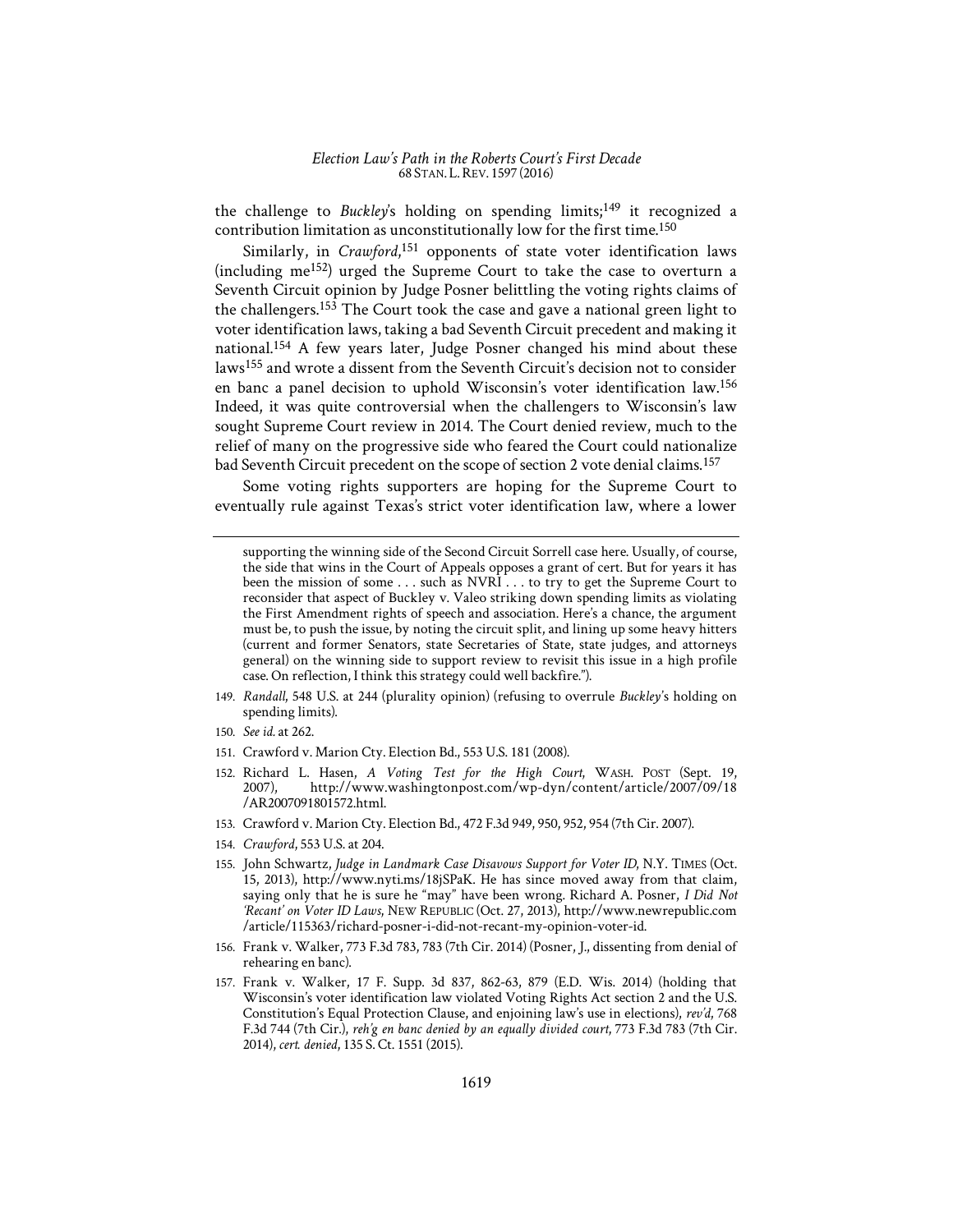court made a finding of intentional racial discrimination in passing the law.158 But this is risky business, which ultimately depends on whether liberals or conservatives control the Court at the time the Court would hear such a case. Consider the decision of the U.S. Solicitor General not to seek review of the D.C. Circuit's *SpeechNow* case, which opened up the era of Super PACs by striking down the limits on contributions to political action committees that do not contribute directly to candidates.159 The calculation may have been that the Supreme Court would only have made things worse.

While liberals were mostly trying to keep cases out of the Roberts Court, conservatives were trying to get them into the Court.160 They have a great tool to do so in certain cases: mandatory appellate jurisdiction. Most cases get to the Supreme Court on a discretionary petition for writ of certiorari. Denial of certiorari has no precedential value, meaning that litigants cannot rely upon the Court's decision not to hear the case as an indication that the lower court got it right.161 However, by virtue of federal statutes, certain voting rights, redistricting, and campaign finance cases come to the Supreme Court directly *on appeal* from a three-judge federal district court.<sup>162</sup>

When the Court considers an appeal, it can summarily affirm or dismiss, summarily reverse, or note probable jurisdiction and set the case for argument.

- 161. For discussions of issues related to mandatory appellate jurisdiction and election law, see Joshua A. Douglas, *The Procedure of Election Law in Federal Courts*, 2011 UTAH L. REV. 433, 433-35; Hasen, *supra* note 18, at 328 n.12; and Michael E. Solimine, *The Three-Judge District Court in Voting Rights Litigation*, 30 U. MICH. J.L. REFORM 79, 81-82, 132-33 (1996).
- 162. *See* Douglas, *supra* note 161, at 456 (describing federal statutes establishing special appellate procedures in certain election law cases).

<sup>158.</sup> Veasey v. Abbott, 796 F.3d 487, 493 (5th Cir. 2015). The Fifth Circuit will rehear the case en banc. Veasey v. Abbott, 815 F.3d 958 (5th Cir. 2016) (mem.).

<sup>159.</sup> SpeechNow.org v. FEC, 599 F.3d 686, 689, 696 (D.C. Cir. 2010) (en banc); Lyle Denniston, *No Appeal in SpeechNow, SCOTUSBLOG* (June 17, 2010, 11:55 AM), http://www.scotusblog.com/2010/06/no-appeal-in-speechnow ("The government's top lawyer in Supreme Court cases decided Thursday not to ask the Justices to revive a federal law that restricted the amount of money that independent political advocacy groups can raise for their efforts to influence the election of members of Congress and the presidency. . . . Katyal's decision was unexpected, since the Justice Department rarely declines to come to the defense of the constitutionality of a federal law that has been nullified by a lower court. Even so, the prospect of persuading the Supreme Court to overturn the Circuit Court ruling was not a bright one. The Circuit Court had said that the result was virtually dictated by the Supreme Court's controversial ruling last January, in *Citizens United v. FEC*.").

<sup>160.</sup> *See generally* Hasen, *supra* note 18 (describing liberal and conservative attempts to get the Supreme Court under Chief Justice John Roberts to consider election law cases). The great irony here is that the three-judge court in voting rights cases long served as a weapon of liberals to keep cases out of the hands of single conservative judges opposed to a strong reading of the Voting Rights Act. *See* Michael E. Solimine, *Congress,* Ex Parte Young*, and the Fate of the Three-Judge District Court*, 70 U. PITT. L. REV. 101, 126-29 (2008).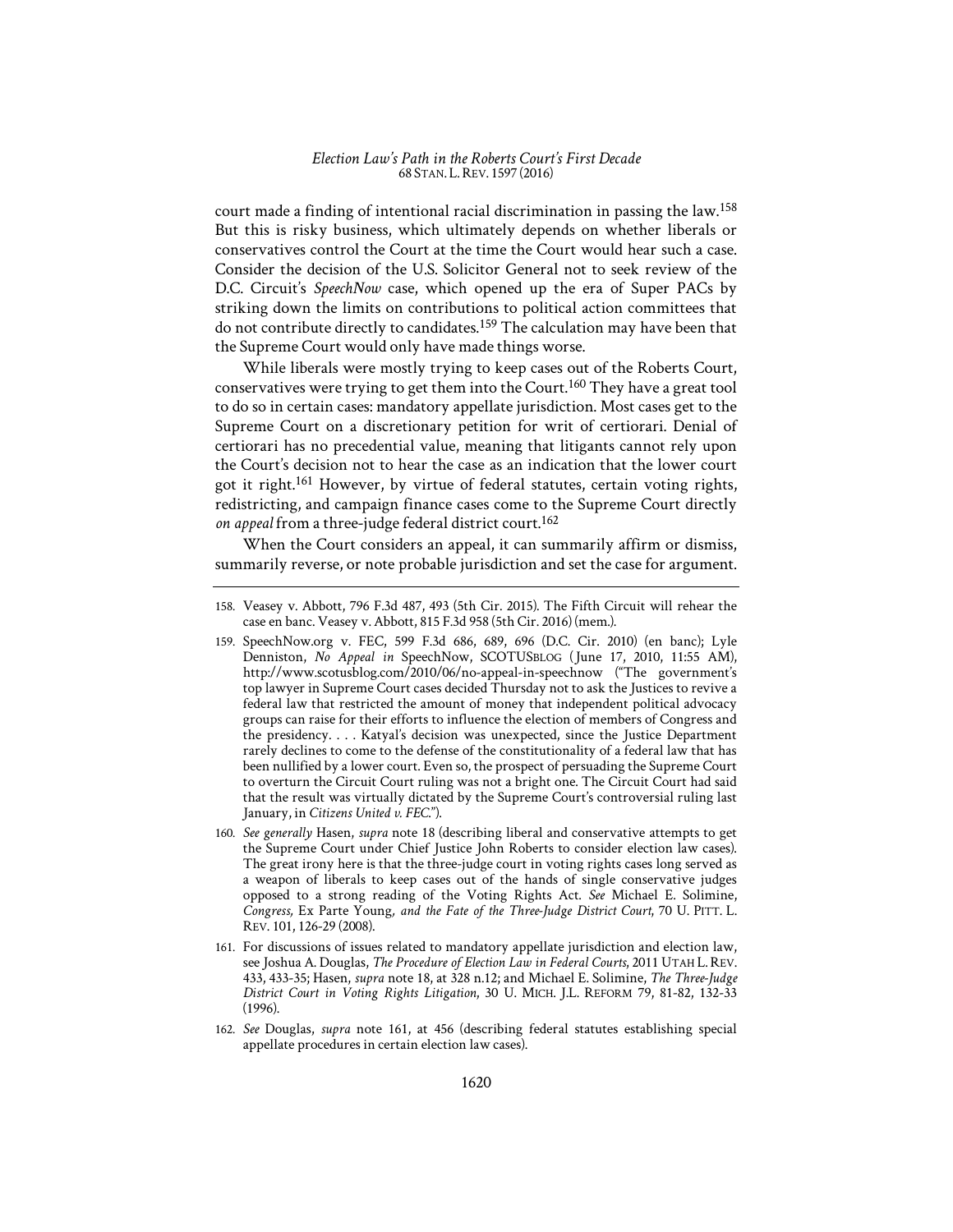A decision to affirm or dismiss is precedential, and it means that the lower courts got the result right (although perhaps not the reasoning). For this reason, the Justices appear much more reluctant to let things slide in a case on appeal than on a petition for certiorari; they feel much more of an obligation to hear the case.

Consider this exchange between Chief Justice Roberts and lawyer (and former Solicitor General) Ted Olson in the first *Citizens United* oral argument:

MR. OLSON:

... I said at the beginning that this is an incomprehensible prohibition, and . . . I think that's demonstrated by the fact that since 2003 this Court has issued something close to 500 pages of opinions interpreting and trying to apply the First Amendment to Federal election law. And I counted 22 separate opinions from the Justices of this Court attempting to—in just the last 6 years, attempting to figure out what this statute means, how it can be interpreted. In fact—

CHIEF JUSTICE ROBERTS: Well, that's because it's mandatory appellate jurisdiction. I mean, you don't have a choice.

 $(Laughter.)$ <sup>163</sup>

Of the thirty election law cases from 2006 to 2015 in which the Roberts Court issued an opinion, fourteen of them came to the Court on mandatory appellate review.<sup>164</sup> *Shelby County*, which was decided through a normal petition for certiorari, started with an attempt to get a three-judge court.<sup>165</sup> At the recent oral argument in the *Shapiro v. McManus* case, concerning when three-judge courts are appropriate in the face of an argument that a plaintiff is raising frivolous claims, Chief Justice Roberts again expressed his belief that mandatory appellate jurisdiction forces the Court's hand:

CHIEF JUSTICE ROBERTS: I mean, the other alternative is it's a three-judge district court, and then we have to take it on the merits. I mean, that's a serious problem because there are a lot of cases that come up in three-judge district courts that would be the kind of case—I speak for myself, anyway—that we might deny

<sup>163.</sup> Transcript of Oral Argument at 18-19, Citizens United v. FEC, 558 U.S. 310 (2010) (No. 08-205). http://www.supremecourt.gov/oral\_arguments/argument\_transcripts/08 08-205), http://www.supremecourt.gov/oral\_arguments/argument\_transcripts/08 -205.pdf.

<sup>164.</sup> *See infra* Appendix; *see also* Hasen, *supra* note 18, at 328 n.12 (noting that about half the cases from 2001 to 2010 arrived at the Court via mandatory appellate jurisdiction).

<sup>165.</sup> *See* David Gans, *The Role of Three-Judge Courts in Conservative Attacks on Campaign*  Finance Reform and Voting Rights, BALKINIZATION (June 12, 2015, 10:40 AM), http://balkin.blogspot.com/2015/06/the-role-of-three-judge-courts-in.html ("When *Shelby County v. Holder* was filed, the plaintiffs requested that it be heard by a threejudge court. The district judge in the case, however, determined that it should be heard by him alone.").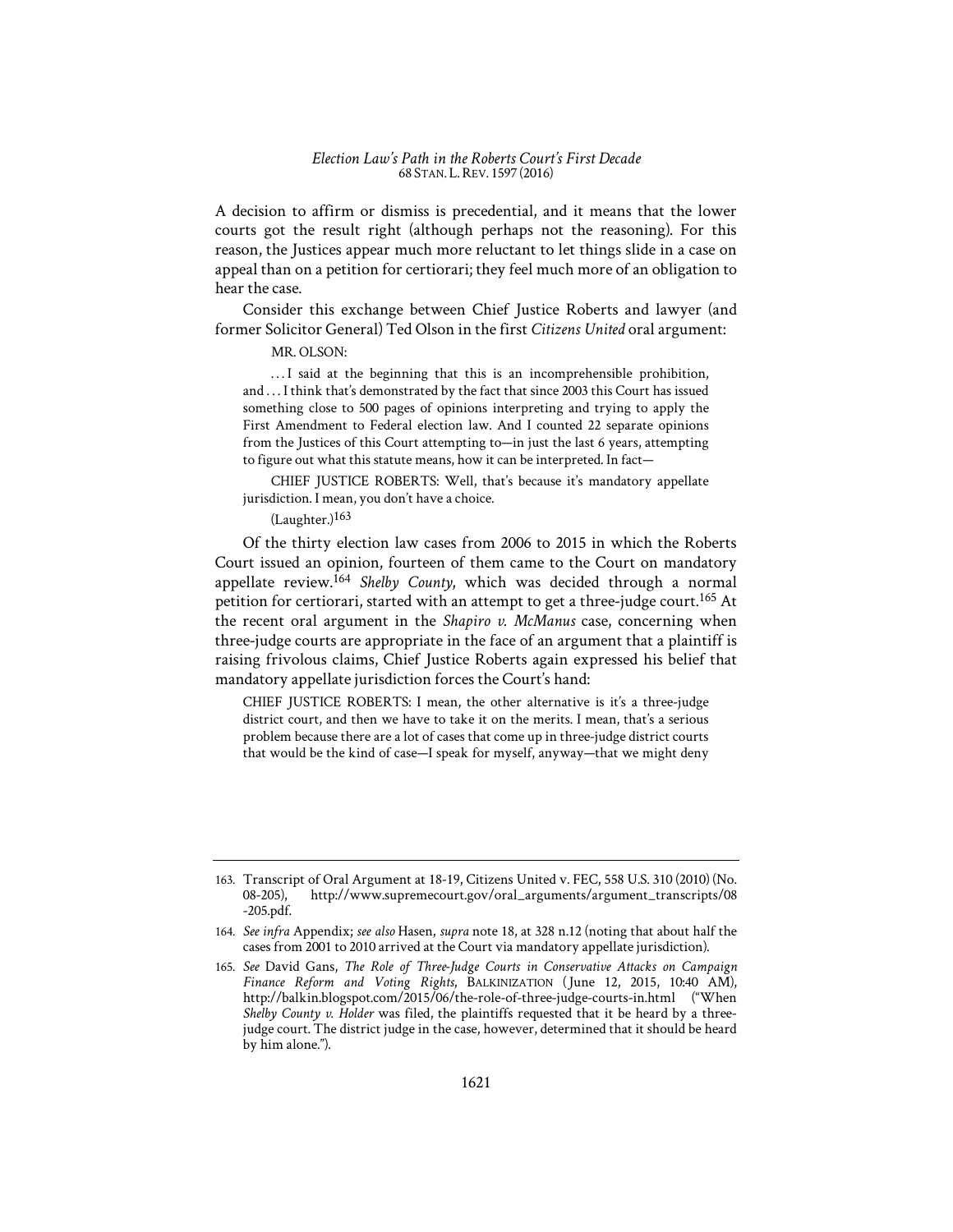cert in, to let the issue percolate. And now with the three-judge district court, no, we have to decide it on the merits.<sup>166</sup>

Three cases in the October 2015 Term came to the Court on mandatory appellate review.<sup>167</sup> Indeed, the Supreme Court refused to consider the one person, one vote issue when it arrived at the Court via a petition for certiorari in 2001, over the objections of Justice Thomas,<sup>168</sup> only to decide to hear the same issue fourteen years later in *Evenwel*. 169 It looks like plaintiffs in *Evenwel*  pursued the three-judge court as a deliberate strategy.<sup>170</sup>

There are limits to the strategizing, however, as case law develops about when three-judge courts are appropriate in particular types of cases. Further, mandatory appellate jurisdiction does not always lead to conservative results. It did in *Citizens United*, *McCutcheon*, and (to some extent) in *NAMUDNO*, but it did not in the Arizona or Alabama redistricting cases.

Appellate jurisdiction does seem to boost the odds of getting the Court to hear a case, making it worthwhile in the period before Justice Scalia's death to pursue if one was a conservative litigant. The RNC recently dropped a new challenge to some party-related soft money rules after the case was rejected for consideration by a three-judge court<sup>171</sup> and put instead on track for en banc

- 168. Chen v. City of Houston, 532 U.S. 1046, 1046-47 (2001) (Thomas, J., dissenting from denial of certiorari).
- 169. Adam Liptak, *With Subtle Signals, Supreme Court Justices Request the Cases They Want to*  Hear, N.Y. TIMES (July 6, 2015), http://www.nyti.ms/1KLaZVG.
- 170. As reporter Tony Mauro explained:

Texas voters Sue Evenwel and Ed Pfenninger were recruited for the lawsuit to claim that their state Senate districts were improper because they contain more registered voters than are needed in urban districts. As with the affirmative action and voting rights cases, Blum found the plaintiffs with a Supreme Court challenge in mind. Blum mounted a similar lawsuit against using total population in drawing districts in Lepak v. City of Irving, which the Supreme Court declined to review in 2013.

Aided by lawyers from Wiley Rein, including William Consovoy who last year left to create Consovoy McCarthy, Blum tried again. This time, instead of a petition for certiorari, the Evenwel case came to the court through a different route—a challenge to a statewide redistricting program that is by law reviewed by a three-judge federal district court panel. That panel upheld the Texas districts, paving the way for Blum to appeal through a "jurisdictional statement" rather than certiorari.

Tony Mauro, *The Man Behind the Newest Supreme Court Voting Case*, NAT'L L.J. (May 26, 2015), http://www.nationallawjournal.com/id=1202727397771/The-Man-Behind-the -Newest-Supreme-Court-Voting-Case.

171. Order at 1, Republican Nat'l Comm. v. FEC, No. 1:14-cv-00853 (D.D.C. Aug. 19, 2014), http://www.fec.gov/law/litigation/rnc\_order\_081914.pdf (denying request for a three-judge court). *See generally* Matea Gold, *RNC Files Lawsuit Seeking to Raise* 

*footnote continued on next page* 

<sup>166.</sup> Transcript of Oral Argument at 38, Shapiro v. McManus, 136 S. Ct. 450 (2015) (No. 14- 990), http://www.supremecourt.gov/oral\_arguments/argument\_transcripts/14-990  $\_3f14.pdf$ .

<sup>167.</sup> *See* Wittman v. Personhuballah, 136 S. Ct. 1732 (2016); Harris v. Ariz. Indep. Redistricting Comm'n, 136 S. Ct. 1301 (2016); Evenwel v. Abbott, 136 S. Ct. 1120 (2016).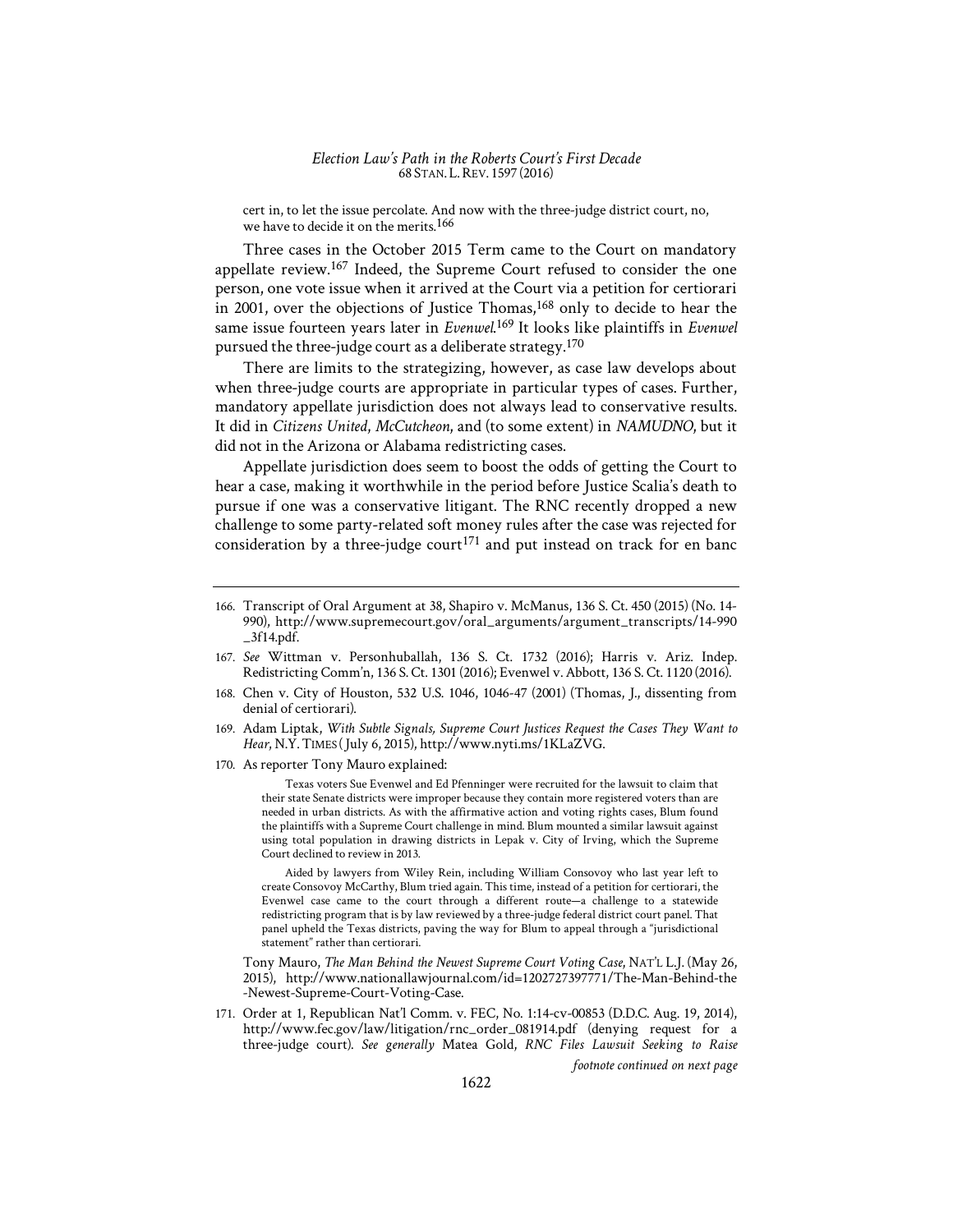D.C. Circuit review,<sup>172</sup> to be followed by a possible petition for certiorari.<sup>173</sup> After dismissing the last suit, the Republican Party of Louisiana, with the same lawyer (campaign finance opponent Jim Bopp), then filed a new soft money challenge, requesting a three-judge court.<sup>174</sup> It was granted the three-judge court,175 making Court review much more likely.176

## C. Conservative Variance.

Variation in the views of conservative Justices is the third reason the Court in election law cases did not move as sharply to the right as it could have. Despite caricatures by some liberals, the conservative Justices are far from monolithic. For example, Justice Thomas is an ardent opponent of campaign disclosure laws,<sup>177</sup> while Justice Scalia was an enthusiastic supporter.<sup>178</sup> Chief Justice Roberts, perhaps for institutional reasons or a different view of the problems with an elected judiciary, broke with his conservative colleagues in *Williams-Yulee* by upholding under strict scrutiny Florida's ban on personal campaign solicitations by judicial candidates.<sup>179</sup> Justice Kennedy, who grew up in initiative-rich California and who alone among conservatives has expressed

*Unlimited Sums*, WASH. POST: POST POLITICS (May 23, 2014, 4:30 PM), http://wpo.st /hyNH1 (discussing the RNC filing the lawsuit against the FEC).

- 172. Certification Order at 1-3, *Republican Nat'l Comm.*, No. 1:14-cv-00853, http://www.fec .gov/law/litigation/rnc\_dc\_cert\_order.pdf (making certain factual findings and certifying issues to the en banc D.C. Circuit).
- 173. However, a year later the RNC, without explanation, voluntarily dismissed the lawsuit. Stipulation Dismissing Plaintiffs and Action, *Republican Nat'l Comm.*, No. 1:14 cv-00853, http://www.fec.gov/law/litigation/rnc\_joint\_dismissal.pdf.
- 174. Verified Complaint for Declaratory and Injunctive Relief at 50-51, Republican Party of La. v. FEC, No. 15-cv-01241 (D.D.C. Aug. 3, 2015), http://electionlawblog.org/wp -content/uploads/soft-money-complaint.pdf.
- 175. Memorandum Opinion at 4, *Republican Party of La.*, No. 1:15-cv-01241, http://www.fec.gov/law/litigation/lagop\_dc\_opinion.pdf (granting request for a three-judge court).
- 176. Richard L. Hasen, Opinion, *The McCain-Feingold Act May Doom Itself*, NAT'L L.J. (Aug. 17, 2015), http://www.nationallawjournal.com/id=1202734808860/OpEd-The -McCainFeingold-Act-May-Doom-Itself.
- 177. *See, e.g.*, Citizens United v. FEC, 558 U.S. 310, 480-85 (2010) (Thomas, J., concurring in part and dissenting in part) (dissenting on disclosure issues).
- 178. *See, e.g.*, McIntyre v. Ohio Elections Comm'n, 514 U.S. 334, 385 (1995) (Scalia, J., dissenting) ("I can imagine no reason why an anonymous leaflet is any more honorable, as a general matter, than an anonymous phone call or an anonymous letter. It facilitates wrong by eliminating accountability, which is ordinarily the very purpose of the anonymity."); *see also* Doe v. Reed, 561 U.S. 186, 228 (2010) (Scalia, J., concurring in the judgment) ("I do not look forward to a society which, thanks to the Supreme Court, campaigns anonymously (*McIntyre*) and even exercises the direct democracy of initiative and referendum hidden from public scrutiny and protected from the accountability of criticism. This does not resemble the Home of the Brave.").
- 179. Williams-Yulee v. Fla. Bar, 135 S. Ct. 1656, 1672 (2015).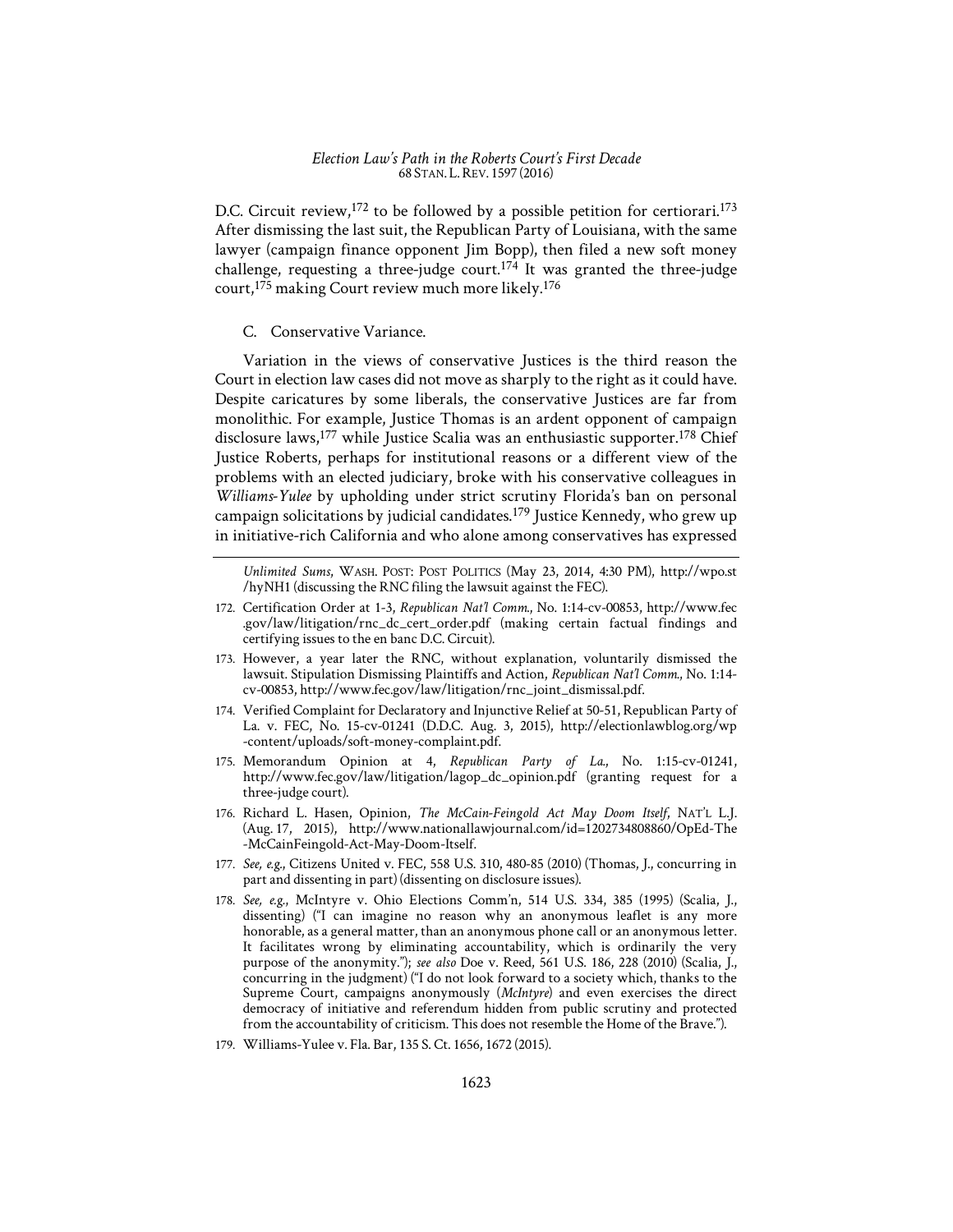misgivings about partisan gerrymanders,180 broke with his conservative colleagues in the Arizona redistricting case, upholding initiative-driven redistricting commissions.181 Justice Kennedy also has his own views on the scope of section 2 of the Voting Rights Act<sup>182</sup> and the racial gerrymandering cause of action,<sup>183</sup> sometimes causing him to side with the Court's liberals.

To some extent, this variance is explained by the relative moderation of Justice Kennedy and Chief Justice Roberts compared with Justices Alito, Scalia, and Thomas. But as the campaign finance disclosure cases show, there remains division even among the Court's most reliable conservatives.

The Court's reticence should not be overstated. The Roberts Court was still a very conservative Court in its election law jurisprudence, and it moved aggressively in cases such as *Citizens United* and *Shelby County*. *Citizens United* has started the country's campaign finance law down a slow but steady decline, and *Shelby County* has removed a key protection for minority voters, leading to a spate of new laws in previously covered jurisdictions that make it harder to register and vote.<sup>184</sup> But a more nuanced picture shows that, for a variety of reasons, the Roberts Court's election law jurisprudence actually could have been far worse—and could still get worse depending upon the speed with which cases reach the Court, the appetite of the Justices, and potential changes in Supreme Court personnel over the next few years.

#### **III. Options for Election Reform in the Roberts Court Era**

What space remains for progressive election reform after the Court's sharp right, but not maximalist, turn? To begin with, we are entering a period of great uncertainty as to the ideological balance on the Court. With Justice Scalia's death, there is the possibility that the Court will swing to the left, at least for a time, if Justice Scalia is replaced by a liberal or moderate Justice.

<sup>180.</sup> *See* Vieth v. Jubelirer, 541 U.S. 267, 316 (2004) (Kennedy, J., concurring in the judgment).

<sup>181.</sup> Ariz. State Legislature v. Ariz. Indep. Redistricting Comm'n, 135 S. Ct. 2652, 2658-59, 2668 (2015).

<sup>182.</sup> League of United Latin Am. Citizens (LULAC) v. Perry, 548 U.S. 399, 433-35 (2006); *see supra* note 73 and accompanying text (describing Justice Kennedy's cultural compactness approach in this case, which supported voting rights plaintiffs in *Perry*).

<sup>183.</sup> Ala. Legislative Black Caucus v. Alabama, 135 S. Ct. 1257, 1262-63 (2015); *see* Hasen, *supra* note 81, at 359-60, 370-71 (describing Justice Kennedy's embrace of the racial gerrymandering cause of action by liberal plaintiffs in the *Alabama* case).

<sup>184.</sup> Jim Rutenberg, *A Dream Undone*, N.Y. TIMES MAG. (July 29, 2015), http://nyti.ms /1JRdm5o [hereinafter Rutenberg, *A Dream Undone*] (describing new voting restrictions in previously covered jurisdictions); Jim Rutenberg, *The New Attack on Hispanic Voting Rights*, N.Y. TIMES MAG. (Dec. 17, 2015), http://nyti.ms/1O8la4D [hereinafter Rutenberg, *The New Attack*] (focusing on Latino voting rights in Pasadena, Texas, a previously covered jurisdiction).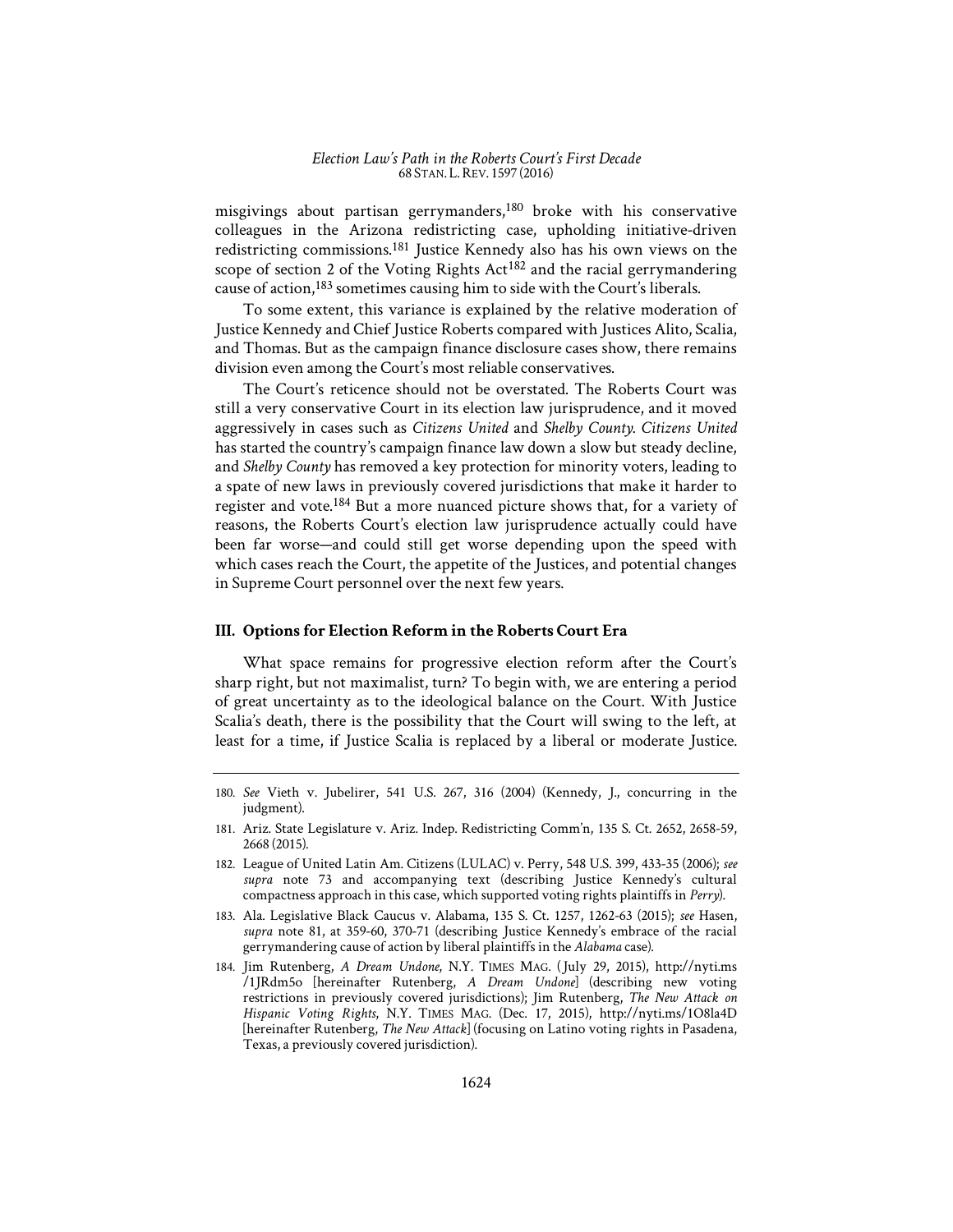During such a period, election law is unlikely to get more conservative, and the question will become the extent to which a new liberal Supreme Court majority would be willing to overturn or limit Roberts Court precedents such as *Citizens United* and *Shelby County.*

But with other potential changes in Court personnel over the next halfdecade, it is by no means certain that a progressive Court majority will be enduring. Indeed, depending upon political forces, the Court could see shifting ideological majorities over the next decade.

Unless and until the Court moves its doctrine significantly, the space for progressive election reform under current Court doctrine varies by substantive area.

## A. Campaign Finance Reform.

As to campaign finance, the Court has greatly constrained the reforms that are possible. As the law currently stands, only campaign disclosure laws appear immune from eventual successful attack. Campaign contribution limits are under increasing pressure thanks to *Citizens United* and *McCutcheon*, with the logic of those decisions endangering the corporate contribution ban, the soft money ban, and even limits on contributions to candidates. While the Court has been thus far unwilling to doctrinally pull the trigger to kill what remains of campaign finance limits, the tremendous growth of Super PACs and other groups has put campaign finance into a kind of death spiral. The rise of Super PACs has led some to call for lifting limits on parties and campaigns on the theory that these groups are more responsible and funding them will decrease polarization.185 During oral argument in the *McCutcheon* case, for example, Justice Scalia relied on the fact that we are not "stopping people from spending big money on politics"<sup>186</sup> to argue for further deregulation. It is an increasingly common refrain.

Even if the Court did not strike any additional campaign limits, there is little that can be done under current doctrine beyond trying to maintain the status quo. To be sure, the federal government and reformers should defend existing laws, including disclosure laws. Reformers scored a rare victory when the United States Court of Appeals for the D.C. Circuit sitting en banc recently upheld unanimously the ban on direct campaign contractor contributions to

<sup>185.</sup> *See, e.g.*, Richard H. Pildes, *Romanticizing Democracy, Political Fragmentation, and the Decline of American Government*, 124 YALE L.J. 804, 839 (2014) ("[I]n a world in which individuals can contribute unlimited amounts to issue-advocacy Super PACs, including Super PACs dedicated to one specific candidate or issue, are we better off sharply limiting contributions to parties or their ability to engage in coordinated spending with candidates?" (citation omitted)).

<sup>186.</sup> Transcript of Oral Argument at 31, McCutcheon v. FEC, 134 S. Ct. 1434 (2014) (No. 12- 536), http://www.supremecourt.gov/oral\_arguments/argument\_transcripts/12-536 \_2k81.pdf.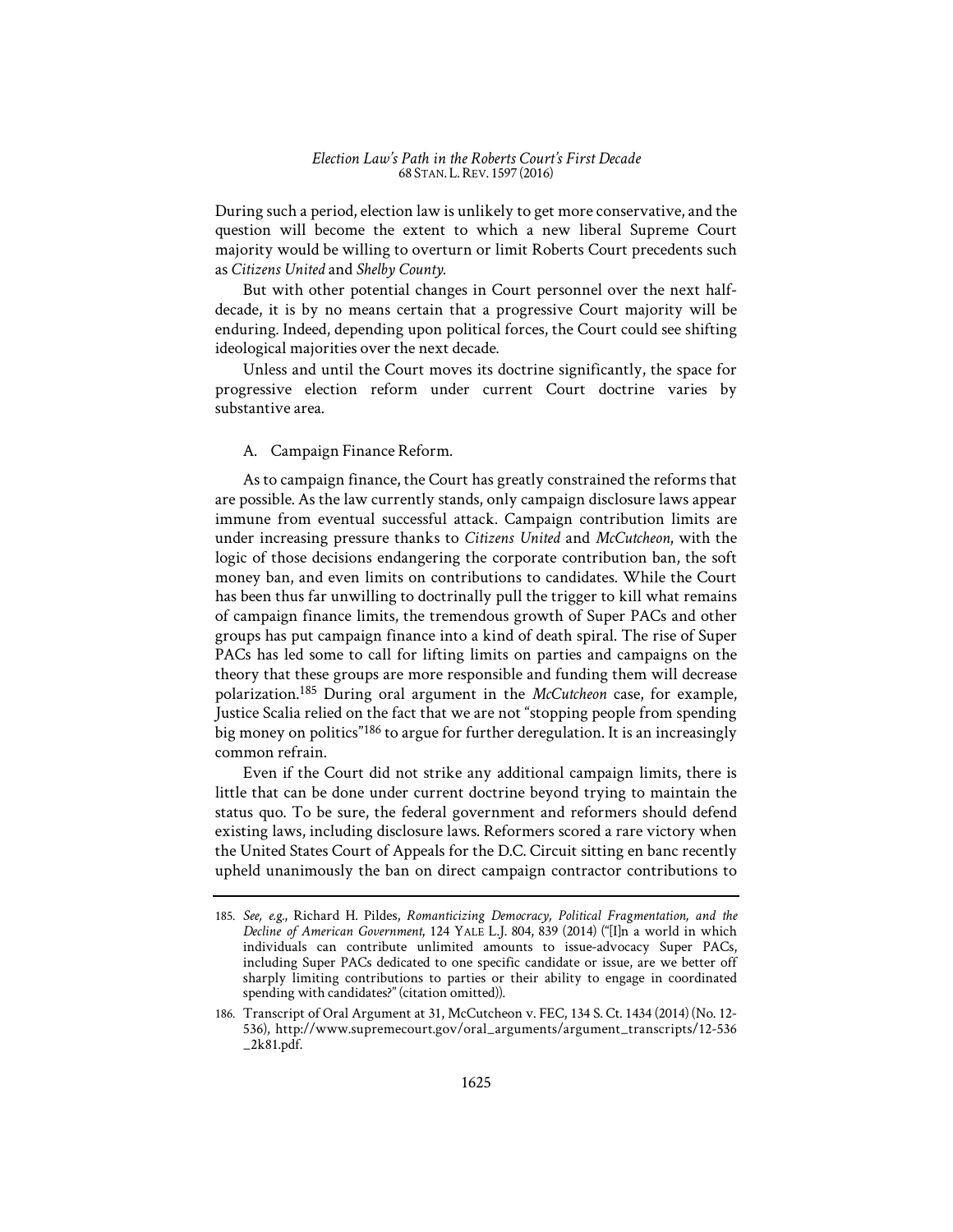candidates.187 So far the ban on corporate contributions to candidates has also held.188

Beyond the status quo, public financing, especially through vouchers, deserves reformers' efforts—although the Court's decision in the Arizona public financing case has called into question any plan aimed at leveling the playing field.189 But new and meaningful limits, on contributions to Super PACs for example, seem unlikely to survive judicial review under current doctrine given cases such as *Citizens United* and *SpeechNow*.

Reform plans, such as multiple-match public financing plans, are secondbest solutions given that the Court has blocked serious limits on spending and contributions by the wealthiest actors. The problem is not that reformers have a "romanticized" vision of democracy that ignores the role political parties must play in making democracy work.<sup>190</sup> It is that the structural impediments erected by the Court have hobbled what could otherwise be effective reform efforts. It likely will take a progressive Supreme Court reversing *Citizens* 

<sup>187.</sup> Wagner v. FEC, 793 F.3d 1, 3, 32 (D.C. Cir. 2015) (en banc).

<sup>188.</sup> *See supra* Part I.A.

<sup>189.</sup> *See* Ariz. Free Enter. Club's Freedom Club PAC v. Bennett, 131 S. Ct. 2806, 2824-25 (2011) (confirming the rejection of the equalization rationale as a constitutionally permissible basis for campaign finance regulation); HASEN, *supra* note 2, at 186 (discussing how *Bennett*, the Arizona public financing case, could undermine multiplematch public financing plans).

<sup>190.</sup> For "realist" critiques of reformers along these lines, see BRUCE E. CAIN, DEMOCRACY MORE OR LESS: AMERICA'S POLITICAL REFORM QUANDRY 6 (2015); JONATHAN RAUCH, POLITICAL REALISM: HOW HACKS, MACHINES, BIG MONEY, AND BACK-ROOM DEALS CAN STRENGTHEN AMERICAN DEMOCRACY 30 (2015), http://www.brookings.edu/~/media /Research/Files/Reports/2015/04/political-realism-rauch/political-realism-rauch .pdf?la=en; Pildes, *supra* note 185, at 850-51; and Ray LaRaja & Brian Schaffner, *Want to Reduce Polarization? Give Parties More Money*, WASH. POST: MONKEY CAGE (July 21, 2014), http://wpo.st/RzNH1. For responses, see THOMAS E. MANN & E.J. DIONNE, JR., THE FUTILITY OF NOSTALGIA AND THE ROMANTICISM OF THE NEW POLITICAL REALISTS 1- 2 (2015), http://brook.gs/1GcuFf8; Mark Schmitt, *Democratic Romanticism and Its Critics*, 36 DEMOCRACY J. (2015), http://democracyjournal.org/magazine/36 /democratic-romanticism-and-its-critics; Lee Drutman, *Can Unlimited Contributions to Political Parties Really Reduce Polarization?*, WASH. POST: MONKEY CAGE (June 23, 2015), http://wpo.st/H-OH1; and Richard L. Hasen, *Democracy for Grownups: Review of* Democracy More or Less: America's Political Reform Quandary*, by Bruce E. Cain*, NEW RAMBLER REV. (Nov. 9, 2015), http://newramblerreview.com/book-reviews/law /democracy-for-grownups. Richard Pildes in particular makes the argument that campaign finance vouchers may exacerbate polarization. Pildes, *supra* note 185, at 827 ("*Democratizing* campaign contributions through vouchers might well, ironically, *fuel* the flames of political polarization, as compared to public financing systems funded in the more traditional way, through general revenues."). In HASEN, *supra* note 2, at 156- 59, I suggest that widely used campaign finance vouchers could actually decrease polarization, by bringing many more voters into the process of distributing campaign money. I acknowledge, however, the risk of vouchers to political parties and recognize it might be necessary to have a portion of vouchers distributed directly to political parties for this reason.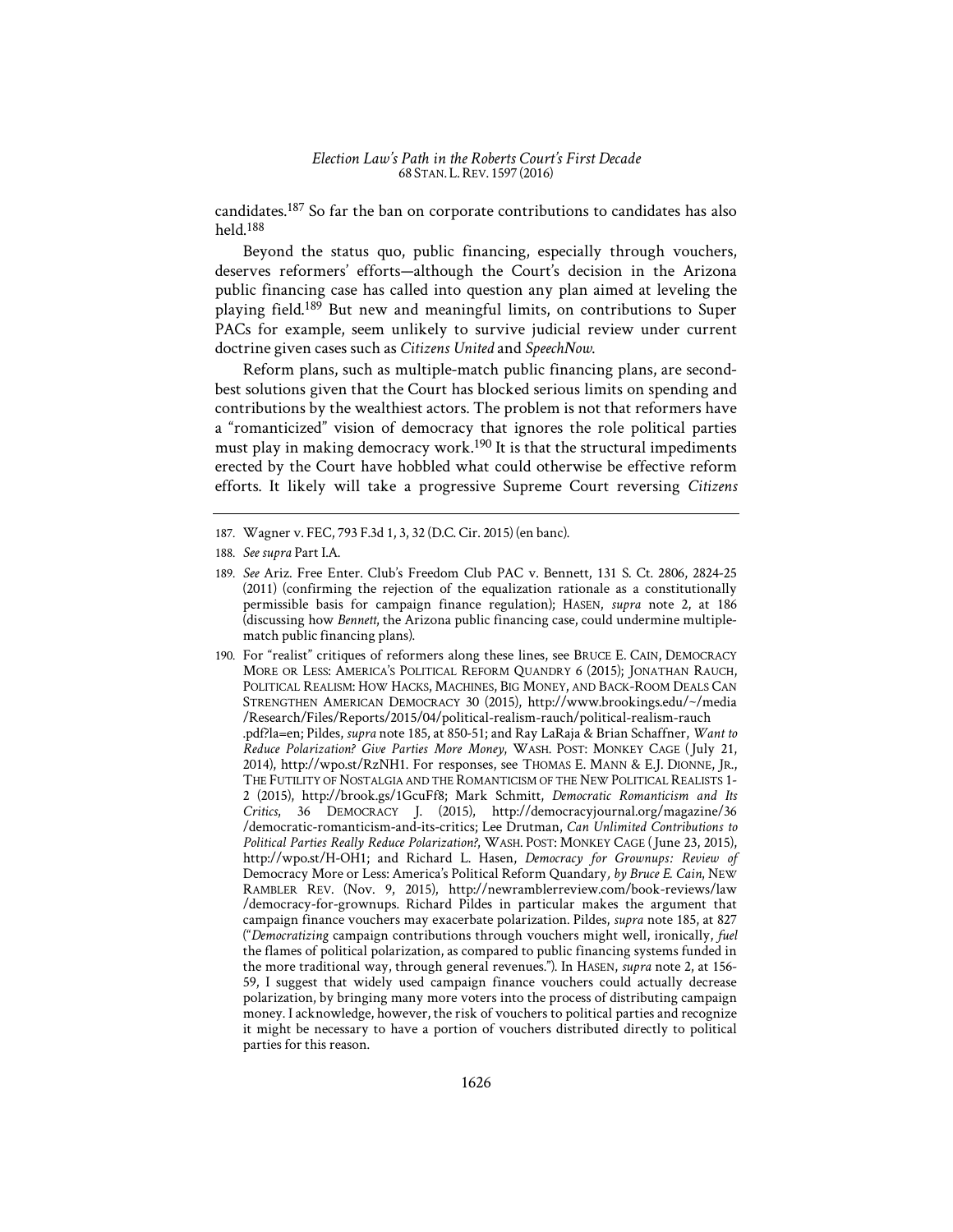*United* and *Buckley* to provide the opportunity to enact comprehensive campaign reform and then to see the effects of more than a half-hearted reform upon governance.191

## B. Voting Rights Act Reform.

The space for improving the Voting Rights Act is not quite as cramped as for campaign finance reform, but options are still limited. The Court in *Shelby County* quashed section 5 (by striking the coverage formula of section 4) at a time when Republicans in Congress have moved away from their past support for preclearance.192 The Voting Rights Amendment Act (VRAA) designed to partially restore preclearance, although co-sponsored by former House Judiciary Chair James Sensenbrenner (who shepherded through the 2006 VRA renewal), never even got a hearing in the Republican-led House and has very few Republican co-sponsors.193

The stalemate over a new coverage formula creates a political problem, but it obscures a more fundamental legal one. It is not clear that any new approaches to preclearance, such as the VRAA's proposal to use violations of section 2 to trigger new preclearance obligations,  $194$  would pass constitutional muster in the Supreme Court under current doctrine. To the extent *Shelby County* requires evidence of current *constitutional* violations, and many section 2 violations do not require proof of unconstitutionality, the current Roberts Court could well reject the revised preclearance formula as exceeding congressional power or a violation of the "equal sovereignty" principle which says that the federal government must, at least sometimes, treat states equally.195

As for the currently-drafted section 2, we may have reached the limits of its potential for reform. Section 2 redistricting claims appear to have been brought in most larger jurisdictions where there was good potential for courts

- 194. Voting Rights Amendment Act of 2014, H.R. 3899, 113th Cong. § 3 (2014), https://www .congress.gov/bill/113th-congress/house-bill/3899.
- 195. *See* Leah M. Litman, *Inventing Equal Sovereignty*, 114 MICH L. REV. 1207, 1210-13 (2016) (critiquing equal sovereignty concept).

<sup>191.</sup> I make this case in HASEN, *supra* note 2, at 176-89.

<sup>192.</sup> Stephanie Condon, *Does America Need to Restore the Voting Rights Act?*, CBS NEWS (Aug. 5, 2015, 6:00 AM), http://www.cbsnews.com/news/does-america-need-to-restore -the-voting-rights-act (tracing the history of Republican views on preclearance renewal).

<sup>193.</sup> *See* Kate Nocera, *Judiciary Chairman in No Rush to Move on Voting Rights Act Bill*, BUZZFEED (June 26, 2014, 1:33 PM), http://www.buzzfeed.com/katenocera/judiciary -chairman-in-no-rush-to-move-on-voting-rights-act-r; Sue Sturgis, *Honoring Voting Rights Heroes, Blocking Voting Rights Restoration*, INST. FOR SOUTHERN STUD. (Feb. 25, 2016, 1:45 PM), http://www.southernstudies.org/2016/02/honoring-voting-rights -heroes-blocking-voting-righ.html ("Of the 13 Republican co-sponsors of the Voting Rights Amendment Act, only two represent Southern states . . . .").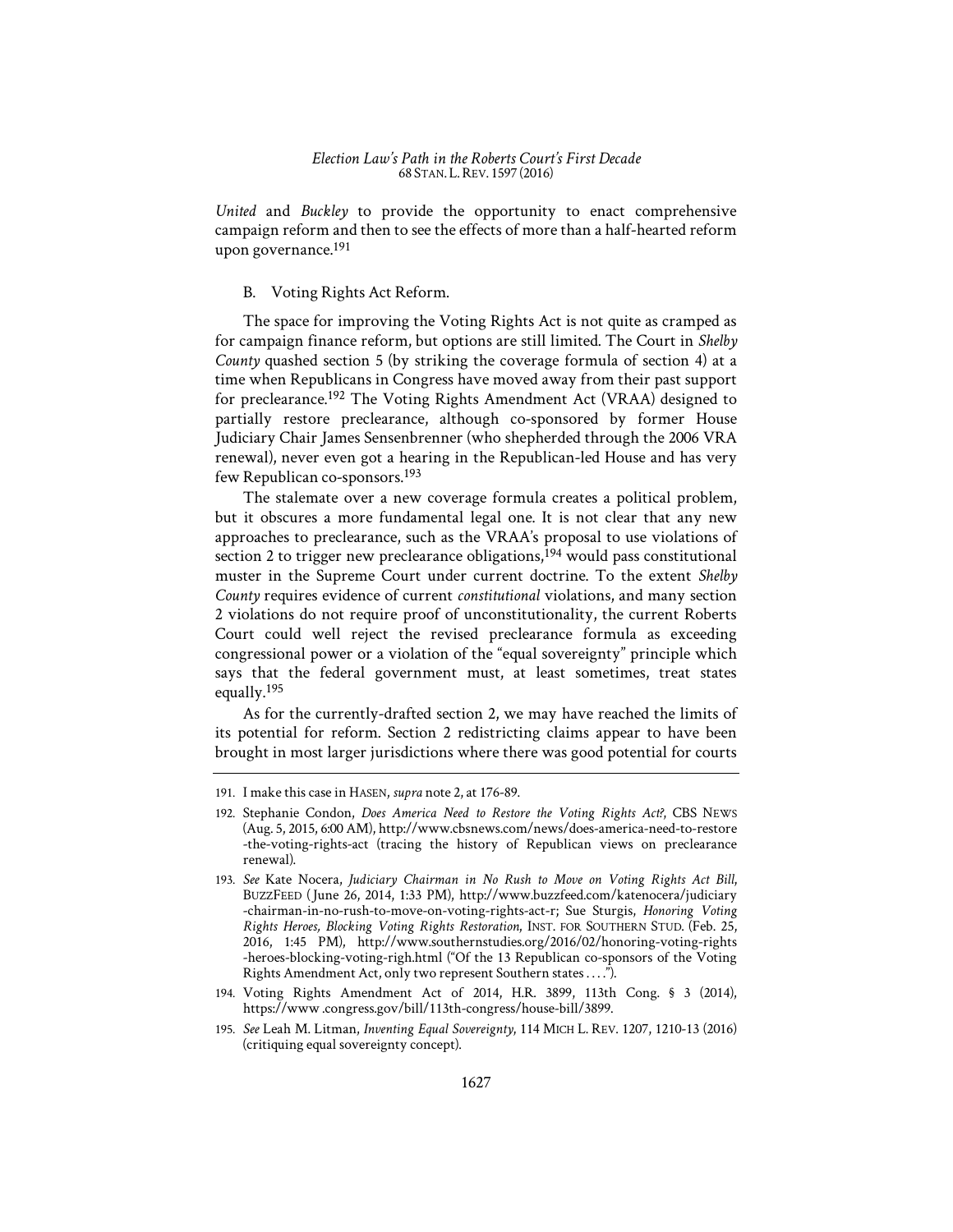to order the creation of additional minority opportunity districts (although new issues arise after each round of redistricting in jurisdictions with such districts). The Department of Justice, even under a Democratic administration, has brought very few section 2 suits in recent years.196 The Court's refusal in Bartlett to recognize crossover district claims and *LULAC's* rejection of influence-district claims prevented further expansion of section 2's reach in redistricting cases, and the redefinition of cultural compactness in *LULAC* may endanger some existing section 2 districts.197

Section 2 vote denial claims, such as claims against the legality of onerous voter identification laws, face a different problem. A conservative Supreme Court would be likely to shut down this path given the high bar to prove a section 2 violation.<sup>198</sup> If courts limit section 2's application to vote denial claims, as the Seventh Circuit recently did in the Wisconsin case,<sup>199</sup> congressional Republicans are unlikely to support an amendment to strengthen section 2. Even if Congress amended section 2 to make vote denial claims easier to bring, a conservative Supreme Court could very well strike down such an amendment as an unconstitutional exercise of congressional power under *Shelby County* absent proof of actual constitutional violations by the states.

Thus, while the Voting Rights Act has accomplished much, we now have a weakened set of Voting Rights Act protections for minority voters, protections that do not appear in immediate danger of being completely killed by the Supreme Court but without immediate political or legal prospects for strengthening, barring a shift in the ideological balance on the Court.

## C. Partisan Gerrymandering Reform.

Things are brighter from a reform perspective on the use of direct democracy to police partisan gerrymandering and other legislative conflicts of interest. The Court's recent *Arizona*200 decision has removed a cloud from

200. Ariz. State Legislature v. Ariz. Indep. Redistricting Comm'n, 135 S. Ct. 2652 (2015).

<sup>196.</sup> Since 2008, the Department of Justice under the Obama Administration has filed only four section 2 suits (and intervened in one section 2 suit) involving redistricting. For a list, see U.S. DEP'T OF JUSTICE, *Cases Raising Claims Under Section 2 of the Voting Rights Act*, http://www.justice.gov/crt/about/vot/litigation/recent\_sec2.php (last updated Oct. 7, 2015).

<sup>197.</sup> Bartlett v. Strickland, 556 U.S. 1, 13-18 (2009); League of United Latin Am. Citizens (LULAC) v. Perry, 548 U.S. 399, 433-34 (2006). On *LULAC* reducing the number of section 2 districts, see Nicholas O. Stephanopoulos, *The South After* Shelby County, 2013 SUP.CT.REV. 55, 79 n.80, 96, 103.

<sup>198.</sup> For a look at how courts have thus far evaluated such claims, see Tokaji, *supra* note 92, at 448, 463-64, 467.

<sup>199.</sup> Frank v. Walker, 768 F.3d 744, 745, 751, 753 (7th Cir.), *reh'g en banc denied by an equally divided court*, 773 F.3d 783 (7th Cir. 2014), *cert. denied*, 135 S. Ct. 1551 (2015).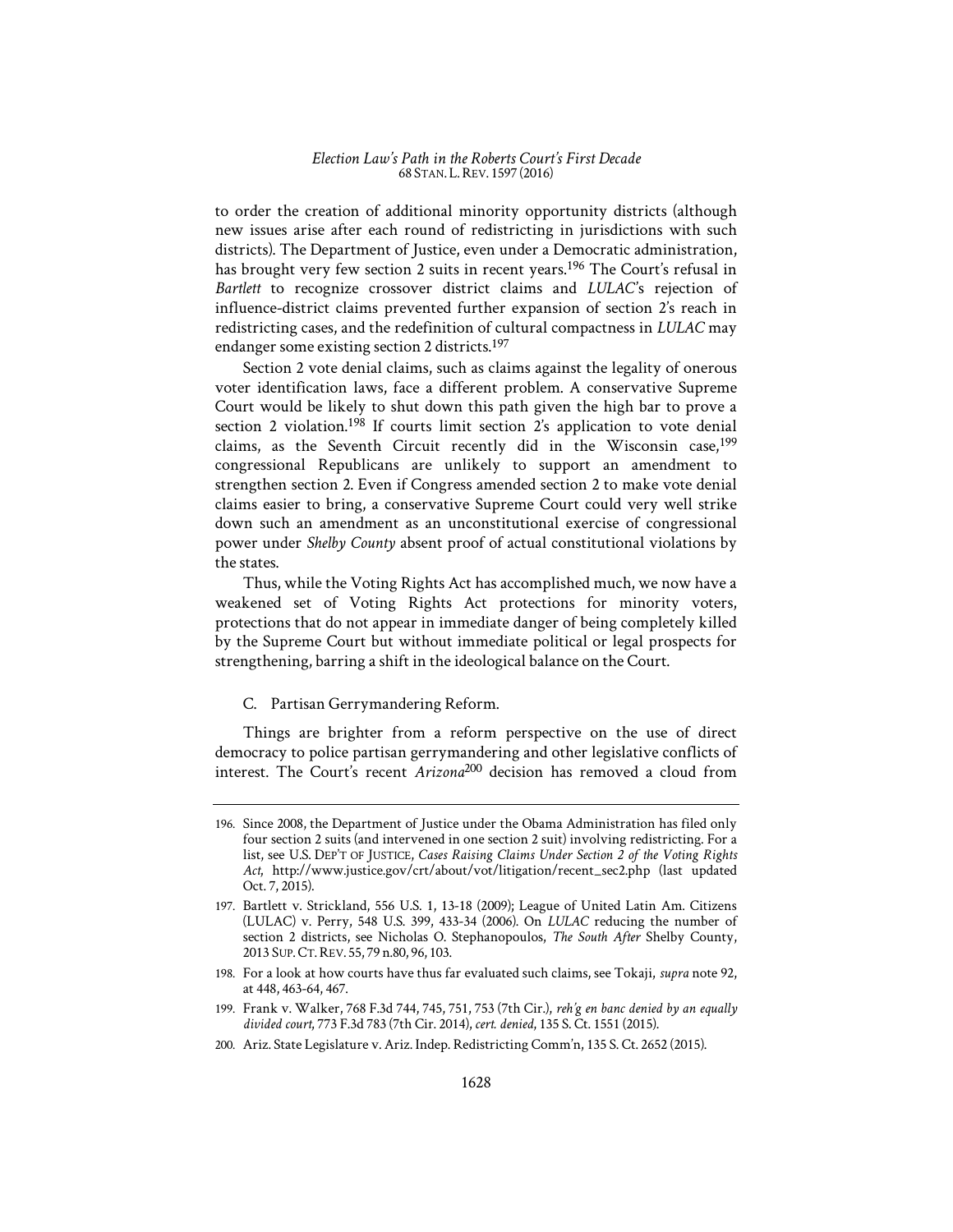efforts to use initiatives to push electoral commissions, fair districting amendments, political primary reform, and other experimentation applied to congressional elections. These experiments may not always be wise; top-two primaries, for example, may not be providing the ideological moderation that its supporters predicted.<sup>201</sup> Independent commissions might be more apt than legislators to draw competitive districts, but competitiveness may mean that more voters within each district are dissatisfied with their legislative representation.202 The Court's *Arizona* and *Washington State Grange*203 cases properly put the question of some reforms into the hands of voters rather than the courts.

## D. Election Administration Reform.

The biggest arena in which the Court's rulings have opened room for political action is election administration. The Court's *Shelby County*204 decision ended federal oversight of election administration changes in covered jurisdictions. The Court's *Crawford*205 decision gave the green light for states to enact strict voter identification laws, even along party lines, apparently free of federal constitutional claims. With this space widely opened, many Republican legislatures have seized the opportunity to tighten up registration and voting rules.206

The battle over election rules continues to play out partially in court, with cases being filed in both state and federal courts. In the 2013-2014 election season, the high rate of election litigation the country has witnessed since *Bush v. Gore* increased slightly.207 With 266 cases in 2013 and 302 cases in 2014, the

- 204. Shelby Cty. v. Holder, 133 S. Ct. 2612, 2631 (2013).
- 205. Crawford v. Marion Cty. Election Bd., 553 U.S. 181, 185-89 (2008).
- 206. *See* Rutenberg, *A Dream Undone*, *supra* note 184 (describing fights over post-*Shelby County* voting restrictions); Rutenberg, *The New Attack*, *supra* note 184 (same).
- 207. For the data through 2010 and the methodology used to compute these figures, see Hasen, *supra* note 18, at 327 & n.9, 329 fig.3. For 2011-2012, see Hasen, *supra* note 91, at 1870-71 & nn. 41-43. I have posted the 2013-2014 data at Richard L. Hasen, Election Challenge 2013-14 (n.d.), http://electionlawblog.org/wp-content/uploads/election

*footnote continued on next page* 

<sup>201.</sup> Volume 7, Issue 1 of the *California Journal of Politics and Policy* contains articles debating the merits of and analyzing data on California's switch to a top-two primary. The issue is posted at http://escholarship.org/uc/search?entity=cjpp;volume=7;issue =1. *See also* David Siders, *New Research Offers Four Lessons from California's Top-Two Primary*, SACRAMENTO BEE (Feb. 7, 2015, 4:01 PM), http://sacb.ee/2tna (describing research findings).

<sup>202.</sup> Persily, *supra* note 109, at 680 (describing inevitable tradeoffs in redistricting goals).

<sup>203.</sup> *See generally Ariz. Indep. Redistricting Comm'n*, 135 S. Ct. at 2671 (approving power of voters to adopt redistricting reform via voter initiative); Wash. State Grange v. Wash. State Republican Party, 552 U.S. 442 (2008) (upholding voter-approved measure establishing a top-two primary).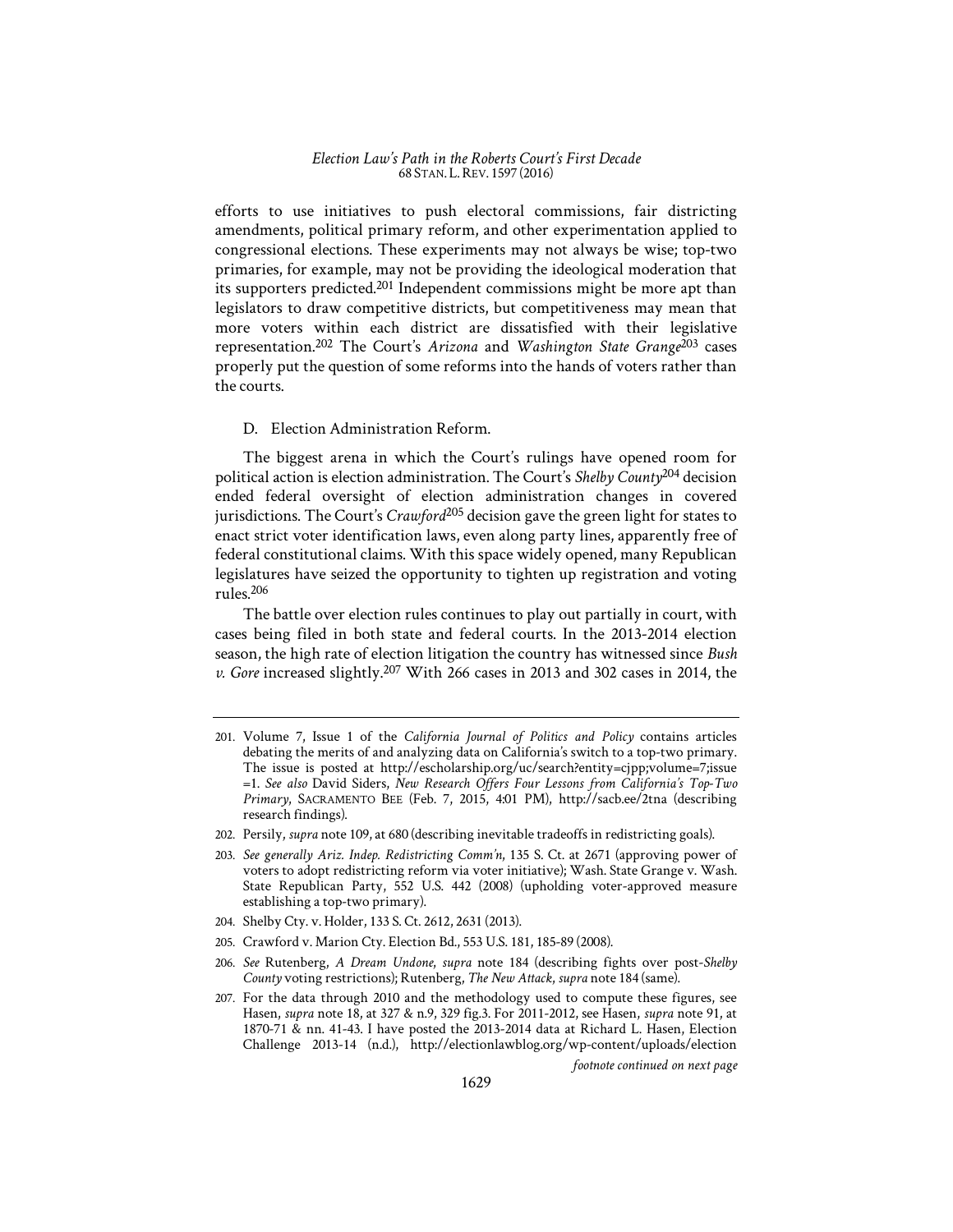post-2000 "election challenge" litigation average rose from 242.5 cases per year208 to 246 per year.209 By contrast, the pre-*Bush v. Gore* average was 94 cases per year.

| Figure 1                                       |  |
|------------------------------------------------|--|
| "Election Challenge" Cases per Year: 1996-2014 |  |



Pre-2000 Average: 94/yr Post-2000 Average: 246/yr

## E. Expectations for the Future.

Over the next few years, with the Supreme Court's composition uncertain, it is unclear how federal challenges to election administration rollbacks by Republican legislatures under section 2 of the Voting Rights Act and the Constitution's Equal Protection Clause will fare. It is even harder to predict how things will go with state law challenges, given each state's own

<sup>-</sup>challenge-2013-14.xlsx. I have calculated the data used in Figure 1 from these datasets. *See id.* 

<sup>208.</sup> Hasen, *supra* note 91, at 1871.

<sup>209.</sup> *See* Hasen, *supra* note 207.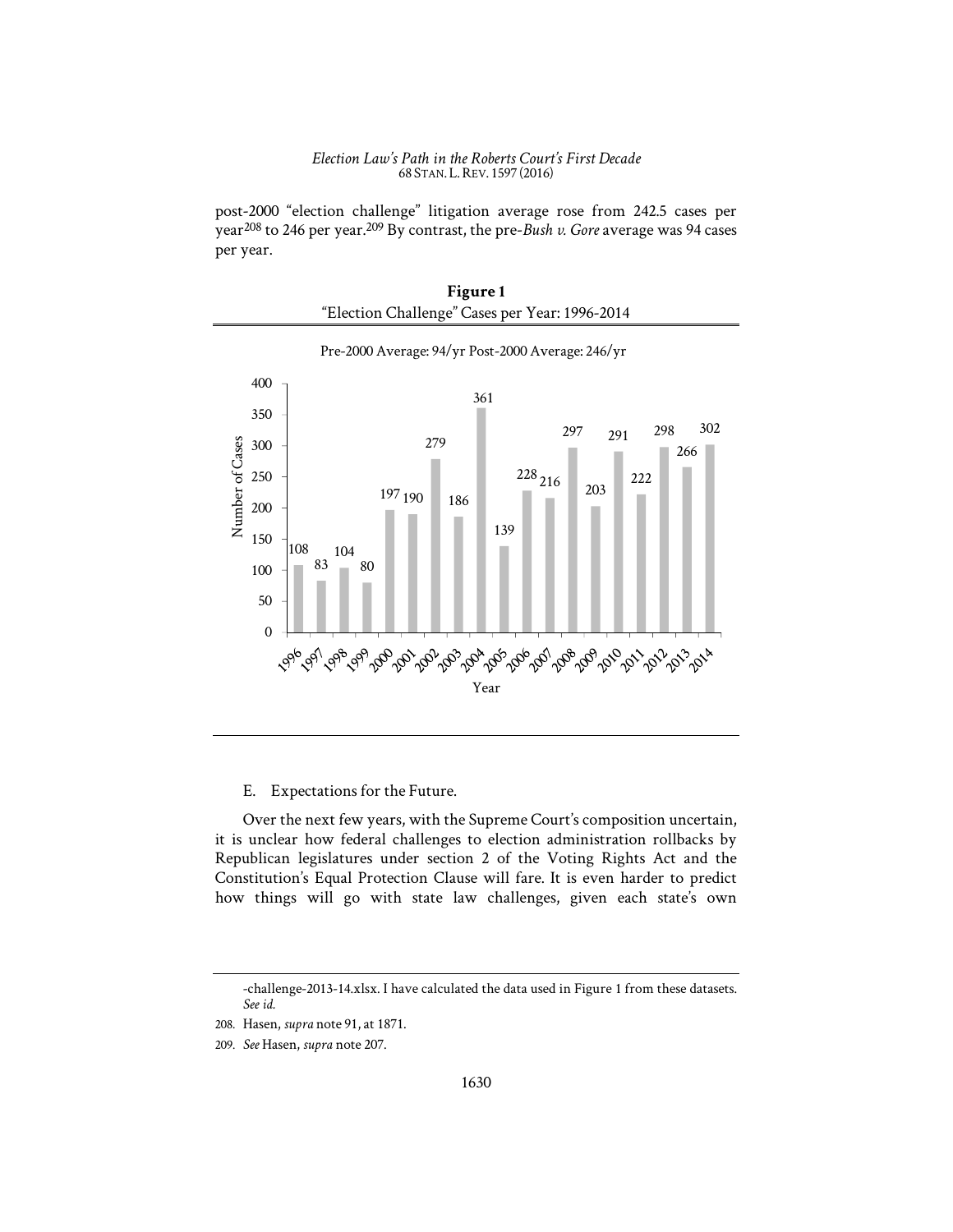constitutional voting protections and the politics and precedents of each state's supreme court.<sup>210</sup>

Where litigation fails, election administration battles will shift increasingly from the legal arena to the political arena. Polarization and decentralization of election administration questions have already led to the emergence of "red state election law" and "blue state election law," with voting restrictions increasingly enacted in many Republican-leaning states but not Democratic-leaning states or states with mixed control.211 In places such as North Carolina, "Moral Monday" protests have focused upon election law rollbacks and other changes.<sup>212</sup> We should expect to see social protests and agitation elsewhere, with election administration rules shifting as partisan control of state governments shifts. In states with shifting electoral majorities, election law will likely shift as well, although the election law changes themselves have the potential to affect which party holds state legislatures and governorships.

## **Conclusion**

My argument is not that things were not as bad as they appeared at the Roberts Court. *Citizens United* and *Shelby County* in particular are significant, detrimental decisions that have already shaped and will continue to shape our national politics. I have focused this Essay on why the Court with five conservative Justices did not go even further in a conservative direction and what reformers can do in light of the Court's rulings. In many arenas, meaningful reform options will have to await a change in the balance of power on the Court or in Congress. In other arenas, the fights will be in both the state courtroom and in state capitols, where the partisanship of election disputes often is more direct and predictable than at the U.S. Supreme Court. Perhaps the most interesting question about the Court ten years from now will be whether a new liberal Supreme Court has moved as far as it could have away from the positions taken during the first ten years of the Roberts Court.

<sup>210.</sup> *See generally* Joshua A. Douglas, *The Right to Vote Under State Constitutions*, 67 VAND. L. REV. 89 (2014) (describing the right to vote under state constitutions); Joshua A. Douglas, *State Judges and the Right to Vote*, 77 OHIO ST. L.J. 1 (forthcoming 2016) (describing the role of state judges in protecting voting rights), http://papers .ssrn.com/abstract\_id=2495078.

<sup>211.</sup> Hasen, *supra* note 7.

<sup>212.</sup> Ari Berman, *The 2015 Moral Monday Movement*1'*: 'North Carolina is Our Selma*,*'* NATION (Feb. 12, 2015), http://www.thenation.com/article/2015-moral-monday-movement -north-carolina-our-selma.